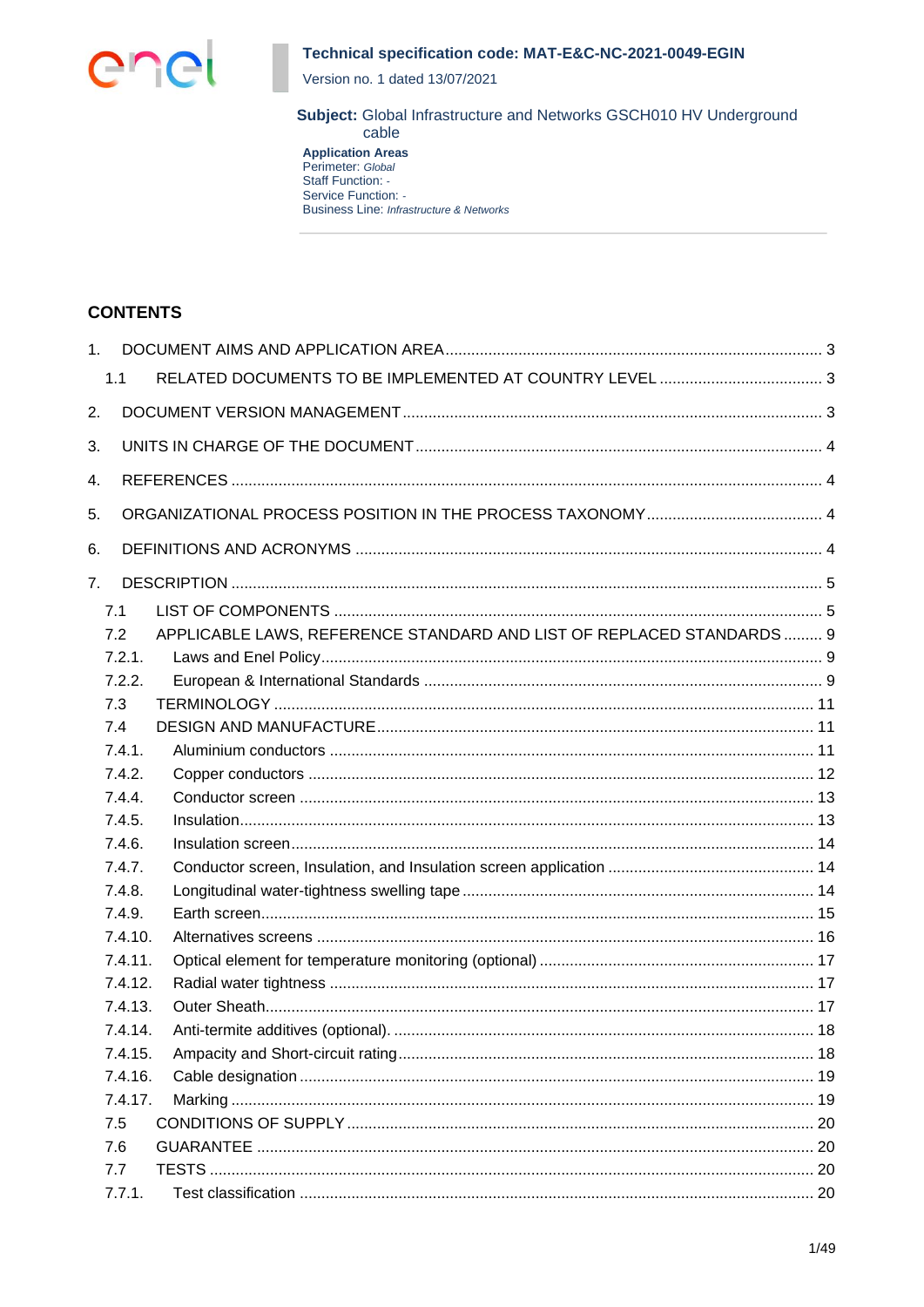

Version no. 1 dated 13/07/2021

**Subject:** Global Infrastructure and Networks GSCH010 HV Underground cable

**Application Areas** Perimeter: *Global* Staff Function: *-* Service Function: *-* Business Line: *Infrastructure & Networks*

|    | 7.7.2. |                                                                           |  |
|----|--------|---------------------------------------------------------------------------|--|
|    | 7.7.3. |                                                                           |  |
|    | 7.7.4. |                                                                           |  |
|    | 7.7.5. |                                                                           |  |
|    | 7.7.6. |                                                                           |  |
|    | 7.7.7. |                                                                           |  |
|    | 7.7.8. |                                                                           |  |
|    | 7.8    |                                                                           |  |
|    | 7.8.1. |                                                                           |  |
|    | 7.8.2. |                                                                           |  |
|    | 7.8.3. |                                                                           |  |
|    | 7.8.4. |                                                                           |  |
|    | 7.8.5. | LOCAL SECTION E - ENEL DISTRIBUIÇÃO CEARÁ, RIO, GOIÁS AND ELETROPAULO  35 |  |
|    | 7.8.6. | LOCAL SECTION F - E-DISTRIBUZIONE, E-DISTRIBUTIE BANAT, DOBROGEA AND      |  |
|    |        |                                                                           |  |
|    | 7.8.7. |                                                                           |  |
| 8. |        |                                                                           |  |
|    |        |                                                                           |  |
|    |        |                                                                           |  |
|    |        |                                                                           |  |
|    |        |                                                                           |  |
|    |        |                                                                           |  |

THE HEAD OF NETWORK COMPONENTS **Maurizio Mazzotti**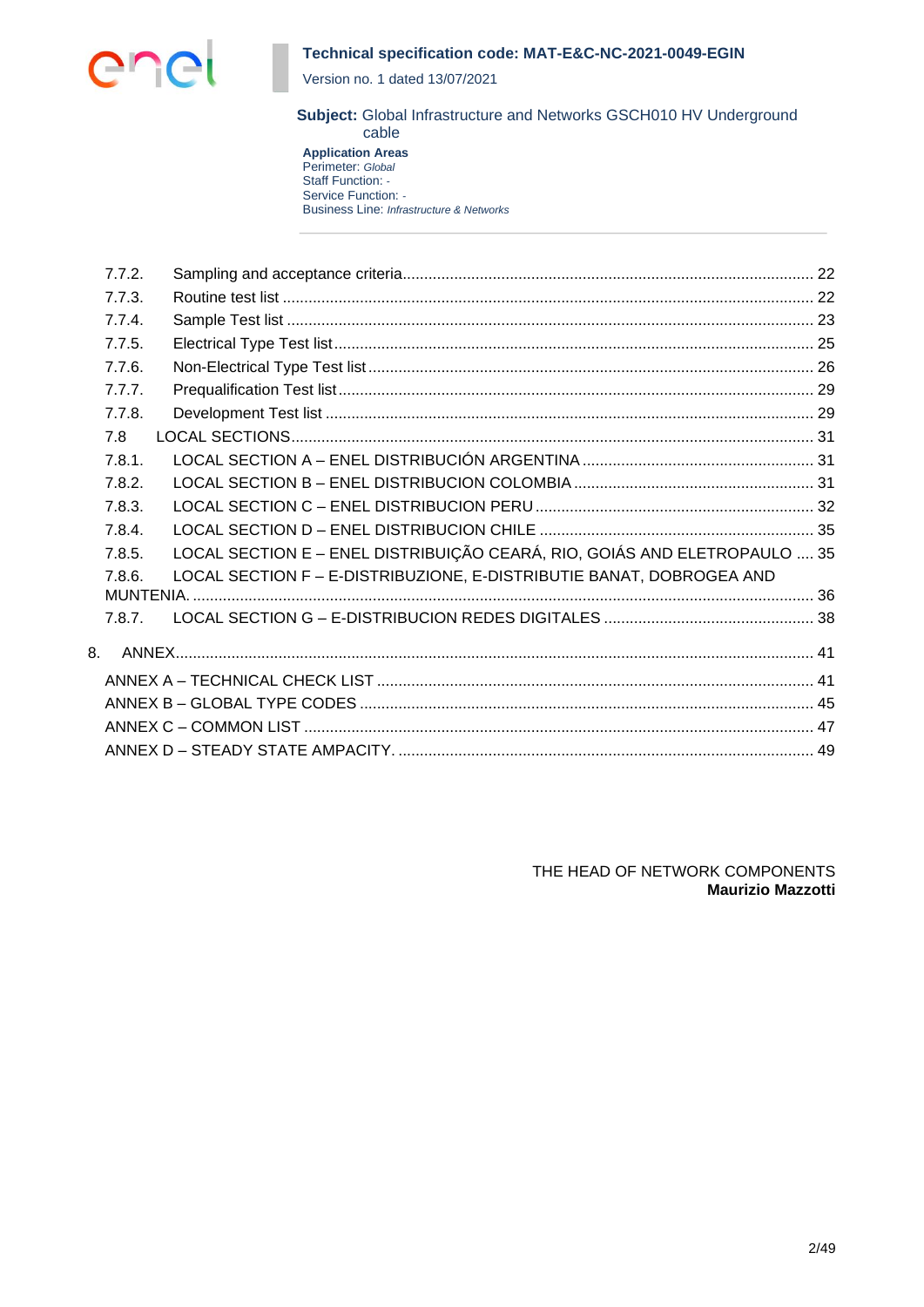

Version no. 1 dated 13/07/2021

**Subject:** Global Infrastructure and Networks GSCH010 HV Underground cable

**Application Areas** Perimeter: *Global* Staff Function: *-* Service Function: *-* Business Line: *Infrastructure & Networks*

# **1. DOCUMENT AIMS AND APPLICATION AREA**

The aim of this document is to provide technical requirements for the supply of high voltage underground cables to be used in the Enel Group Distribution Companies, listed below:

| <b>Country</b> | <b>Distribution Company</b>    |
|----------------|--------------------------------|
| Argentina      | Edesur                         |
|                | Enel Distribuição Rio          |
| Brasil         | Enel Distribuição Ceará        |
|                | Enel Distribuição Goiás        |
|                | Enel Distribuição São Paulo    |
| Chile          | Enel Distribución Chile        |
| Colombia       | Codensa                        |
| España         | e-distribución redes digitales |
| Italia         | e-distribuzione                |
| Perú           | Enel Distribución Perú         |
|                | <b>Enel Distributie Banat</b>  |
| Romania        | Enel Distributie Dobrogea      |
|                | Enel Distributie Muntenia      |

**Table 1 - Distribution Companies**

## **1.1 RELATED DOCUMENTS TO BE IMPLEMENTED AT COUNTRY LEVEL**

This document applies to both Enel Global Infrastructure and Networks Srl Company and to Infrastructure and Networks Business Line perimeter when each Company does not have to issue further documents.

## **2. DOCUMENT VERSION MANAGEMENT**

| Version | Date       | <b>Main changes description</b>                                                                            |
|---------|------------|------------------------------------------------------------------------------------------------------------|
|         | 13/07/2021 | Issuing of "Global Infrastructure and Networks - GSCH010 HV Underground<br>cable" technical specification. |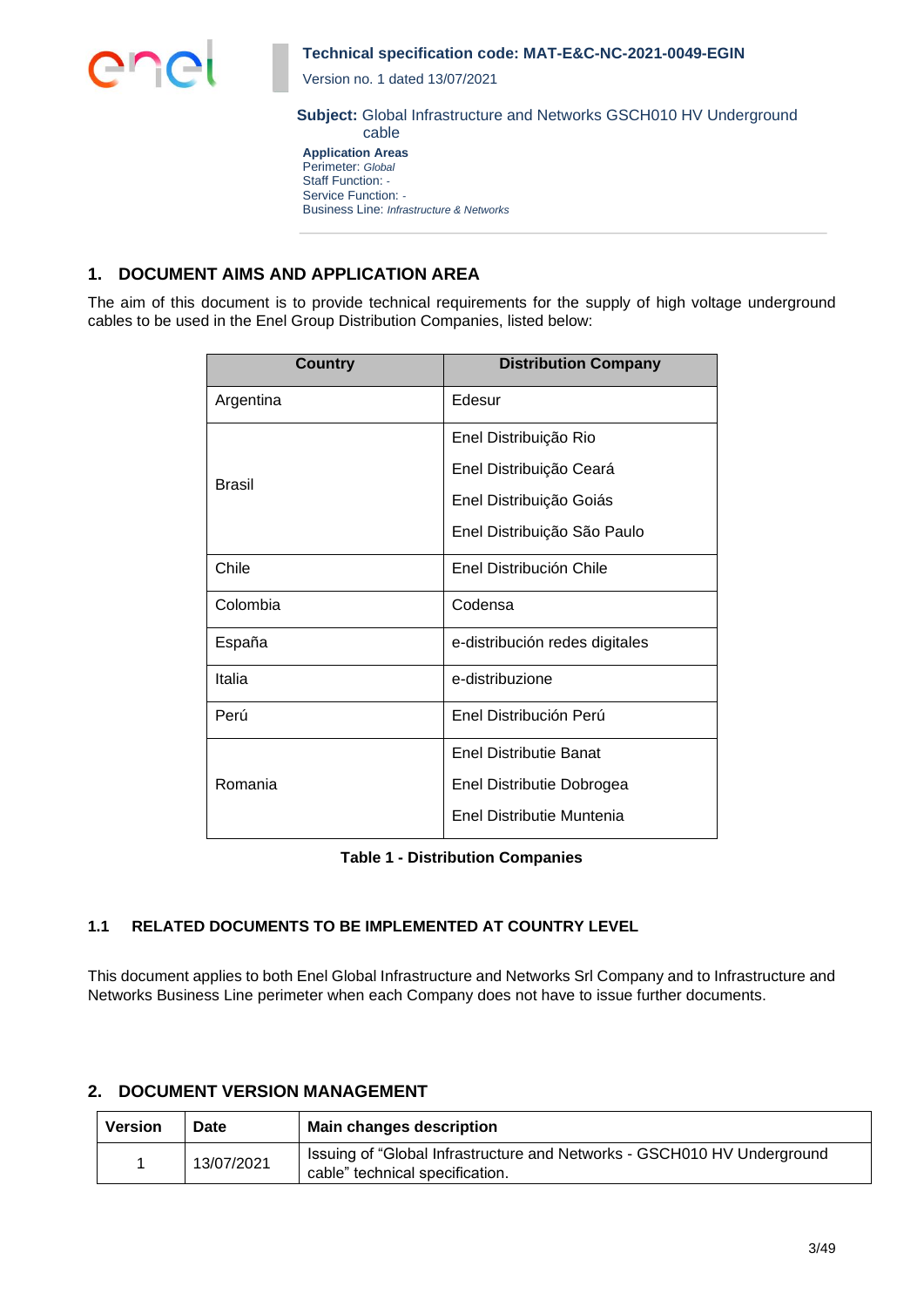

Version no. 1 dated 13/07/2021

**Subject:** Global Infrastructure and Networks GSCH010 HV Underground cable

**Application Areas** Perimeter: *Global* Staff Function: *-* Service Function: *-* Business Line: *Infrastructure & Networks*

# **3. UNITS IN CHARGE OF THE DOCUMENT**

Responsible for drawing up the document:

• Global Infrastructure and Networks: Engineering and Construction / Network Components unit.

Responsible for authorizing the document:

- Global Infrastructure and Networks: Head of Engineering and Construction unit
- Global Infrastructure and Networks: Head of Health, Safety, Environment and Quality unit.

## **4. REFERENCES**

- Code of Ethics of Enel Group;
- Enel Human Right Policy;
- The Enel Group Zero Tolerance of Corruption (ZTC) Plan;
- Organization and management model as per Legislative Decree No. 231/2001;
- RACI Handbook Infrastructure and Networks no. 06;
- Enel Global Compliance Program (EGCP);
- Integrated Policy of Quality, Health and Safety, Environment and anti-Bribery;

## **5. ORGANIZATIONAL PROCESS POSITION IN THE PROCESS TAXONOMY**

Value Chain/Process Area: Networks Management

Macro Process: Materials management

Process: Network Components Standardization

## **6. DEFINITIONS AND ACRONYMS**

| Acronym and Key words       | <b>Description</b>                                                                   |
|-----------------------------|--------------------------------------------------------------------------------------|
| <b>Manufacturer Product</b> | Component manufactured by a Supplier in accordance with a<br>technical specification |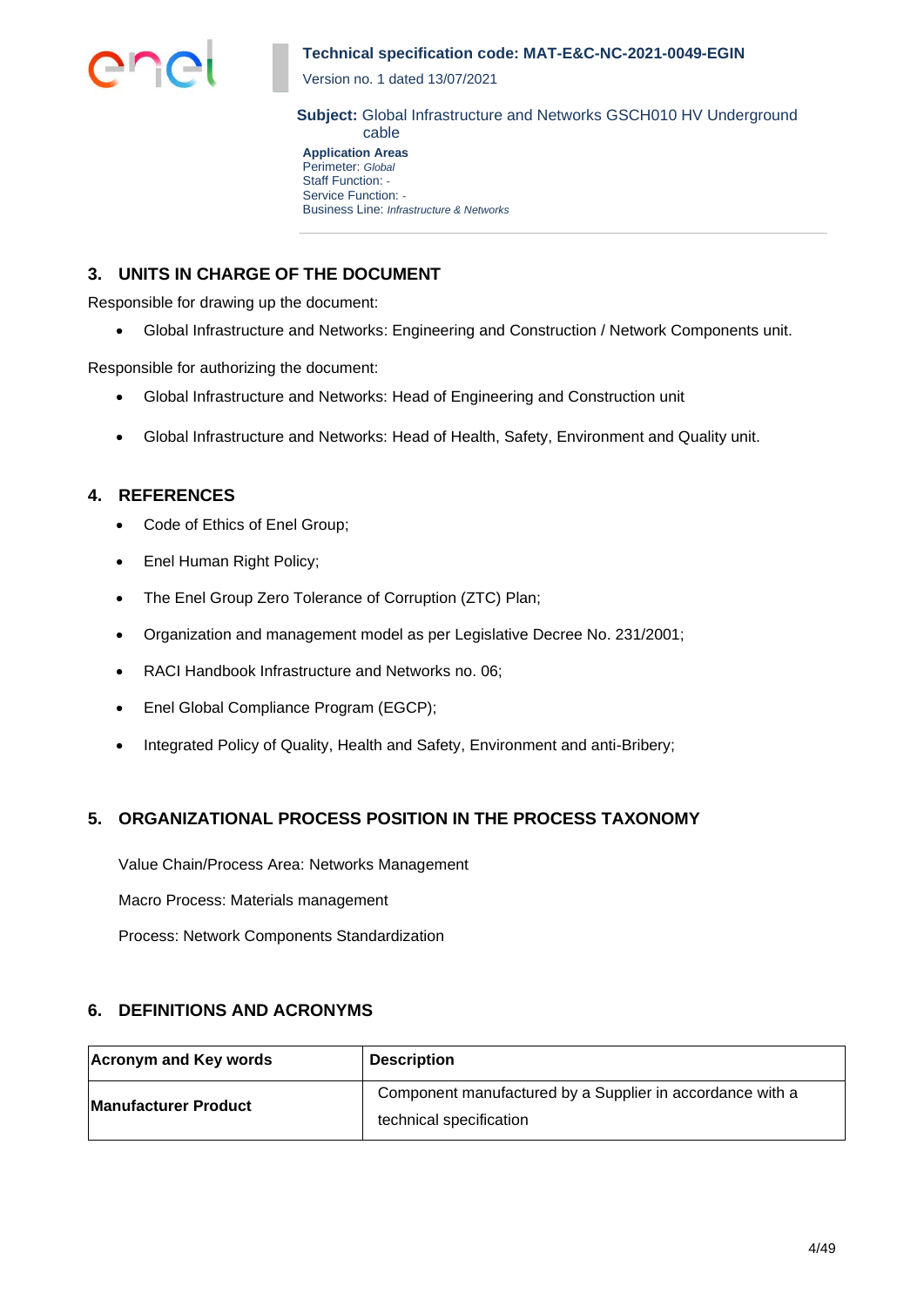

Version no. 1 dated 13/07/2021

# **Subject:** Global Infrastructure and Networks GSCH010 HV Underground

cable **Application Areas** Perimeter: *Global* Staff Function: *-* Service Function: *-* Business Line: *Infrastructure & Networks*

|                                 | A "conformity assessment" <sup>1</sup> with respect to "specified"             |
|---------------------------------|--------------------------------------------------------------------------------|
|                                 | requirements" <sup>2</sup> consists in functional, dimensional, constructional |
|                                 | and test characteristics required for a product (or a series of                |
| Technical Conformity Assessment | products) and quoted in technical specifications and quality                   |
| (TCA)                           | requirements issued by Enel Group distribution companies. This                 |
|                                 | also includes the verification of conformity with respect to local             |
|                                 | applicable regulation and laws and possession of relevant                      |
|                                 | requested certifications                                                       |
|                                 |                                                                                |

## **7. DESCRIPTION**

This standard specifies the construction, dimensions and test requirements that must be accomplished by high voltage cables with rated voltage above 36 kV to be used in distribution systems of Enel Group Distribution Companies mentioned above.

## **7.1 LIST OF COMPONENTS**

This standard includes single-core cables with aluminum or copper conductor, cross-linked polyethylene (XLPE) insulation, an earth screen and a polyolefin outer sheath with flame propagation features and halogen free, of one of the following types:

- **Type I**: Single-core cables, with aluminium/copper compacted conductor class 2, cross-linked polyethylene (XLPE), copper or aluminium wires plus aluminium tape earth screen and polyolefin outer sheath with flame propagation features and halogen free.
- **Type II**: Single-core cables, with aluminium/copper compacted conductor class 2, cross-linked polyethylene (XLPE), smooth aluminium sheath earth screen and polyolefin outer sheath with flame propagation features and halogen free

<sup>1</sup> Definition 2.1 of ISO/IEC 17000

<sup>2</sup> Definition 3.1 of ISO/IEC 17000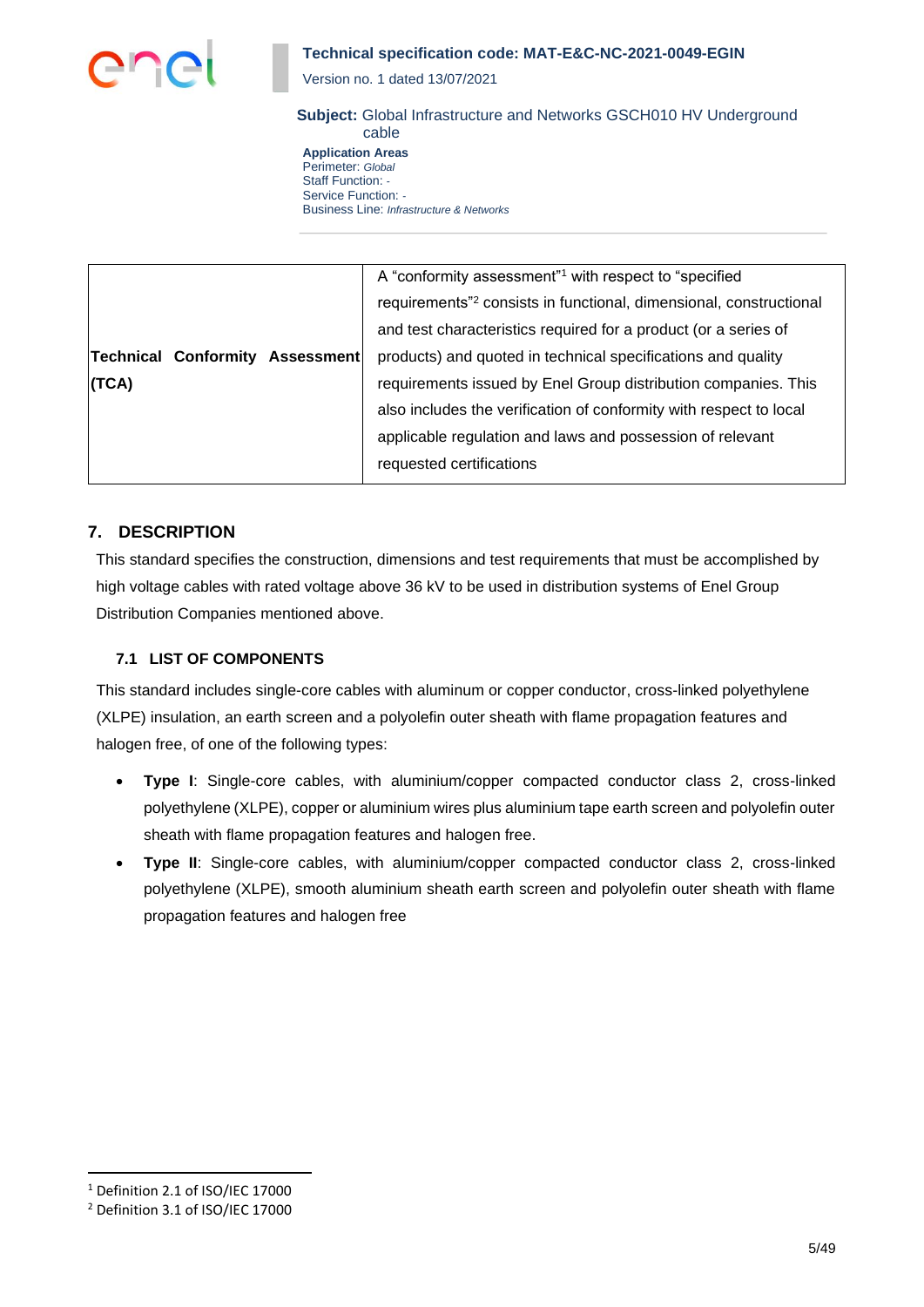

Version no. 1 dated 13/07/2021

#### **Subject:** Global Infrastructure and Networks GSCH010 HV Underground cable

**Application Areas** Perimeter: *Global* Staff Function: *-* Service Function: *-* Business Line: *Infrastructure & Networks*



| $I -$ Conductor                                | IV - Insulation screen  | VII - equalizer tape    | X - Outer sheath |
|------------------------------------------------|-------------------------|-------------------------|------------------|
| $II$ – Conductor screen $V$ – watertight layer |                         | VIII - watertight layer | XI – Marking     |
| III - Insulation                               | VI - wires earth screen | IX - aluminum foil      |                  |

**Figure 1 Type I single-core cable with copper or aluminum wires earth screen**



**Figure 2 Type II single-core cable with smooth aluminium sheath earth screen**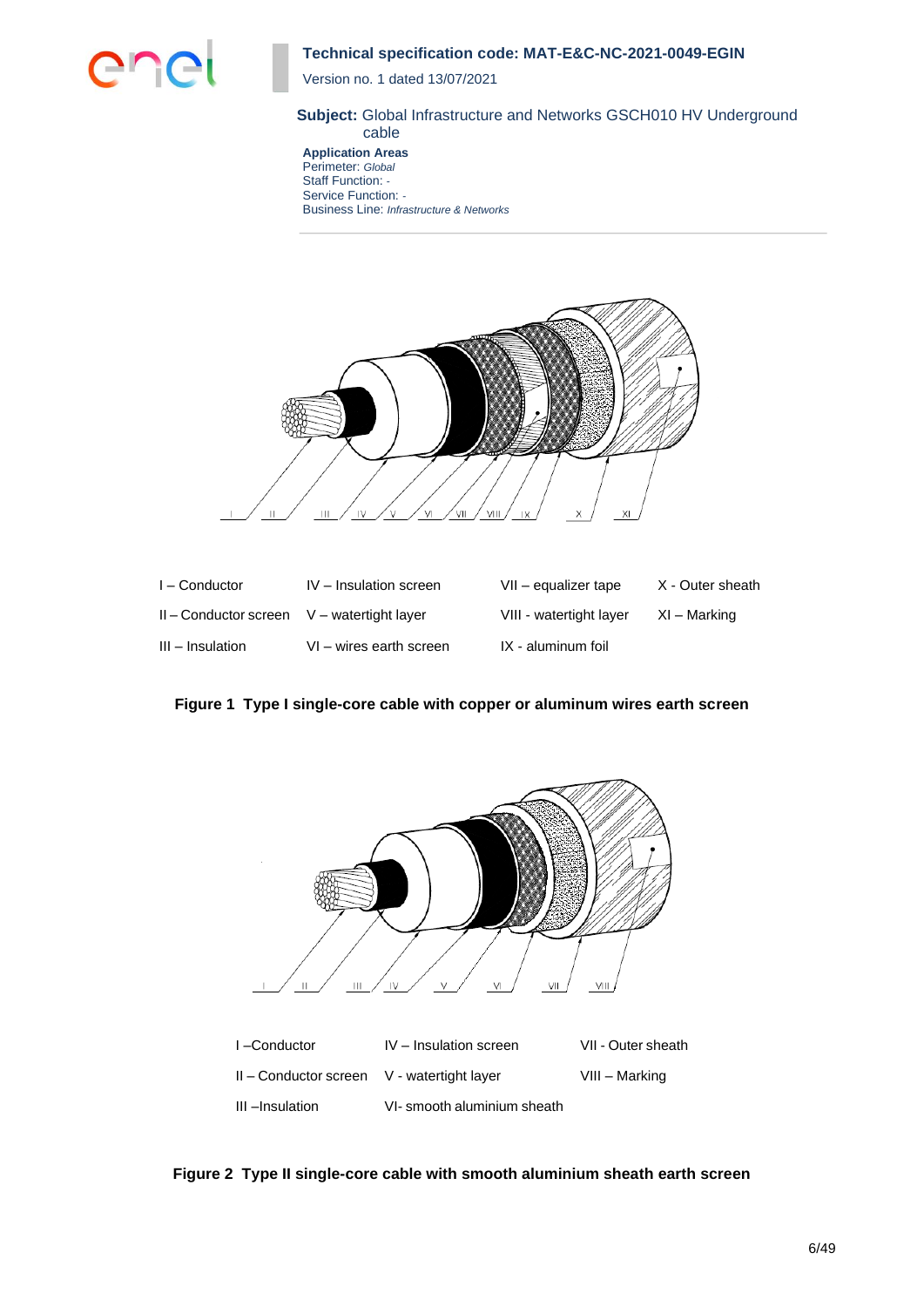

Version no. 1 dated 13/07/2021

**Subject:** Global Infrastructure and Networks GSCH010 HV Underground cable

**Application Areas** Perimeter: *Global* Staff Function: *-* Service Function: *-* Business Line: *Infrastructure & Networks*

Those types of cables are intended for their use in the rated voltages included in Table 2 and detailed characteristics are described in paragraph 7.4.

|                                 | Network Nominal Voltage U<br>[kV]    |        |                                                                      |     |                                 |     |    |        |    |    |
|---------------------------------|--------------------------------------|--------|----------------------------------------------------------------------|-----|---------------------------------|-----|----|--------|----|----|
|                                 | 220                                  | 150    | 138                                                                  | 132 | 115                             | 110 | 69 | 66     | 60 | 45 |
| <b>I&amp;N Argentina</b>        | X                                    |        |                                                                      | X   |                                 |     |    |        |    |    |
| <b>I&amp;N Brazil</b>           |                                      |        | X                                                                    |     |                                 |     | X  |        |    |    |
| <b>I&amp;N Chile</b>            | X                                    |        |                                                                      |     |                                 | X   |    |        |    |    |
| <b>I&amp;N Colombia</b>         |                                      |        |                                                                      |     | X                               |     |    |        |    |    |
| I&N España                      |                                      |        |                                                                      | X   |                                 | X   |    | X      |    | X  |
| <b>I&amp;N</b> Italia           | X                                    | X      |                                                                      | X   |                                 |     |    |        |    |    |
| I&N Perú                        | X                                    |        |                                                                      |     |                                 |     |    | X      | X  |    |
| <b>I&amp;N Romania</b>          |                                      |        |                                                                      |     |                                 | X   |    |        |    |    |
| Cable rated vol. U <sub>0</sub> | 127                                  | 87     |                                                                      | 76  |                                 |     |    | 36     |    | 26 |
| Cable highest vol. $U_m$        | 245                                  | 170    | 145<br>72,5                                                          |     |                                 |     | 52 |        |    |    |
|                                 | Argentina<br>Chile<br>Italia<br>Perú | Italia | Argentina<br><b>Brazil</b><br>Chile<br>Colombia<br>España<br>Romania |     | <b>Brazil</b><br>España<br>Perú |     |    | España |    |    |

## **Table 2 Rated Voltage Cable**

The list of cables with the main requirements, which is an integral part of the present document, is reported in the GS Type Code List on Annex B, and their relationship with country codes is reported on the Common List on Annex C. In the following table are shown a brief of those requirements:

| GS<br><b>Type Code</b> | <b>Code Word</b>     | <b>Um</b><br>[kV] | <b>Conductor</b><br>section<br>[mm2] | <b>Conductor</b><br><b>Material</b> | <b>XLPE</b><br><b>Thickness</b><br>[mm] | Cable<br>Type | <b>Screen Section</b><br>Al (Cu)<br>[mm2] |
|------------------------|----------------------|-------------------|--------------------------------------|-------------------------------------|-----------------------------------------|---------------|-------------------------------------------|
| GSCH010/001            | 245kV 2500Al + T363  | 245               | 2500                                 | Al                                  | 21                                      | Ш             | 363                                       |
| GSCH010/002            | 245kV 2000Al + T363  | 245               | 2000                                 | Al                                  | 21                                      | Ш             | 363                                       |
| GSCH010/003            | 245kV 1600Al + T363  | 245               | 1600                                 | Al                                  | 21                                      | Ш             | 363                                       |
| GSCH010/004            | 245kV 1000Al + T363  | 245               | 1000                                 | Al                                  | 21                                      | Ш             | 363                                       |
| GSCH010/005            | 245kV 800Al + T363   | 245               | 800                                  | Al                                  | 21                                      | Ш             | 363                                       |
| GSCH010/006            | 170kV 1600Al + T242  | 170               | 1600                                 | Al                                  | 16                                      | Ш             | 242                                       |
| GSCH010/007            | 170kV 1000Al + T242  | 170               | 1000                                 | Al                                  | 17                                      | Ш             | 242                                       |
| GSCH010/008            | 170kV 630Al + T242   | 170               | 630                                  | Al                                  | 18                                      | Ш             | 242                                       |
| GSCH010/009            | 145kV 1200Al + T242  | 145               | 1200                                 | Al                                  | 16                                      | Ш             | 242                                       |
| GSCH010/010            | 145kV 800Al + T242   | 145               | 800                                  | Al                                  | 16                                      | Ш             | 242                                       |
| GSCH010/011            | 145kV 630Al + T242   | 145               | 630                                  | Al                                  | 16                                      | Ш             | 242                                       |
| GSCH010/012            | 72,5kV 1000Al + T144 | 72,5              | 1000                                 | Al                                  | 9                                       | Ш             | 144                                       |
| GSCH010/013            | 72,5kV 630Al + T144  | 72,5              | 630                                  | Al                                  | 9                                       | Ш             | 144                                       |
| GSCH010/014            | 52kV 800AI + T76     | 52                | 800                                  | Al                                  | 7                                       | Ш             | 76                                        |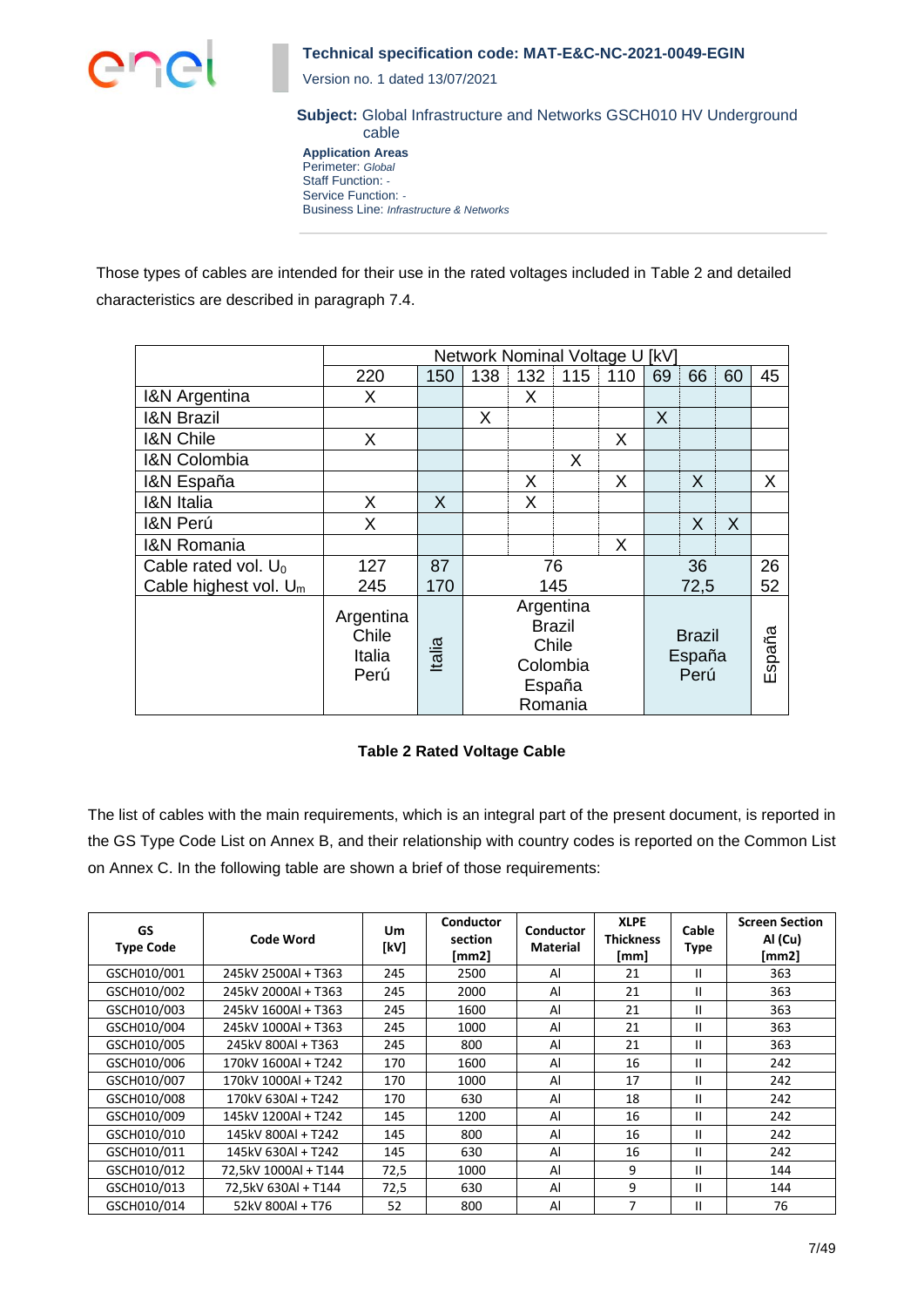Version no. 1 dated 13/07/2021

#### **Subject:** Global Infrastructure and Networks GSCH010 HV Underground cable

**Application Areas** Perimeter: *Global* Staff Function: *-* Service Function: *-* Business Line: *Infrastructure & Networks*

| GS<br><b>Type Code</b> | <b>Code Word</b>     | <b>Um</b><br>[kV] | Conductor<br>section<br>[mm2] | Conductor<br>Material | <b>XLPE</b><br><b>Thickness</b><br>[mm] | Cable<br><b>Type</b> | <b>Screen Section</b><br>Al (Cu)<br>[mm2] |
|------------------------|----------------------|-------------------|-------------------------------|-----------------------|-----------------------------------------|----------------------|-------------------------------------------|
| GSCH010/015            | 52kV 400Al + T76     | 52                | 400                           | Al                    | $\overline{7}$                          | $\mathbf{H}$         | 76                                        |
| GSCH010/016            | 170kV 1600Al + H95   | 170               | 1600                          | Al                    | 16                                      | $\mathbf{I}$         | 144 (95)                                  |
| GSCH010/017            | 170kV 1000Al + H95   | 170               | 1000                          | Al                    | 17                                      | $\mathbf{I}$         | 144 (95)                                  |
| GSCH010/018            | 170kV 630Al + H95    | 170               | 630                           | $\mathsf{Al}$         | 18                                      | $\overline{1}$       | 144 (95)                                  |
| GSCH010/019            | 145kV 1200Al + H240  | 145               | 1200                          | Al                    | 16                                      | T                    | 363 (240)                                 |
| GSCH010/020            | 145kV 1200Al + H120  | 145               | 1200                          | Al                    | 16                                      | I                    | 182 (120)                                 |
| GSCH010/021            | 145kV 630Al + H120   | 145               | 630                           | Al                    | 16                                      | T                    | 182 (120)                                 |
| GSCH010/022            | 72,5kV 2000Al + H240 | 72,5              | 2000                          | Al                    | 9                                       | I                    | 363 (240)                                 |
| GSCH010/023            | 72,5kV 1000Al + H95  | 72,5              | 1000                          | Al                    | 9                                       | ı                    | 144 (95)                                  |
| GSCH010/024            | 72,5kV 800Al + H240  | 72,5              | 800                           | Al                    | 9                                       | T                    | 363 (240)                                 |
| GSCH010/025            | 52kV 400Al + H50     | 52                | 400                           | Al                    | $\overline{7}$                          | $\mathbf{I}$         | 76 (50)                                   |
| GSCH010/026            | 145kV 630Cu + H160   | 145               | 630                           | Cu                    | 16                                      | $\mathbf{I}$         | 242 (160)                                 |
| GSCH010/027            | 72,5kV 1200Cu + H240 | 72,5              | 1200                          | Cu                    | 9                                       |                      | 363 (240)                                 |
| GSCH010/028            | 72,5kV 630Cu + H240  | 72,5              | 630                           | Cu                    | 9                                       | т                    | 363 (240)                                 |
| GSCH010/029            | 72,5kV 2000Cu + H240 | 72,5              | 2000                          | Cu                    | 9                                       | H                    | 363 (240)                                 |
| GSCH010/030            | 245kV 1200Cu + H240  | 245               | 1200                          | Cu                    | 21                                      | T                    | 363 (240)                                 |
| GSCH010/031            | 245kV 2000Cu + H240  | 245               | 2000                          | Cu                    | 21                                      | $\mathbf{I}$         | 363 (240)                                 |
| GSCH010/032            | 145kV 1200Cu + H120  | 145               | 1200                          | Cu                    | 16                                      | T                    | 182 (120)                                 |
| GSCH010/033            | 145kV 1600Cu + H120  | 145               | 1600                          | Cu                    | 16                                      | T                    | 182 (120)                                 |
| GSCH010/034            | 145kV 2000Cu + H120  | 145               | 2000                          | Cu                    | 16                                      | I                    | 182 (120)                                 |
| GSCH010/035            | 145kV 400Al + H120   | 145               | 400                           | Al                    | 16                                      | T                    | 182 (120)                                 |
| GSCH010/036            | 145kV 800Al + H120   | 145               | 800                           | Al                    | 16                                      |                      | 182 (120)                                 |
| GSCH010/037            | 145kV 1000Al + H120  | 145               | 1000                          | Al                    | 16                                      | T                    | 182 (120)                                 |
| GSCH010/038            | 145kV 1600Al + H120  | 145               | 1600                          | Al                    | 16                                      | $\mathbf{I}$         | 182 (120)                                 |
| GSCH010/039            | 145kV 2000Al + H120  | 145               | 2000                          | Al                    | 16                                      | $\mathbf{I}$         | 182 (120)                                 |
| GSCH010/040            | 145kV 400Cu + H120   | 145               | 400                           | Cu                    | 16                                      | $\mathbf{I}$         | 182 (120)                                 |
| GSCH010/041            | 145kV 2500Cu + H120  | 145               | 2500                          | Cu                    | 16                                      | ı                    | 182 (120)                                 |
| GSCH010/042            | 72,5kV 500Cu + H240  | 72,5              | 500                           | Cu                    | 9                                       | ı                    | 363 (240)                                 |
| GSCH010/043            | 245kV 1600Cu + H240  | 245               | 1600                          | Cu                    | 21                                      | T                    | 363 (240)                                 |
| GSCH010/044            | 145kV 2500Al + H120  | 145               | 2500                          | Al                    | 16                                      | T                    | 182 (120)                                 |
| GSCH010/045            | 145kV 500Al + H120   | 145               | 500                           | Al                    | 16                                      | $\mathbf{I}$         | 182 (120)                                 |
| GSCH010/046            | 145kV 2000Cu + T242  | 145               | 2000                          | Cu                    | 16                                      | П                    | 242                                       |
| GSCH010/047            | 145kV 1600Al + T242  | 145               | 1600                          | Al                    | 16                                      | $\mathbf{I}$         | 242                                       |
| GSCH010/048            | 145kV 1000Al + T242  | 145               | 1000                          | Al                    | 16                                      | Ш                    | 242                                       |
| GSCH010/049            | 52kV 800Al + H50     | 52                | 800                           | Al                    | $\overline{7}$                          | T                    | 76 (50)                                   |
| GSCH010/050            | 245kV 2500Cu + T363  | 245               | 2500                          | Cu                    | 21                                      | $\mathsf{II}$        | 363                                       |
| GSCH010/051            | 245kV 2500Cu + H240  | 245               | 2500                          | Cu                    | 21                                      | T                    | 363 (240)                                 |

| Table 3 - List of GS Type Codes |  |  |  |  |
|---------------------------------|--|--|--|--|
|---------------------------------|--|--|--|--|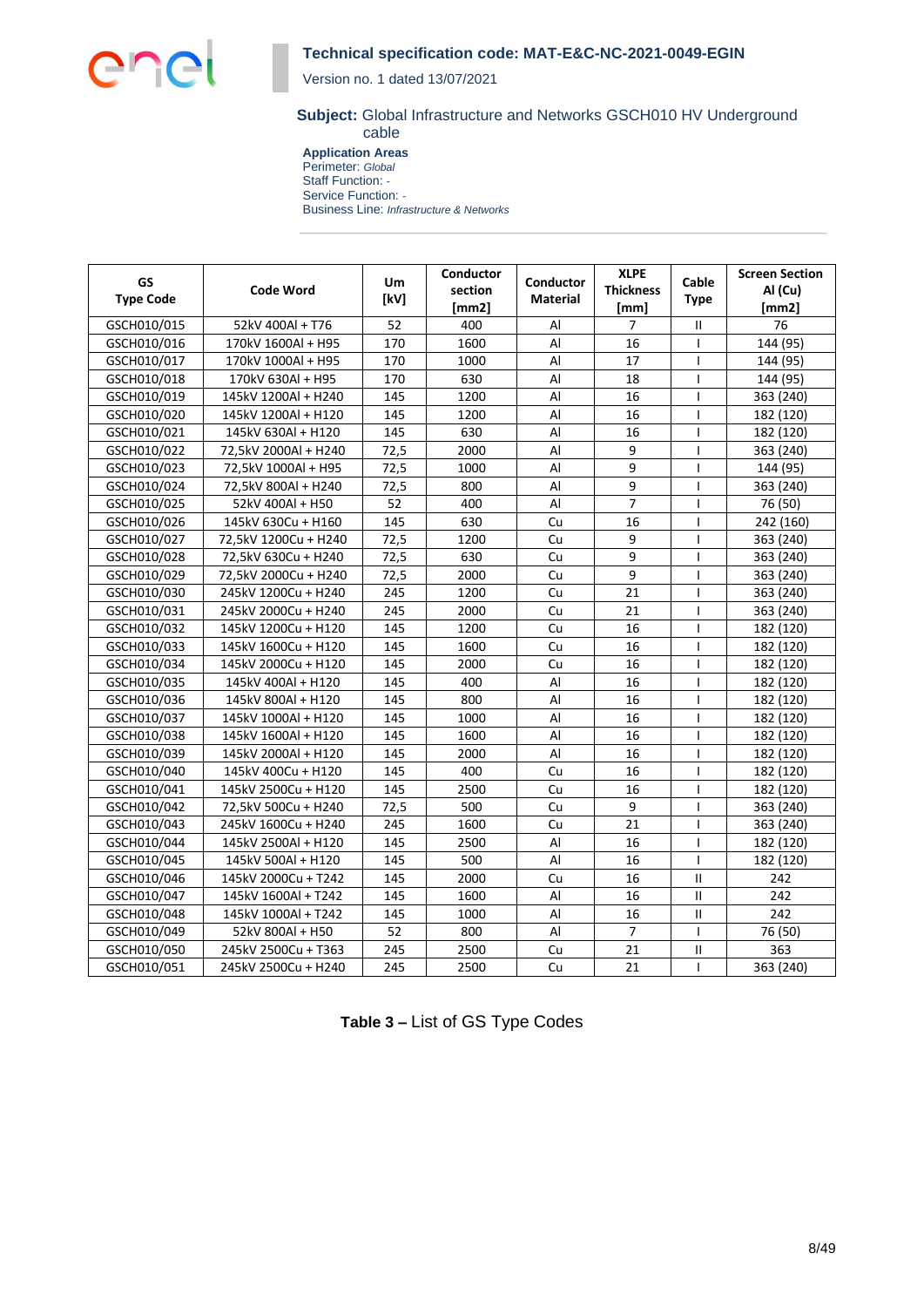

Version no. 1 dated 13/07/2021

**Subject:** Global Infrastructure and Networks GSCH010 HV Underground cable

**Application Areas** Perimeter: *Global* Staff Function: *-* Service Function: *-* Business Line: *Infrastructure & Networks*

## **7.2 APPLICABLE LAWS, REFERENCE STANDARD AND LIST OF REPLACED STANDARDS**

The list of reference standards used to develop this specification and that shall be used as test method are mentioned below in this document. There shall be used the edition in-force at the contract date.

### **7.2.1.Laws and Enel Policy**

Laws: See Local Sections.

Policy n. 332 Global Infrastructure and Networks Design and construction HV lines guidelines

## **7.2.2. European & International Standards**

- HD 632 "Power cables with extruded insulation and their accessories for rated voltages above 36 kV (Um = 42 kV) up to 150 kV (Um = 170 kV)"
- IEC 60840:2020 "Power cables with extruded insulation and their accessories for rated voltages above 30kV (Um=36kV) up to 150kV (Um=170kV) - Test method and requirements"
- IEC 62067 "Power cables with extruded insulation and their accessories for rated voltages above 150 kV (Um=170 kV) up to 500 kV (Um=550 kV) - Test methods and requirements"
- IEC 60228 "Conductor of insulated cable"
- IEC 60229. "Electric cables. Tests on extruded oversheaths with a special protective function.
- IEC 60332-1-2 "Tests on electric and optical fibre cables under fire conditions Part 1-2: Test for vertical flame propagation for a single insulated wire or cable - Procedure for 1 kW pre-mixed flame
- IEC 60754-1 "Test on gases evolved during combustion of materials from cables Part 1: Determination of the halogen acid gas content"
- IEC 60754-2 "Test on gases evolved during combustion of materials from cables Part 2: Determination of acidity (by pH measurement) and conductivity"
- IEC 60811-201 "Electric and optical fibre cables Test methods for non-metallic materials Part 201: General tests - Measurement of insulation thickness".
- IEC 60811-202: "Electric and optical fibre cables Test methods for non-metallic materials Part 202: General tests - Measurement of thickness of non-metallic sheath".
- IEC 60811-203: "Electric and optical fibre cables Test methods for non-metallic materials Part 203: General tests - Measurement of overall dimensions".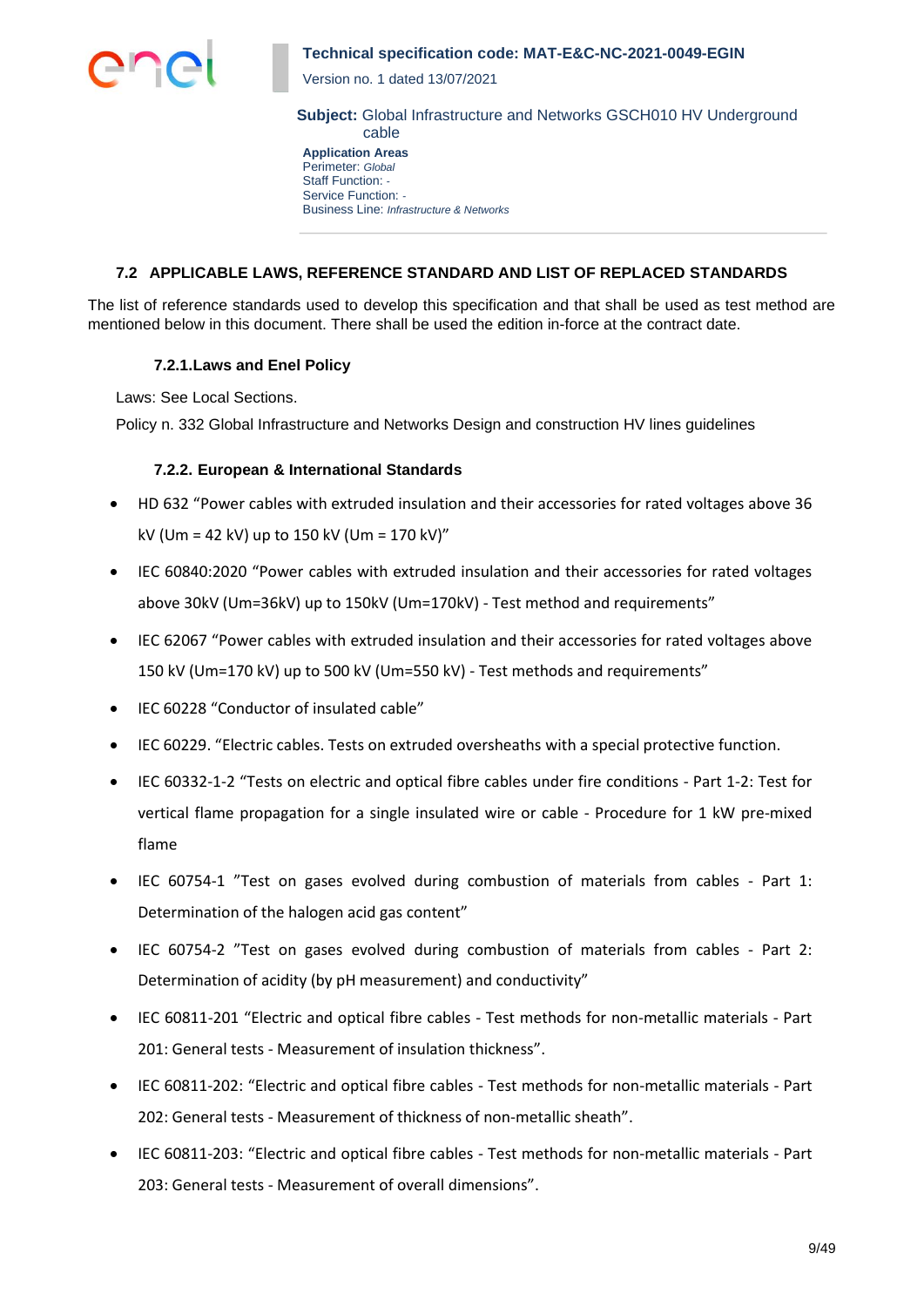

Version no. 1 dated 13/07/2021

**Subject:** Global Infrastructure and Networks GSCH010 HV Underground cable

**Application Areas** Perimeter: *Global* Staff Function: *-* Service Function: *-* Business Line: *Infrastructure & Networks*

- IEC 60811-401: "Electric and optical fibre cables Test methods for non-metallic materials Part 401: Miscellaneous tests – Thermal ageing methods- Ageing in an air oven".
- IEC 60811-501 "Electric and optical fibre cables Test methods for non-metallic materials Part 501: Mechanical tests - Tests for determining the mechanical properties of insulating and sheathing compounds".
- IEC 60811-502: "Electric and optical fibre cables Test methods for non-metallic materials Part 502: Mechanical tests – Shrinkage tests for insulations".
- IEC 60811-503: "Electric and optical fibre cables Test methods for non-metallic materials Part 503: Mechanical tests – Shrinkage tests for sheaths".
- IEC 60811-507: "Electric and optical fibre cables Test methods for non-metallic materials Part 507: Mechanical tests - Hot set test for cross-linked materials
- IEC 60811-508: "Electric and optical fibre cables Test methods for non-metallic materials Part 508: Mechanical tests – Pressure test at high temperature for insulation and sheaths"
- IEC 60811-605: "Electric and optical fibre cables Test methods for non-metallic materials Part 605: Physical tests - Measurement of carbon black and/or mineral filler in polyethylene compounds"
- IEC 60885-3: "Electrical test methods for electric cables Part 3: Test methods for partial discharge measurements on lengths of extruded power cables"
- [EN 13501-6](https://www.aenor.es/aenor/normas/normas/fichanorma.asp?tipo=N&codigo=N0054725&PDF=Si) "Fire classification of construction products and building elements Part 6: Classification using data from reaction to fire tests on electric cables".
- HD 605 S2 "Electric cables Additional test methods".
- IEC 60230 "Impulse tests on cables and their accessories".
- IEC 60794-1-21 "Optical fibre cables Part 1-21: Generic specification Basic optical cable test procedures - Mechanical tests methods"
- IEC TR 61901:2016 "Tests recommended on cables with a longitudinally applied metal foil for rated voltages above 30 kV (Um = 36 kV) up to and including 500 kV (Um = 550 kV)"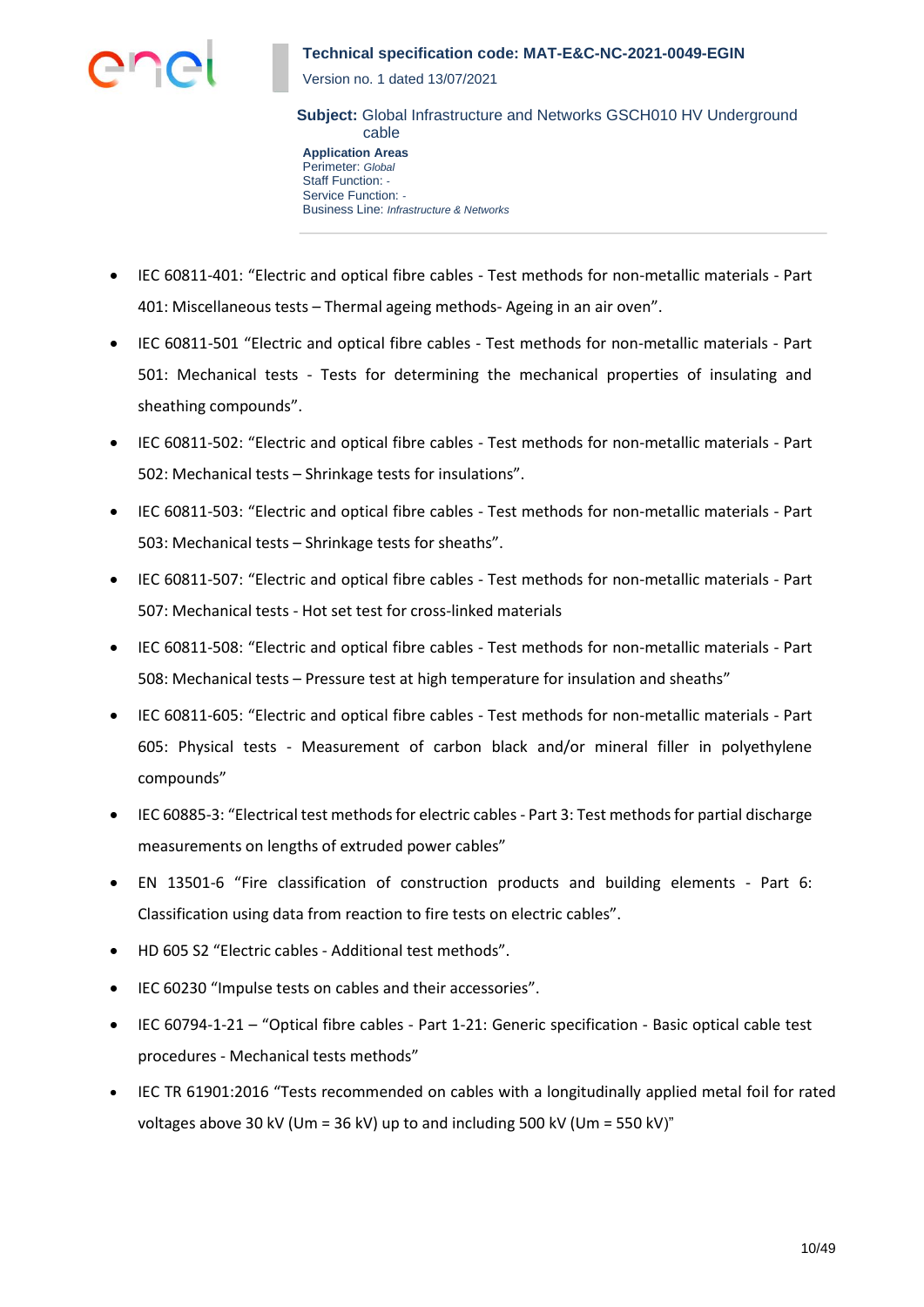

Version no. 1 dated 13/07/2021

**Subject:** Global Infrastructure and Networks GSCH010 HV Underground cable

**Application Areas** Perimeter: *Global* Staff Function: *-* Service Function: *-* Business Line: *Infrastructure & Networks*

## **7.3 TERMINOLOGY**

In addition to IEC 60050-461 terminology, the following ones shall be noted:

*U***0**: Rated r.m.s. power-frecuency voltage between each conductor and screen or sheath for which cables and accessories are designed.

*U*: rated r.m.s. power-frequency voltage between any two conductors for which cables and accessories are designed

*U***m**: maximum r.m.s. power-frequency voltage between any two conductors for which cables and accessories are designed. It is the highest voltage that can be sustained under normal operating conditions at any time and at any point in a system. It excludes temporary voltage variations due to fault conditions and the sudden disconnection of large loads

*U***p**: peak value of the lightning impulse withstand voltage (and switching, where applicable) between each conductor and screen or sheath for which cables and accessories are designed

*LSHF*: acronym for low smoke halogen free.

**DTS:** acronym for Distributed Temperature Sensing. A DTS system is composed by optoelectronic devices which measure temperatures by means of optical fibers functioning as linear sensors. Thus temperature is measured as a continuous profile, not at points.

## **7.4 DESIGN AND MANUFACTURE**

## **7.4.1.Aluminium conductors**

The aluminum conductors shall be stranded compacted circular class 2, complying all the features specified herein and in standard IEC 60228. Conductor material shall be AAC-1350, i.e. 99,5% aluminum content.

In Table 4 aluminum conductors' cross-sectional areas for cables specified in this document are depicted.

| $\mathsf{U}_{\mathsf{m}}$                | 245 kV | 170 kV | 145 kV | 72.5 kV | 52 kV |
|------------------------------------------|--------|--------|--------|---------|-------|
|                                          |        |        |        |         | 400*  |
|                                          |        |        | 500*   |         |       |
|                                          |        | 630    | 630    | 630     |       |
|                                          | 800    |        | 800    | 800     | 800   |
| <b>Cross section</b><br>Al $\text{[mm]}$ | 1000   | 1000   | 1000   | 1000    |       |
|                                          |        |        | 1200   |         |       |
|                                          | 1600   | 1600   | 1600   |         |       |
|                                          | 2000   |        | 2000   | 2000    |       |
|                                          | 2500*  |        |        |         |       |

\* Sections not included in Policy Nº332

## **Table 4 Standardized aluminum conductor cross-sectional areas**

Longitudinal water barriers must be applied to all conductors to avoid water penetration.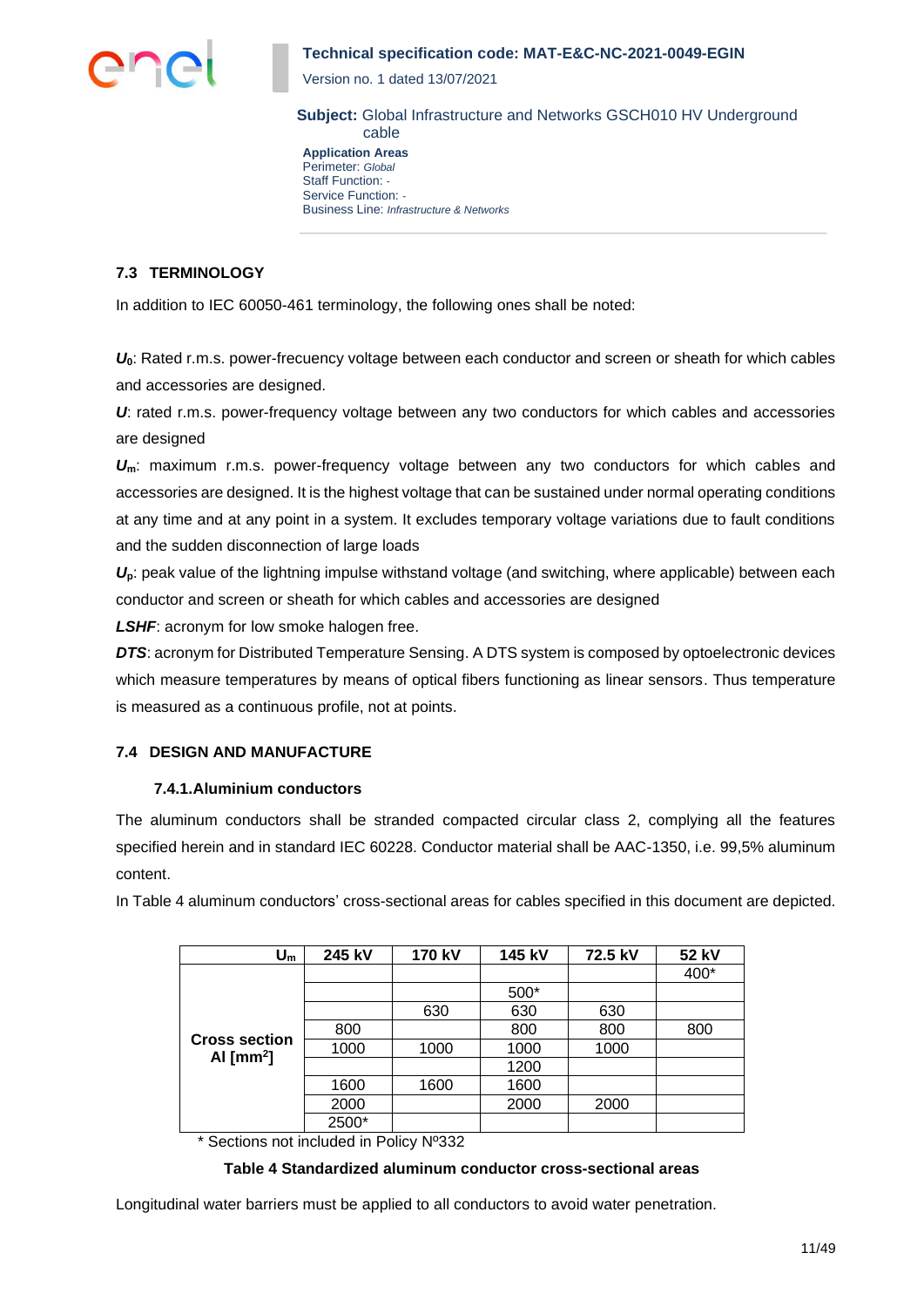

Version no. 1 dated 13/07/2021

**Subject:** Global Infrastructure and Networks GSCH010 HV Underground cable

**Application Areas** Perimeter: *Global* Staff Function: *-* Service Function: *-* Business Line: *Infrastructure & Networks*

Conductors of cross section higher than 1000 mm<sup>2</sup> must be of the Milliken segmental type with a minimum of four segments.

## **7.4.2. Copper conductors**

The copper conductors shall be stranded compacted circular class 2, complying all the features specified herein and in standard IEC 60228. Copper purity shall not be less than 99,9%

In Table 5 copper conductors' cross-sectional areas for cables specified in this document are depicted.

| $\mathsf{U}_\mathsf{m}$                   | 245 kV | 145 kV | 72.5 kV |
|-------------------------------------------|--------|--------|---------|
|                                           |        | 400    |         |
|                                           |        | 500    |         |
|                                           |        | 630    | 630     |
| <b>Cross section Cu</b><br>$\text{[mm}^2$ | 1200   | 1200   | 1200    |
|                                           | 1600   | 1600   |         |
|                                           | 2000   | 2000   | 2000    |
|                                           | 2500   | 2500   |         |

**Table 5 Standardized copper conductor cross-sectional areas**

Longitudinal water barriers must be applied to all conductors to avoid water penetration.

Conductors of cross section higher than 1000 mm<sup>2</sup> must be of the Milliken segmental type with a minimum of four segments.

## **7.4.3. Maximum Electric resistance at 20 °C**

Electrical resistance in direct current at 20ºC of every conductor, measured as indicated on IEC-60228:2004 Annex A, shall be equal or smaller than the values specified in Table 6.

|                               | <b>Maximum Electric</b><br>Resistance at 20 °C [W/Km] |        |  |
|-------------------------------|-------------------------------------------------------|--------|--|
| <b>Cross section</b><br>[mm²] | <b>Aluminium</b>                                      | Copper |  |
| 400                           | 0,0778                                                | 0,0470 |  |
| 500                           | 0,0605                                                | 0,0366 |  |
| 630                           | 0,0469                                                | 0,0283 |  |
| 800                           | 0,0367                                                | 0,0221 |  |
| 1000                          | 0,0291                                                | 0,0176 |  |
| 1200                          | 0,0247                                                | 0,0151 |  |
| 1600                          | 0,0186                                                | 0,0113 |  |
| 2000                          | 0,0149                                                | 0.0090 |  |
| 2500                          | 0,0127                                                | 0.0072 |  |

**Table 6 Stranded circular conductor characteristics**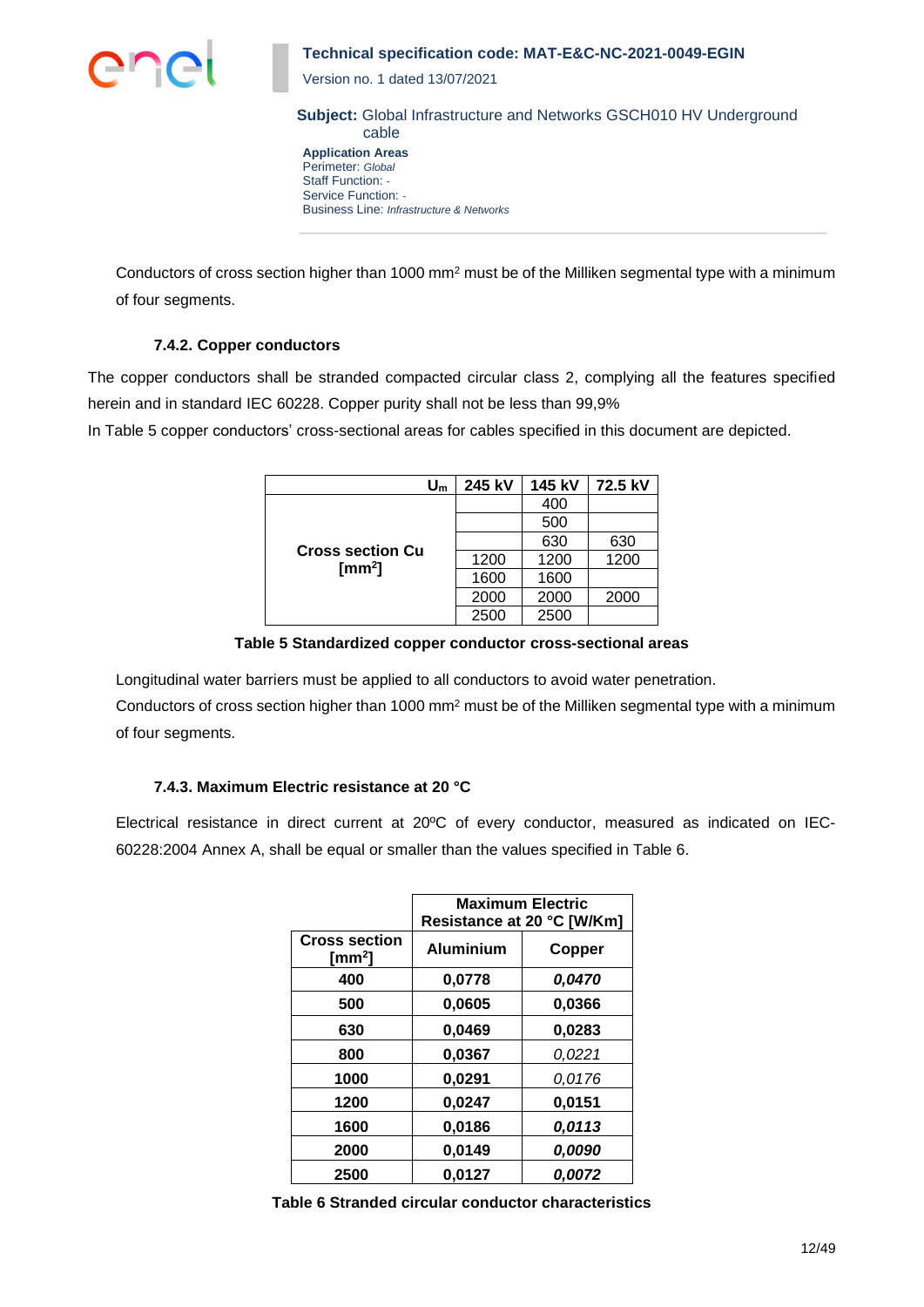

Version no. 1 dated 13/07/2021

**Subject:** Global Infrastructure and Networks GSCH010 HV Underground cable

**Application Areas** Perimeter: *Global* Staff Function: *-* Service Function: *-* Business Line: *Infrastructure & Networks*

#### **7.4.4. Conductor screen**

It shall consist of a fully bonded layer of black semi-conductive cross-linked compound. It shall be extruded over the conductor to provide a smooth surface without causing any damage to the conductor or insulation and ensuring material compatibility.

The conductor screen nominal thickness shall be 1,5 mm.

The conductor screen minimum thickness measured and accepted at any point shall not be less than 1,2 mm. In addition, the average of all the measures shall not be less than the nominal thickness (1,5 mm).

The resistivity of extruded semi-conducting screens applied over the conductor shall not exceed 1.000  $\Omega$ ⋅m.

#### **7.4.5. Insulation**

The insulation shall be applied by a suitable extrusion process and shall form a compact and homogenous body. In addition, it shall be possible to remove it without creating any damage to the conductor.

The insulating material shall be cross-linked polyethylene; compliant with the characteristics required herein this document. Such XLPE compound complies all the characteristics described in Standard IEC 60502-2 and standard HD 620 S2 part 1 for DIX 3 compound.

The XLPE insulation must allow maximum conductor temperatures of 90 °C in normal operation and 250 °C under short circuit condition by at least 0,5 seconds.

The insulation minimum thickness measured and accepted at any point of the cable shall not be less than 90% of the nominal value

$$
t_{min} \geq 0.9 t_n
$$

And:

$$
\frac{tmax - tmin}{tmax} \leq \begin{cases} 0.10 \, \text{for cables with } U_0 = 127 \, \text{kV} \\ 0.15 \, \text{for cables with } U_0 < 127 \, \text{kV} \end{cases}
$$

Where:

tmin: minimum insulation thickness in millimeters

tmax: maximum insulation thickness in millimeters

t<sup>n</sup> : nominal thickness in millimeters

In Table 7 nominal and minimum thickness for XLPE insulated cables are shown.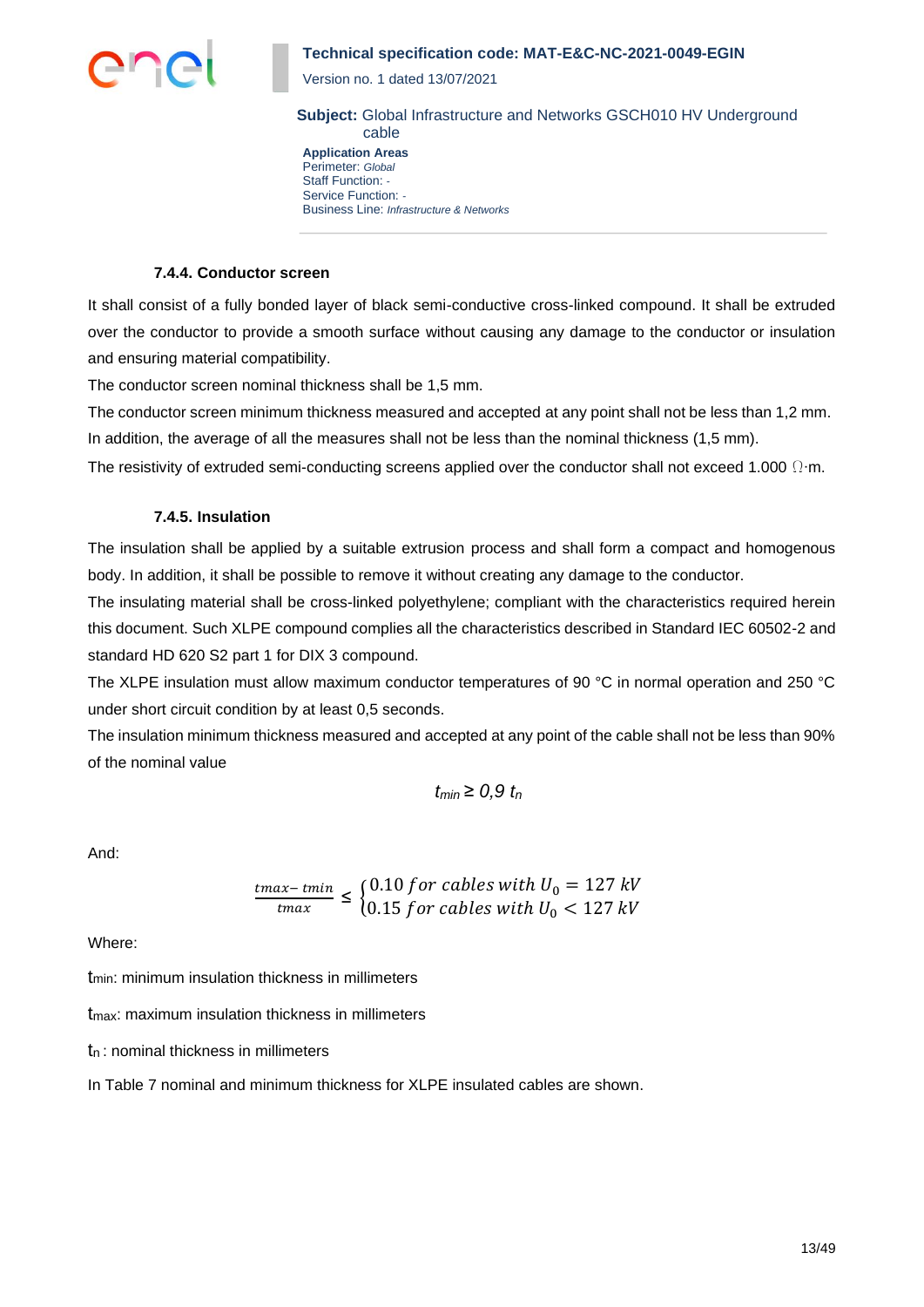

Version no. 1 dated 13/07/2021

#### **Subject:** Global Infrastructure and Networks GSCH010 HV Underground cable

**Application Areas** Perimeter: *Global* Staff Function: *-* Service Function: *-* Business Line: *Infrastructure & Networks*

|                                      | <b>Insulation thickness</b> |                             |  |
|--------------------------------------|-----------------------------|-----------------------------|--|
| <b>Rated Voltage Uo/(Um)</b><br>[kV] | Nominal $(t_n)$<br>[mm]     | Minimum $(t_{min})$<br>[mm] |  |
| 26/ (52)                             | 7                           | 6,3                         |  |
| 36 / (72.5)                          | 9                           | 8,1                         |  |
| 76 / (145)                           | 16                          | 14,4                        |  |
| 87 / (170)                           | $18*$                       | 16,2                        |  |
| 127/ (245)                           | 21                          | 18,9                        |  |

### **Table 7 Insulation thickness values**

\* For 87/150 (170) kV cables, nominal and minimum thickness could be smaller for conductor sections larger than 630 mm<sup>2</sup>, for accurate values see GS Type Codes List in Annex B.

#### **7.4.6.Insulation screen**

A black layer of cross-linked semi-conductive compound shall be applied over the insulation. Such layer shall be compatible with insulation temperatures in normal operation and during short circuit.

The insulation screen shall be adhered to the insulation.

Unless otherwise indicated in the Local Sections, the insulation screen minimum thickness measured and accepted at any point shall not be less than 1,2 mm. In addition, the average of all the measures shall not be less than the nominal thickness (1,5 mm).

The resistivity of extruded semi-conducting screen applied over the insulation shall not exceed 500  $\Omega$ ⋅m.

## **7.4.7. Conductor screen, Insulation, and Insulation screen application**

The conductor screen, the insulation and the insulation screen shall be extruded in one operation, i.e. triple extrusion process. It is not permitted using any type of lacquer or other material between these layers.

## **7.4.8.Longitudinal water-tightness swelling tape**

A swelling tape made of suitable semi-conductive material shall be applied between the insulation screen and the earth screen in order to achieve longitudinal water-tightness. Such tape shall be applied without harming the adjacent layers and could work as additional separator layer as well. The swelling tape shall be applied with a minimum overlap same as 10%.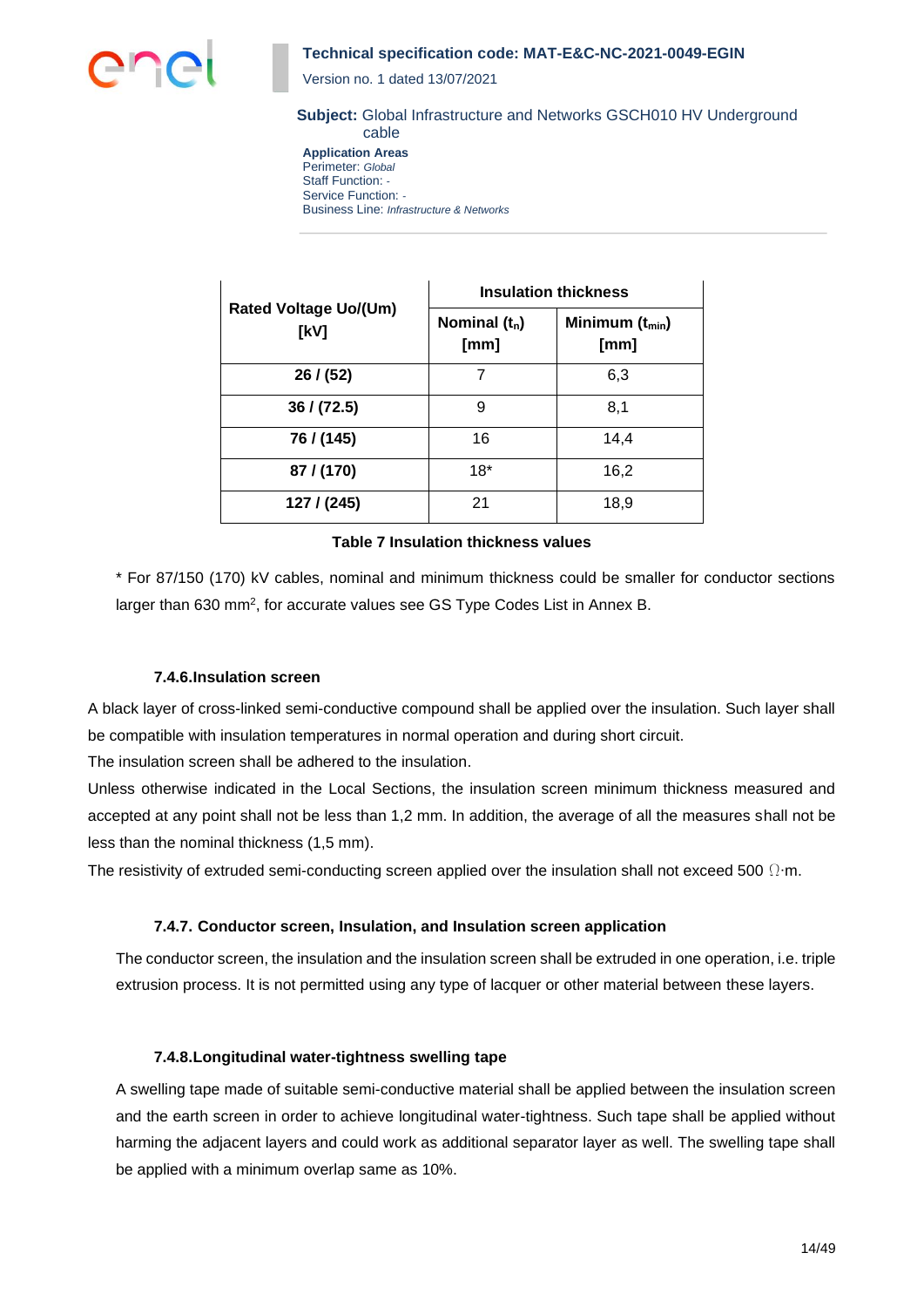

indicated in Table 8.

## **Technical specification code: MAT-E&C-NC-2021-0049-EGIN**

Version no. 1 dated 13/07/2021

**Subject:** Global Infrastructure and Networks GSCH010 HV Underground cable

**Application Areas** Perimeter: *Global* Staff Function: *-* Service Function: *-* Business Line: *Infrastructure & Networks*

#### **7.4.9.Earth screen**

For **Type I** cables a copper wire screen with equalizer copper tape shall be applied over the overlapped semiconductive swelling tape. The copper screen shall be made with a continuous crown of annealed copper wires arranged in a helix with an equalizer tape with a minimal nominal section of 1 mm<sup>2</sup> and with step not greater than 4 times the crown diameter. It shall be used at least 50 wires distributed evenly over the circumference. The total section of the copper wires and their maximum electric resistance at 20ºC shall be one of those

A swelling tape made of suitable semi-conductive material shall be applied over the earth screen in an open helix to make possible the contact between earth screen and aluminum tape.

About the relationship between screen short circuit current and screen cross section at different voltages refers to the chart of Annex B.

For special cases according to the project it is possible to use screens of greater section than those indicated in Table 8.

As an alternative, aluminum could be used instead of cooper in order to made the wires screen and equalizer tape indicated before. The maximum electric resistances remain the same, so the minimum aluminum sections are those indicated in Table 8.

For **Type II** cables an aluminum tape screen forming a butt welded longitudinal pipe bonded to the oversheath shall be applied over the overlapped semi-conductive swelling tape. The maximum electric resistance at 20ºC shall be the same as those of Type I cables so the total section of aluminum tube shall be equal or greater than one of those indicated in Table 8.

For Type II cables, the aluminum tube prevents radial water propagation and there is no necessity of the aluminum tape indicated in paragraph 7.4.12.

| Copper<br><b>Section</b><br>[ $mm2$ ] | <b>Maximum</b><br><b>Electric</b><br>Resistance<br>at 20 °C [W/Km] | <b>Equivalent</b><br><b>AI</b> section<br>[mm <sup>2</sup> ] |
|---------------------------------------|--------------------------------------------------------------------|--------------------------------------------------------------|
| 240                                   | 0,0745                                                             | 363                                                          |
| 160                                   | 0,216                                                              | 242                                                          |
| 120                                   | 0,149                                                              | 182                                                          |
| 95                                    | 0,188                                                              | 144                                                          |
| 50                                    | 0,357                                                              | 76                                                           |

**Table 8 Screen Sections**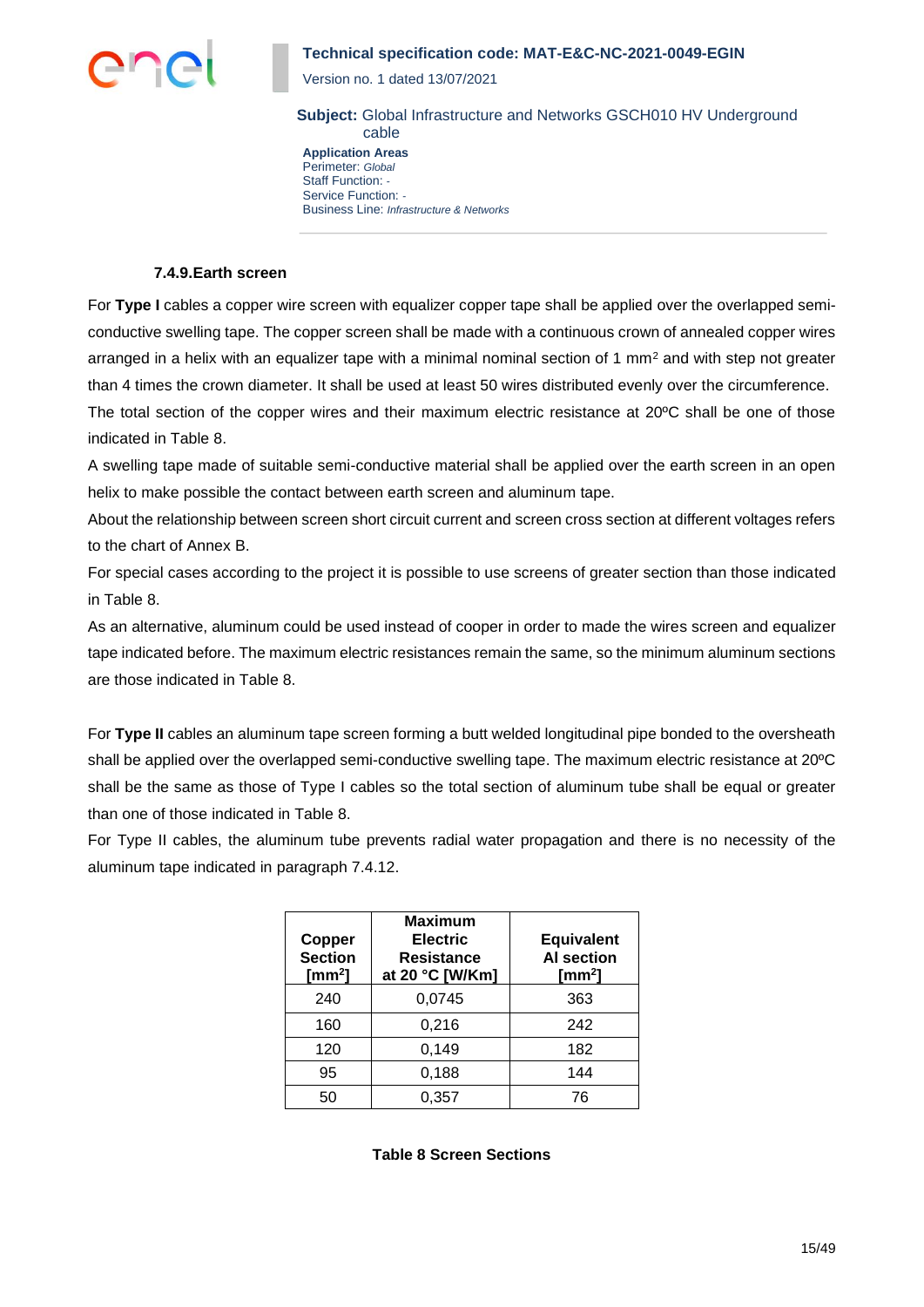

Version no. 1 dated 13/07/2021

**Subject:** Global Infrastructure and Networks GSCH010 HV Underground cable

**Application Areas** Perimeter: *Global* Staff Function: *-* Service Function: *-* Business Line: *Infrastructure & Networks*

## **7.4.10. Alternatives screens**

Other kinds of metallic screen with equivalent functional characteristics may be used as an alternative in each of the codes included in this standard, provided that they have the prior acceptance of Enel. Specifically, when a corrugated aluminium earth screen is used, the following instruction have to be fulfilled:

- Material shall be aluminium of 99.6% minimum purity having an elongation of 16% minimum.
- The corrugated sheath shall be of uniform thickness, homogeneous construction, seamless, free from defects, porosity and intercrystalline fracture. A layer of bitumen or other suitable compound, incorporating corrosion inhibitors, shall be applied over the aluminium sheath for corrosion protection and to provide a moisture seal with the oversheath.
- Nominal thickness of aluminium sheath must be equal or greater than 2.0 mm.
- The minimum thickness of the corrugated aluminium sheath measured and accepted at any point of the cable shall not be less than 85% of the nominal value minus 0,1 mm..

$$
t_{min} \ge 0.85 t_n - 0.1
$$

Where:

t<sub>min</sub>: minimum thickness in millimeters

tn: nominal thickness in millimeters

• The maximum electric resistance at 20°C shall be the same as those of Type II cables so the total section of aluminum tube shall be equal or greater than those indicated in Table 8.



**Figure 3 Single-core cable with corrugated aluminium sheath earth screen**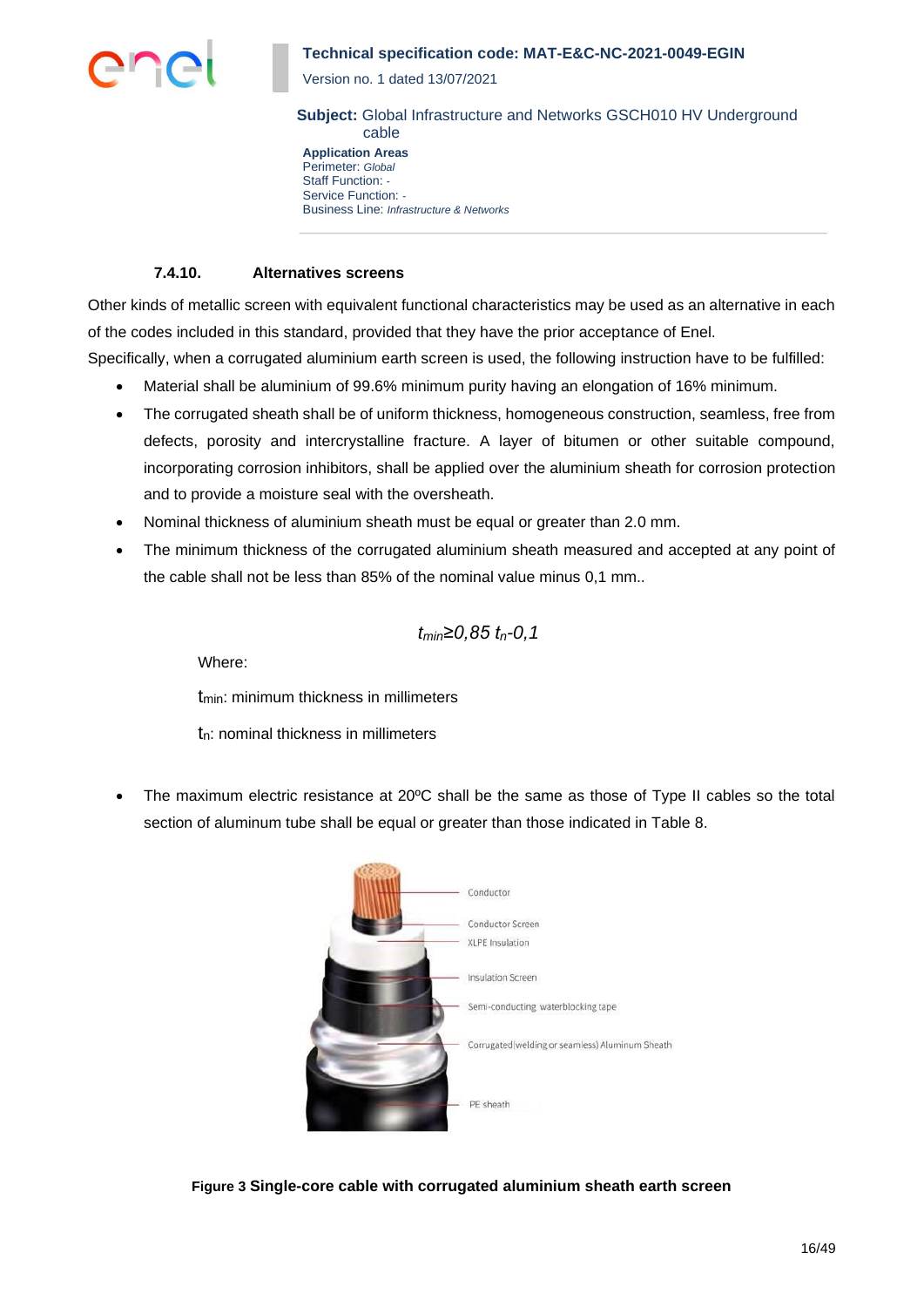

Version no. 1 dated 13/07/2021

**Subject:** Global Infrastructure and Networks GSCH010 HV Underground cable

**Application Areas** Perimeter: *Global* Staff Function: *-* Service Function: *-* Business Line: *Infrastructure & Networks*

## **7.4.11. Optical element for temperature monitoring (optional)**

If required, for Type I cables, there will be included two stainless steel tubes among the wires forming the earth screen. Each tube will contain at least two multimode optic fiber type G.651 for distributed temperature sensing (DTS).

## **7.4.12. Radial water tightness**

Just for Type I cables. A longitudinally applied aluminum laminate foil with minimum thickness of 0.1 mm shall be applied bonded to the outer sheath against radial water-tightness. A suitable overlap shall be glued to avoid sheath damages.

There must be electrical contact between this aluminum tape and the wires of the earth screen.

## **7.4.13. Outer Sheath**

The outer sheath shall be resistant to moisture, abrasion, and UV.

Unless otherwise indicated the outer sheath color shall be black RAL 9005.

The material shall be a polyolefin type ST7 with some additive to give flame retardant features or a ST12 (low smoke halogen free material).

The minimum thickness of the outer sheath measured and accepted at any point of the cable shall not be less than 85% of the nominal value minus 0,1 mm..

$$
t_{min}{\geq}0.85~t_n{\text -}0.1
$$

Where:

tmin: minimum thickness in millimeters

tn: nominal thickness in millimeters

In Table 9 rated and minimum thickness at any point of the polyolefin outer sheath are shown.

| <b>Cross-section</b><br>[ $mm2$ ] | <b>Sheath nominal thickness</b><br>[mm] | <b>Sheath minimum thickness</b><br>[mm] |
|-----------------------------------|-----------------------------------------|-----------------------------------------|
| 400                               | 3,5                                     | 2,88                                    |
| 500                               | 3,5                                     | 2,88                                    |
| 630                               | 3,5                                     | 2,88                                    |
| 800                               | 3,8                                     | 3,13                                    |
| 1000                              | 4                                       | 3,3                                     |
| 1200                              | 4                                       | 3,3                                     |
| 1600                              | 4,5                                     | 3,73                                    |
| 2000                              | 4,5                                     | 3,73                                    |
| 2500                              | 4,5                                     | 3,73                                    |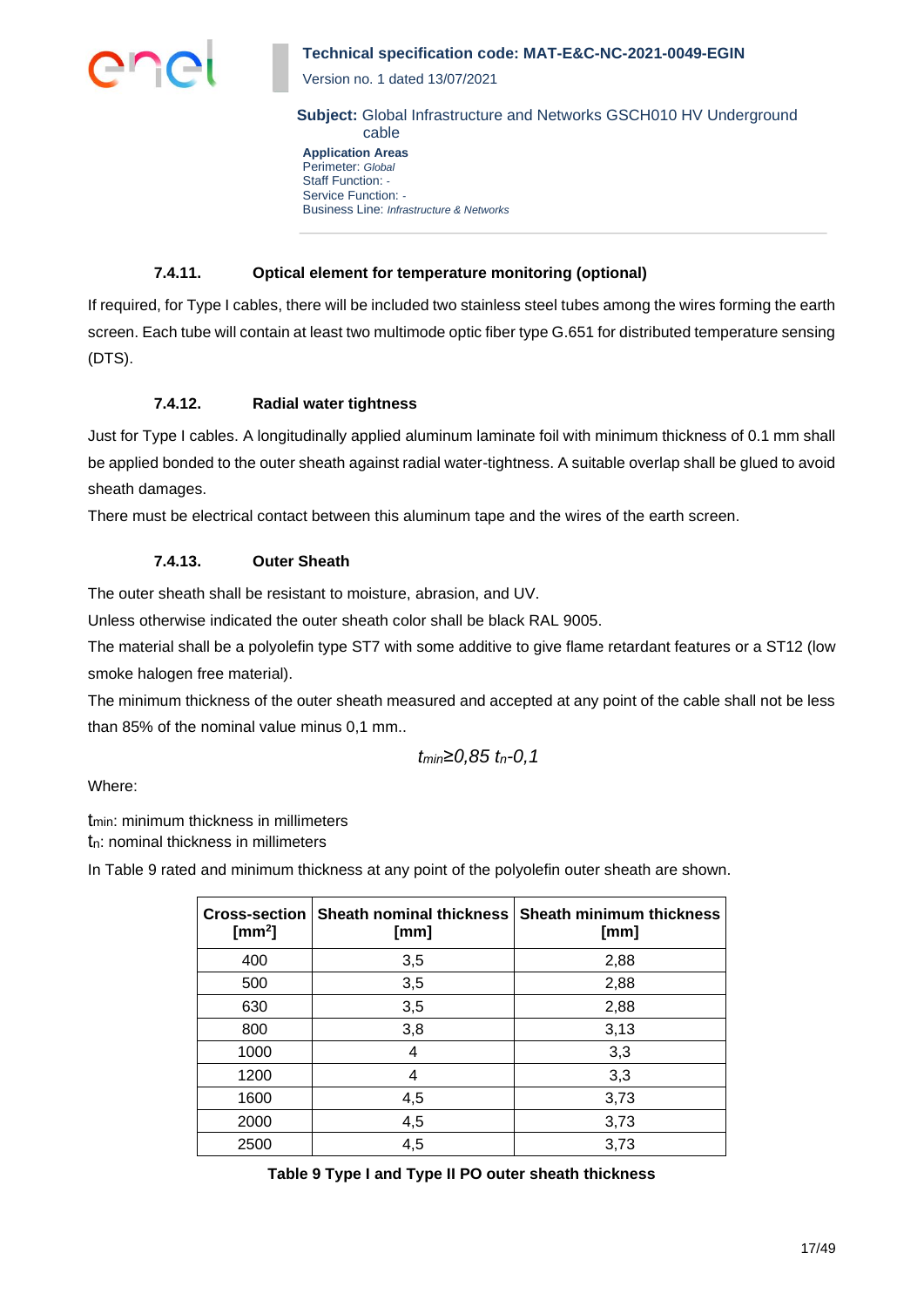

Version no. 1 dated 13/07/2021

**Subject:** Global Infrastructure and Networks GSCH010 HV Underground cable

**Application Areas** Perimeter: *Global* Staff Function: *-* Service Function: *-* Business Line: *Infrastructure & Networks*

There must exist an extruded semi-conductive layer on the oversheath to assist in electrical tests. This layer could be substituted with a graphite coating.

## **7.4.14. Anti-termite additives (optional).**

If required, there will be used an additive in the oversheath compound to avoid damaged due to termites. This additive will not diminish any mechanical or electrical characteristic of the oversheath.

## **7.4.15. Ampacity and Short-circuit rating**

The ampacity and short-circuit rating **estimated** values shall be given for network design purposes.

Unless otherwise indicated in local sections, such ampacity values shall be calculated in steady state condition, for single core laying and triplex laying, when installed in open air, directly buried and buried in duct using the following operational conditions:

- Maximum conductor temperature 90 °C
- Ambient air temperature 40 °C
- Ground temperature 20 °C
- Depth of laying 1,5 m
- Soil thermal resistivity 1,5 K m/W
- Both end bonding





**Figure 4 Buried in duct samples for simple circuit and doble circuit trench**

Estimated values of steady state ampacity of single circuits directly buried of cable types included in this standard are depicted in Annex D.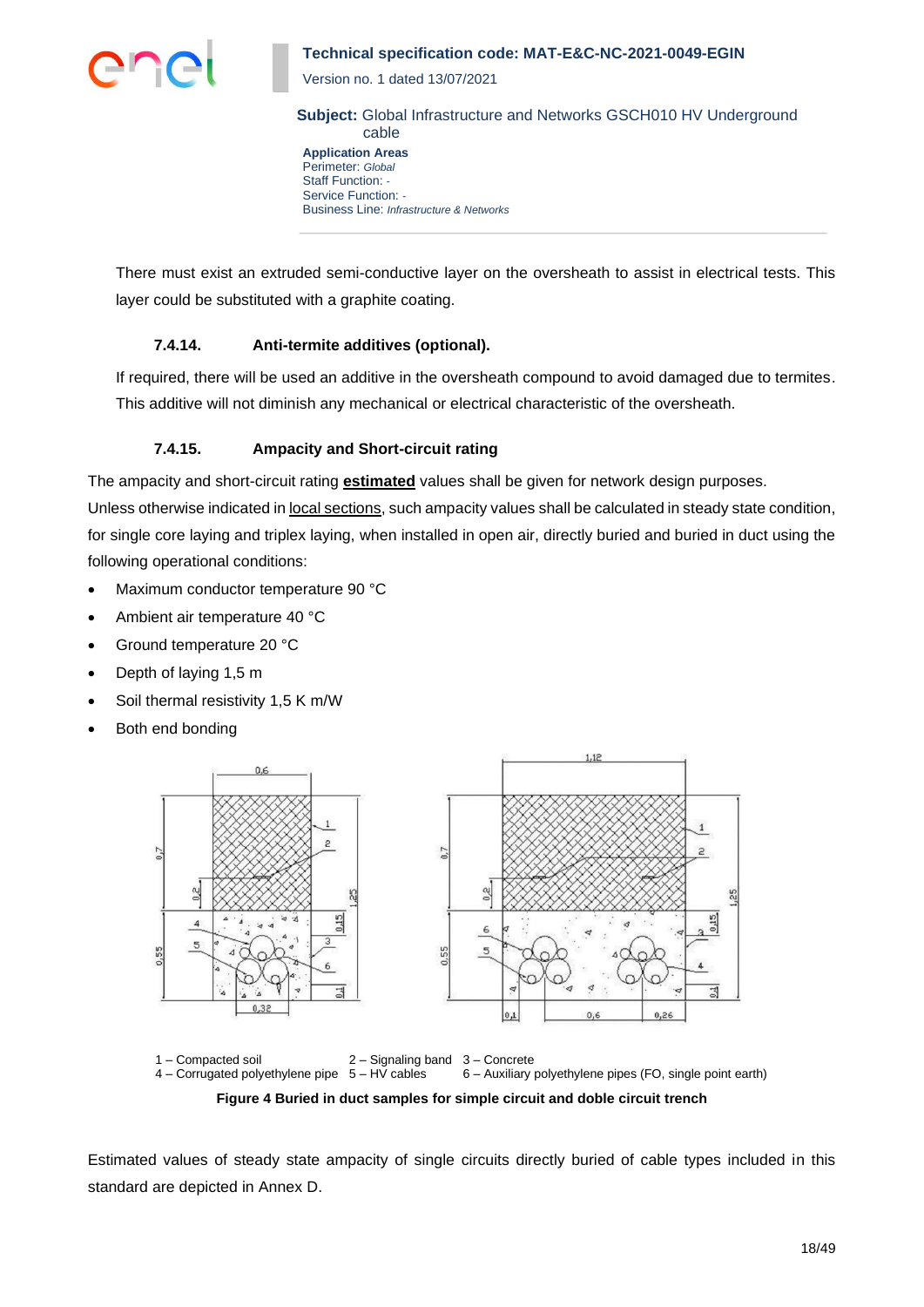

Version no. 1 dated 13/07/2021

**Subject:** Global Infrastructure and Networks GSCH010 HV Underground cable

**Application Areas** Perimeter: *Global* Staff Function: *-* Service Function: *-* Business Line: *Infrastructure & Networks*

Regarding short-circuit rating adiabatic and non-adiabatic values shall be calculated using the following conditions:

- Conductor initial temperature 90 °C
- Conductor final temperature ≤ 250 °C
- Tape foil screen initial temperature 75 °C
- Tape foil screen final temperature ≤ 150 °C
- Copper wires screen initial temperature 80 °C
- Copper wires screen final temperature ≤ 180 °C
- Short-circuit duration: 0,5 s and 1 s

For reference values see local section.

## **7.4.16. Cable designation**

If not specified otherwise in Local Section, designation of the cable is formed by the following terms:

- − "ENEL GSCH010".
- − Voltage level U0/(Um) and "kV",
- − "XLPE",
- − "1X" and section of the conductor (expressed in mm<sup>2</sup> ), and its material (Cu or Al),
- − + a character representing the type of cable (H: for Type I, T: for Type II)
- − Nominal section of screen (expressed in mm<sup>2</sup> ),
- − "Al", (just for cable type II screen made of aluminium wires),

Designation example for cable GSCH010/01:

*ENEL GSCH010 – 127 / (245) kV - XLPE - 1x2500 Al + T363*

## **7.4.17. Marking**

The marking must be indelible paint, easily legible and carried out by indenting or embossing above the surface of the outer sheath in a continuous way.

Durability shall be checked by the test given in sub-clause 4.4 of standard IEC 60794-1-21.

If not specified otherwise in Local Section, marking should include the following information:

- Designation of the cable as indicated in paragraph 7.4.16.
- − Manufacturer's name and trademark,
- − Year of production,
- − Number of production batch.
- − Metric.

The print will be made every 0.5 meters and with a font size of not less than 10 mm Marking example for cable GSCH010/01:

*ENEL GSCH010 – 127 / (245) kV - XLPE - 1x2500 Al + T363 - Manufacturer - 2021- Nº P.B. - 0000*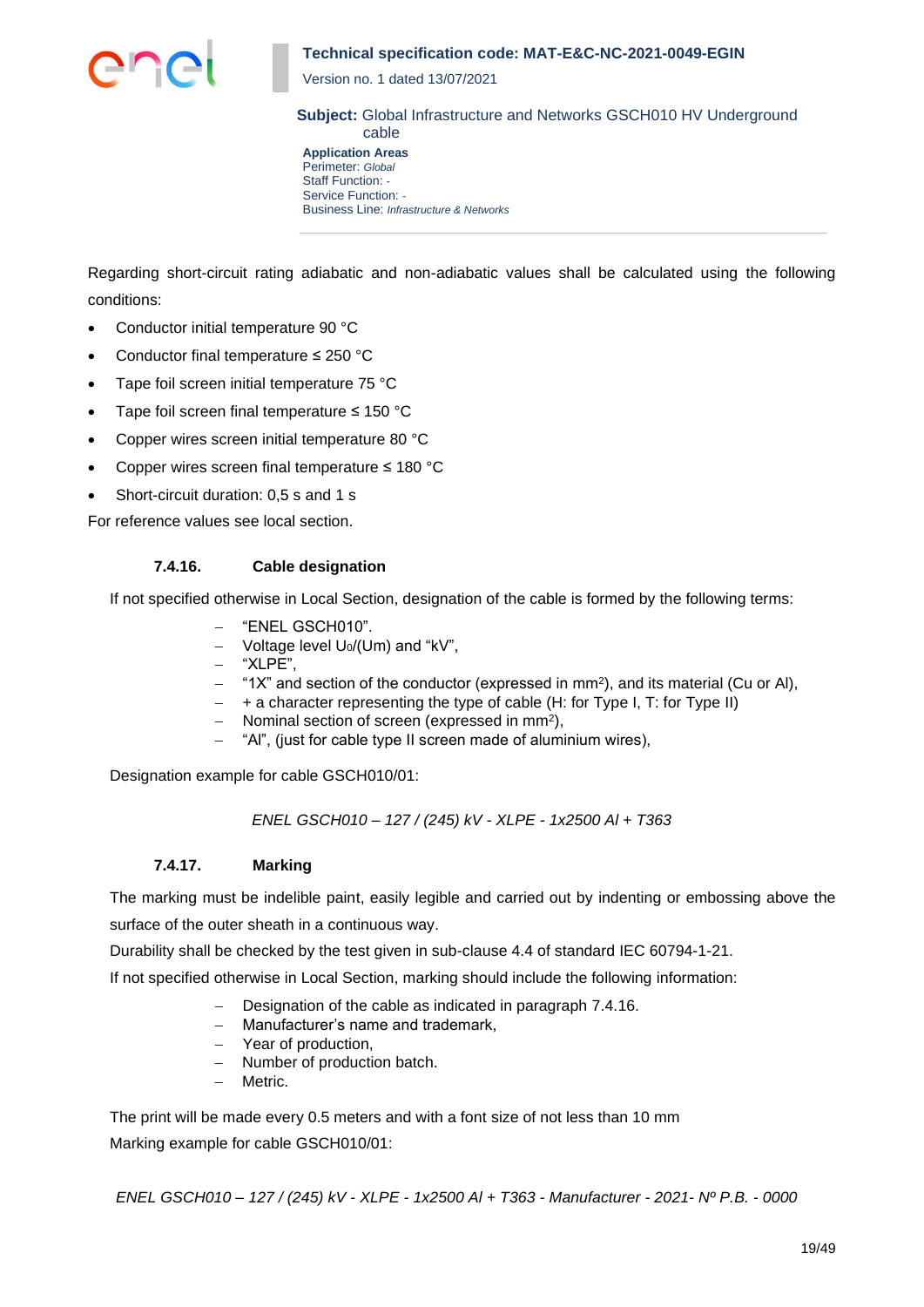

Version no. 1 dated 13/07/2021

**Subject:** Global Infrastructure and Networks GSCH010 HV Underground cable

**Application Areas** Perimeter: *Global* Staff Function: *-* Service Function: *-* Business Line: *Infrastructure & Networks*

## **7.5 CONDITIONS OF SUPPLY**

The samples needed for tests shall be taken from additional lengths of the same batch included in the supply order. Thereby, the lengths in any contract could not be diminished in order to perform any test. The allowed tolerance of the cable length provided on each drum is -0%, +1% of the nominal length required.

The cable will be provided with caps on its ends to ensure tightness.

If not specifically indicated otherwise, the cable will be issued in metal drums and with staves of the same material or wood. Both treated to avoid corrosion.

Drums shall be designed to bear the weight of the cable corresponding to its length without any deformation that could damage the cable inside.

Special care shall be taken to design the drums taking into account the operator's safety in field during installation and handling.

The drawings of the drums shall be provided to Enel for approval.

The drums shall be marked with the following information:

- a) Destination.
- b) Order number or purchase order.
- c) Manufacturer or brand.
- d) Country of origin.
- d) Length of the cable in the coil.
- e) Type and size of the conductor.
- f) Thickness and type of insulation.
- g) Nominal voltage.
- h) Weights, tare and net.
- i) Year of manufacture.

For further details see the local sections

## **7.6 GUARANTEE**

Requirement of warranty will be indicated in the request for bids, indicating periods and standards.

## **7.7 TESTS**

#### **7.7.1.Test classification**

#### **i) Acceptance tests**

Acceptance tests (routine tests and sample tests) shall be carried out in the Supplier's facilities.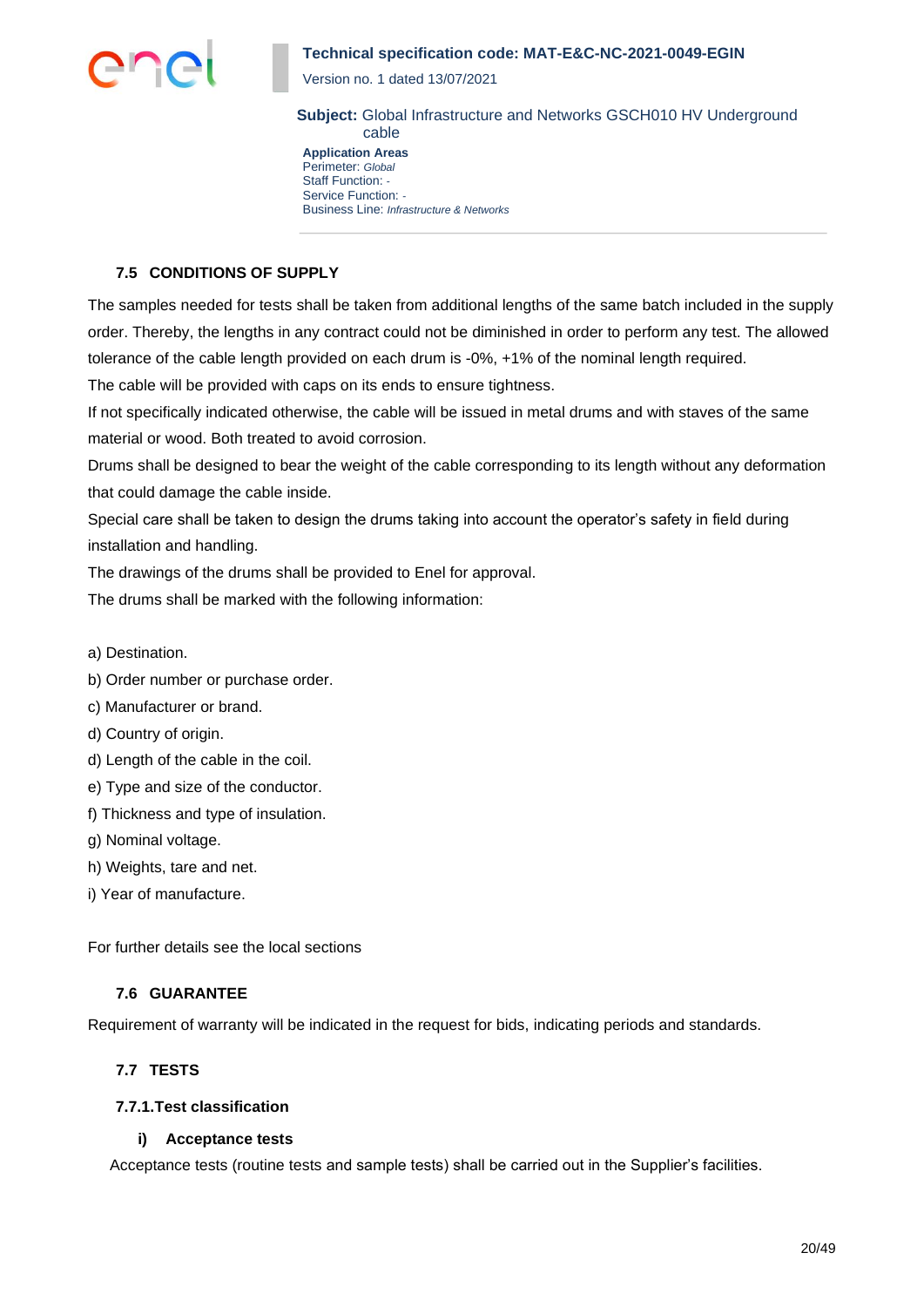

Version no. 1 dated 13/07/2021

**Subject:** Global Infrastructure and Networks GSCH010 HV Underground cable

**Application Areas** Perimeter: *Global* Staff Function: *-* Service Function: *-* Business Line: *Infrastructure & Networks*

#### **ii) Routine tests**

Routine tests shall be performed at 100% of delivered spools to demonstrate product integrity.

#### **iii) Sample tests**

Sample tests are carried out over samples taken from each batch (manufacturing series) in order to verify that the finished product meet the design specifications.

#### **iv) Type tests**

Type tests shall be performed before supplying a type of cable covered by this standard in order to demonstrate satisfactory performance characteristics to meet the intended application.

When type tests have been successfully performed on one type of cable covered herein with a specific cross-section, rated voltage and construction characteristics, the type approval could be accepted as valid for as long as the following conditions are met:

- The conductor cross-section is not larger than that of the tested cable.
- The cable has similar constructions as that of the tested cable, i.e. utilizes same materials, (conductor, screens, insulation, earth screen, outer sheath) and the same manufacturing process.
- The rated voltage does not exceed that of the tested cable.
- The calculated nominal electrical stress and the impulse voltage stress calculated using nominal dimensions at the cable conductor screen do not exceed the respective calculated stresses of the tested cable by more than 10 %.
- The calculated nominal electrical stress at the cable insulation screen and the impulse voltage stress calculated using nominal dimensions do not exceed the respective calculated stresses of the tested cable.

When the design or the materials of the cable are changed (which might affect the performance characteristics of the cable), the relevant type tests shall be repeated.

Cables shall undergo type tests after having passed all the acceptance tests gathered in routine and sample tests lists.

All samples needed for the type tests shall be taken from the same production length.

The type tests shall comprise the electrical tests on the complete cable system and the non-electrical test on cable components and complete cable as specified in 7.7.5 and 7.7.6. For cables with  $U_{\text{max}} \le 170$  kV, calculated nominal electrical stress at the conductor screen not higher than 8,0 kV/mm and calculated nominal electrical stress at the insulation screen not higher than 4,0 kV/mm the electrical tests should be performed on cables alone.

The type tests on cable components only need to be carried out on samples from cables of different voltage ratings and/or conductor cross-sectional areas if different materials and/or different manufacturing processes are used to produce them. However, repetition of the ageing tests on pieces of completed cable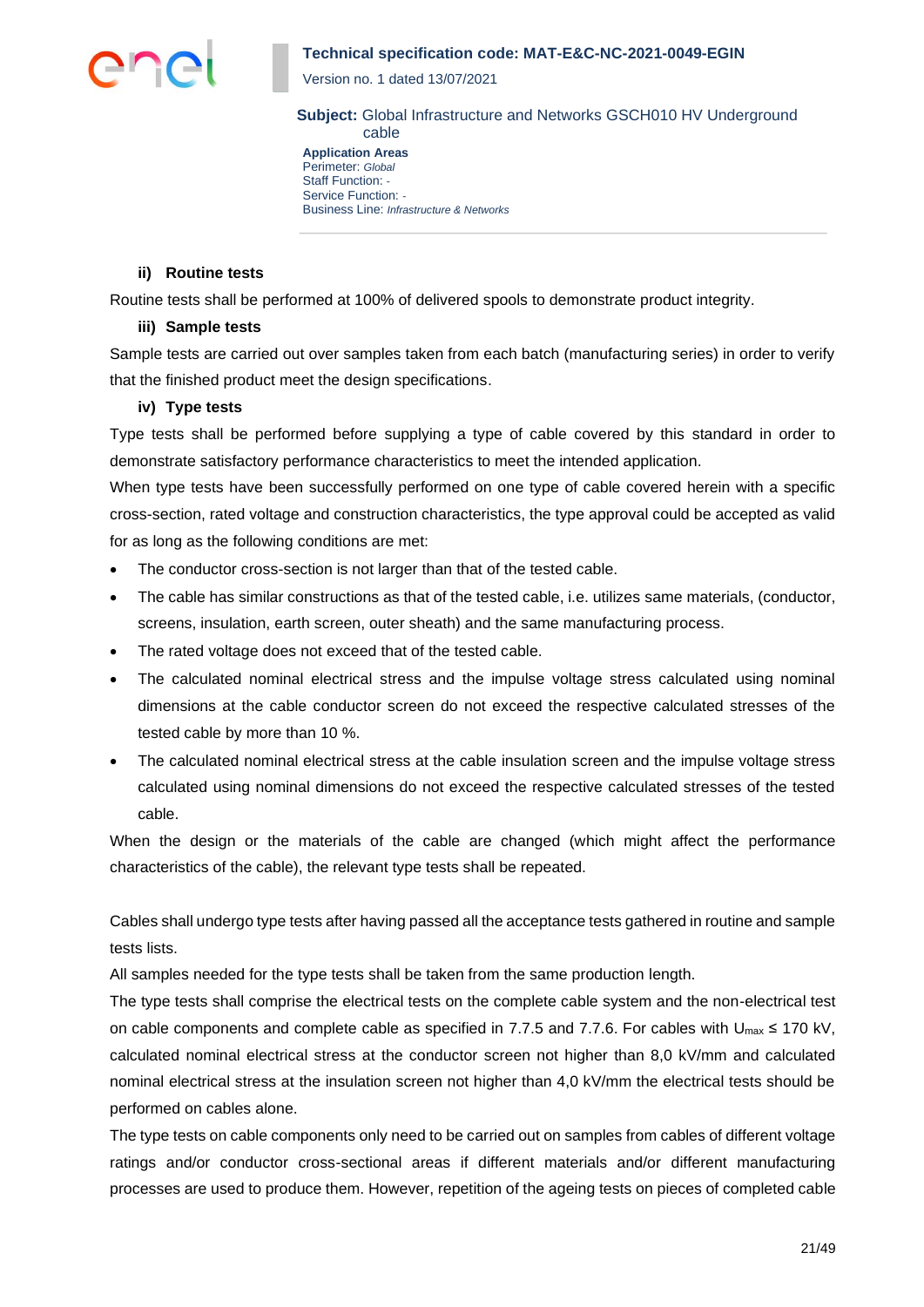

Version no. 1 dated 13/07/2021

**Subject:** Global Infrastructure and Networks GSCH010 HV Underground cable

**Application Areas** Perimeter: *Global* Staff Function: *-* Service Function: *-* Business Line: *Infrastructure & Networks*

to check compatibility of materials may be required if the combination of materials applied over the screened core is different from that of the cable on which type tests have been carried out previously.

### **v) Prequalification tests**

Prequalification tests shall be performed before supplying a type of cable covered by this standard in order to demonstrate satisfactory long-term performance of the complete cable system.

The prequalification test shall be performed on cable systems where the calculated nominal electrical stresses at the conductor screen will be higher than 8,0 kV/mm and/or at the insulation screen higher than 4,0 kV/mm. The prequalification test shall be performed except if cable systems with the same construction and accessories of the same family have been prequalified for a higher rated voltage.

Prequalification test must be performed on a cable system, using a cable of a large conductor cross-section in order to cover thermo-mechanical aspects. General conditions for these tests and their extension are those indicated in IEC 62067 clause 13 for cables with U<sub>0</sub>=127 kV and IEC 60840 clause 13 for cables with U<sub>0</sub><127 kV.

## **vi) Development tests**

These are tests made during the development of a cable design and shall be performed before supplying a type of cable covered by this standard in order to demonstrate satisfactory performance of the complete cable system.

## **7.7.2.Sampling and acceptance criteria**

The sample tests shall be carried out on one length from each batch (manufacturing series) of the same type and cross-section of cable, but shall be limited to not more than 10 % of the number of lengths in any contract, rounded to the nearest whole number.

If the sample from any length selected for the tests fails in any of the tests, further samples shall be taken from two further lengths of the same batch and subjected to the same tests as those in which the original sample failed. If both additional samples pass the tests, the other cables in the batch from which they were taken shall be regarded as having complied with the requirements of this standard. If either fails, this batch of cables shall be regarded as having failed to comply

## **7.7.3.Routine test list**

## **i) Partial discharge test**

Requirements: No detectable discharge exceeding sensitivity of 10 pC or better at 1.5  $U_0$ Test method: IEC 60840 clause 9.2

## **ii) Voltage test**

Requirements: No breakdown of the insulation shall occur. Test method: IEC 60840 clause 9.3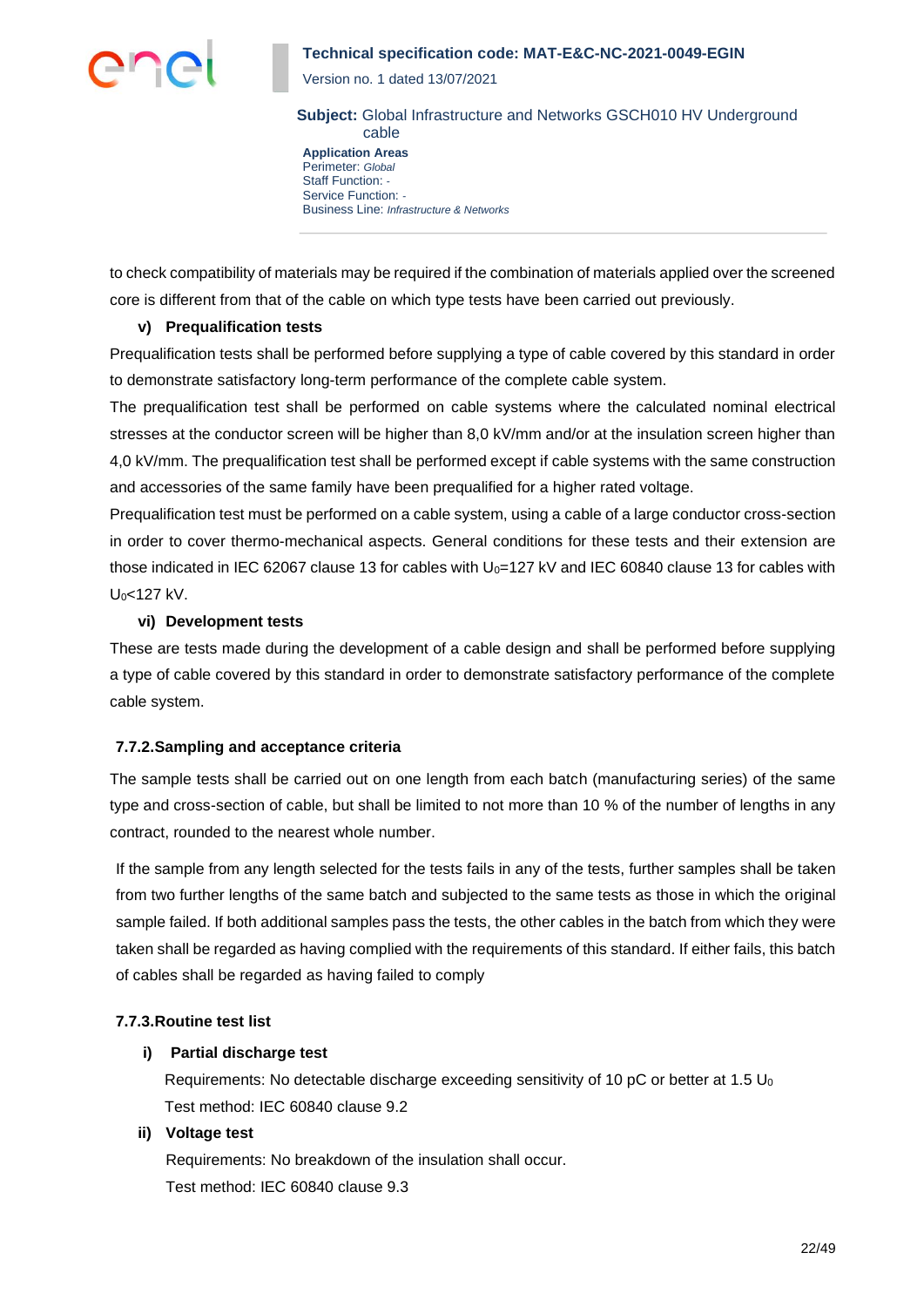

Version no. 1 dated 13/07/2021

**Subject:** Global Infrastructure and Networks GSCH010 HV Underground cable

**Application Areas** Perimeter: *Global* Staff Function: *-* Service Function: *-* Business Line: *Infrastructure & Networks*

Test voltage: 2.5 U<sub>0</sub> Duration: 30 min

### **iii) Electrical test on oversheath of the cable**

Requirements: No breakdown. Test method: IEC 60229 clause 3 Test voltage: 25 kV DC Duration: 1 min

**iv) Measurement of electrical resistance of conductor and metal screen** Requirements: ≤ nominal value

Test method: IEC 60840 clause 10.5

## **v) Measurement of capacitance**

Requirements: ≤ 1.08 declared nominal value Test method: IEC 60840 clause 10.10

## **7.7.4.Sample Test list**

## **i) Cable examination**

Requirements: Conformity to constructive characteristics, i.e.: marking, colors, number of conductor wires, insulation and outer sheath application, etc.

Test method: inspection by visual examination

## **ii) Measurement of thickness of cable insulation and oversheath**

Requirements:

Insulation: Clause 7.4.5.

Oversheath: Clause 7.4.13.

Test method: IEC 60811-201, IEC 60811-202

## **iii) Measurement of thickness of metal sheath**

Requirements: declared nominal value.

Test method: IEC 608410 clause 10.7.2

## **iv) Measurement of diameters**

Requirements: declared nominal value for conductor, over insulation and overall diameter. Test method: IEC 60811-203

# **v) Hot set test for XLPE insulation**

Treatment:

Air Temperature: 200 ºC ± 3 K

Time under load: 15 min

Mechanical stress: 0,2 MPa

Requirements: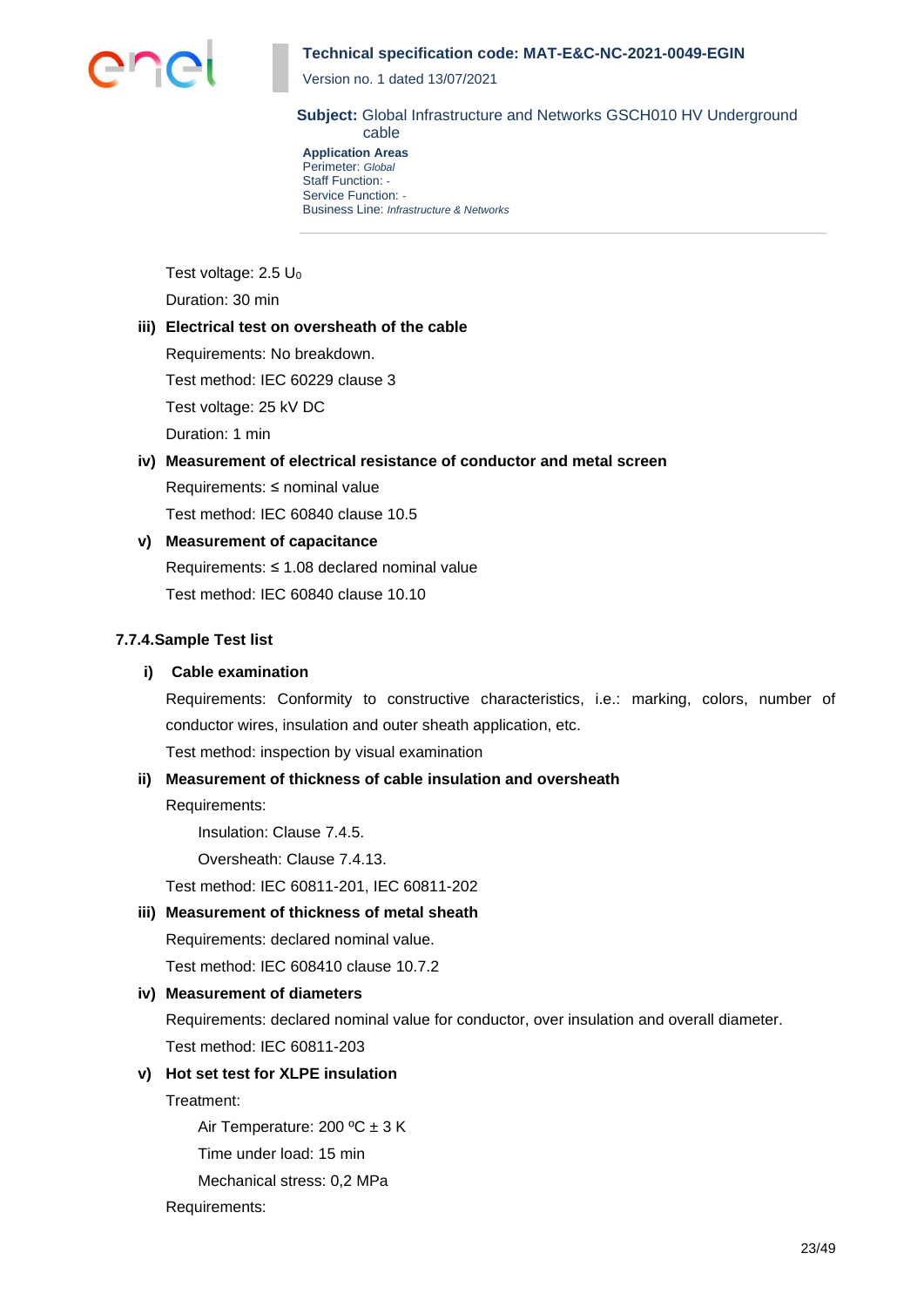

Version no. 1 dated 13/07/2021

**Subject:** Global Infrastructure and Networks GSCH010 HV Underground cable

**Application Areas** Perimeter: *Global* Staff Function: *-* Service Function: *-* Business Line: *Infrastructure & Networks*

Maximum elongation under load: 175%

Maximum permanent elongation after cooling: 15%

Test method: IEC 60811-507

## **vi) Lightning impulse voltage test**

For cables with  $U_0$ =127 kV or with a nominal electric conductor stress  $> 8.0$  kV/mm

Frequency: one test for contracts with a cable length between 4 km and 20 km and two tests for

contracts with longer cable lengths

Requirements: No breakdown of the insulation shall occur

Test method: IEC 62067 clause 10.12

Impulse lighting voltage value:

250 kV for cables with  $U_{\text{max}} = 52$  kV.

325 kV for cables with  $U_{\text{max}} = 72.5$  kV.

650 kV for cables with  $U_{\text{max}} = 145$  kV.

750 kV for cables with  $U_{\text{max}} = 170$  kV.

1.050 kV for cables with  $U_{\text{max}} = 245$  kV.

## **vii) Water penetration test**

Frequency: one test for contracts with a cable length between 4 km and 20 km and two tests for contracts with longer cable lengths

Requirements and test method:

IEC 62067 Annex E for cables with  $U_0$ =127 kV

IEC 60840 Annex E for cables with  $U_0$ <127 kV

## **viii)Tests on components of cables with a longitudinally applied metal tape or foil, bonded to the oversheath**

Tests included:

Visual examination

Adhesion strength of metal foil

Peel strength of overlapped metal foil

Requirements and test method: IEC 60840 Annex F

#### **ix) Measurement of thickness of conductor and insulation screens**

Requirements:

Conductor screen: Clause 7.4.4.

Insulation screen: Clause 7.4.6.

Test method: IEC 60811-202

**x) Mechanical properties of XLPE insulation**

Requirements: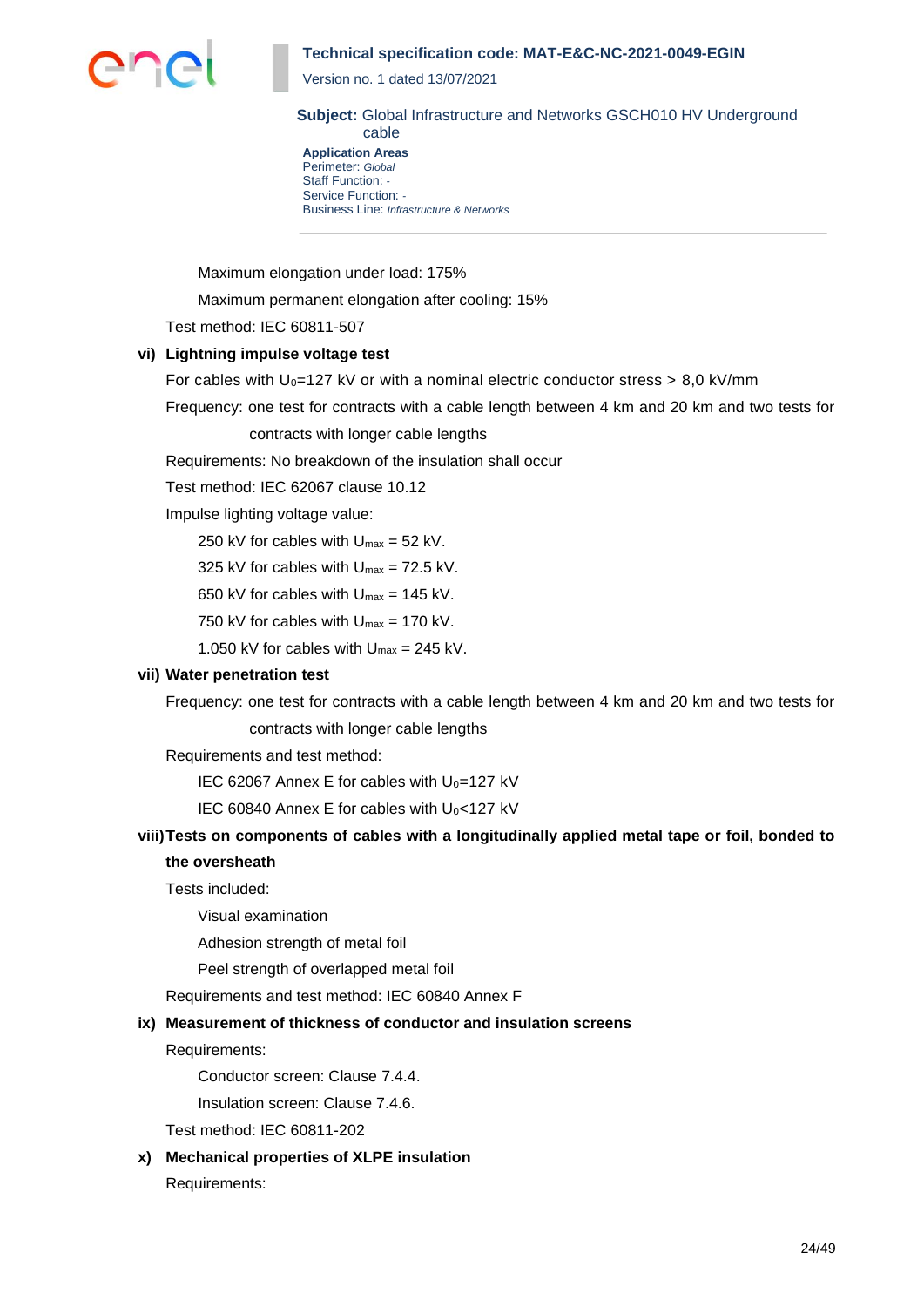

Version no. 1 dated 13/07/2021

**Subject:** Global Infrastructure and Networks GSCH010 HV Underground cable

**Application Areas** Perimeter: *Global* Staff Function: *-* Service Function: *-* Business Line: *Infrastructure & Networks*

Minimum tensile strength: 12,5 MPa

Minimum elongation at break: 200%

Test method: IEC 60811-501

### **xi) Mechanical properties of sheath**

Requirements:

Minimum tensile strength: 12.5 MPa

Minimum elongation at break: 300%

Test method: IEC 60811-501

### **xii) Abrasion resistance of cable markings**

Requirements:

The marking shall be legible after 500 cycles of Method 2 with an applied force of 15 N Test method: IEC 60794-1-21 sub clause 4.4

## **7.7.5.Electrical Type Test list**

#### **i) Bending test**

The following sequence shall be carried out:

a) Bending test on the cable

Test method: IEC 60840 sub-clause 12.4.3

b) Installation of accessories

For electrical type tests on cables alone accessories could be just the test terminations

c) Partial discharge test at ambient temperature

Requirements: No detectable discharge exceeding sensitivity of 5 pC or better at 1.5  $U_0$ Test method: IEC 62067 sub-clause 12.4.4

#### **ii)** Tan  $\delta$  measurement

Requirements: Tan  $\delta \leq 10.10^{-4}$ 

Test method: IEC 60840 clause 12.4.5

## **iii) Heating cycle voltage test**

Requirements:

Test method:

IEC 62067 clause 12.4.6 for cables with  $U_0=127$  kV

IEC 60840 clause 12.4.6 for cables with  $U_0$ <127 kV

## **iv) Partial discharge test at ambient and high temperature**

This test shall be carried out after the final cycle of test in **iii)** or, alternatively, after the test in **v)** Requirements: No detectable discharge exceeding sensitivity of 5 pC or better at 1.5  $U_0$ Test method: IEC 60840 clause 12.4.4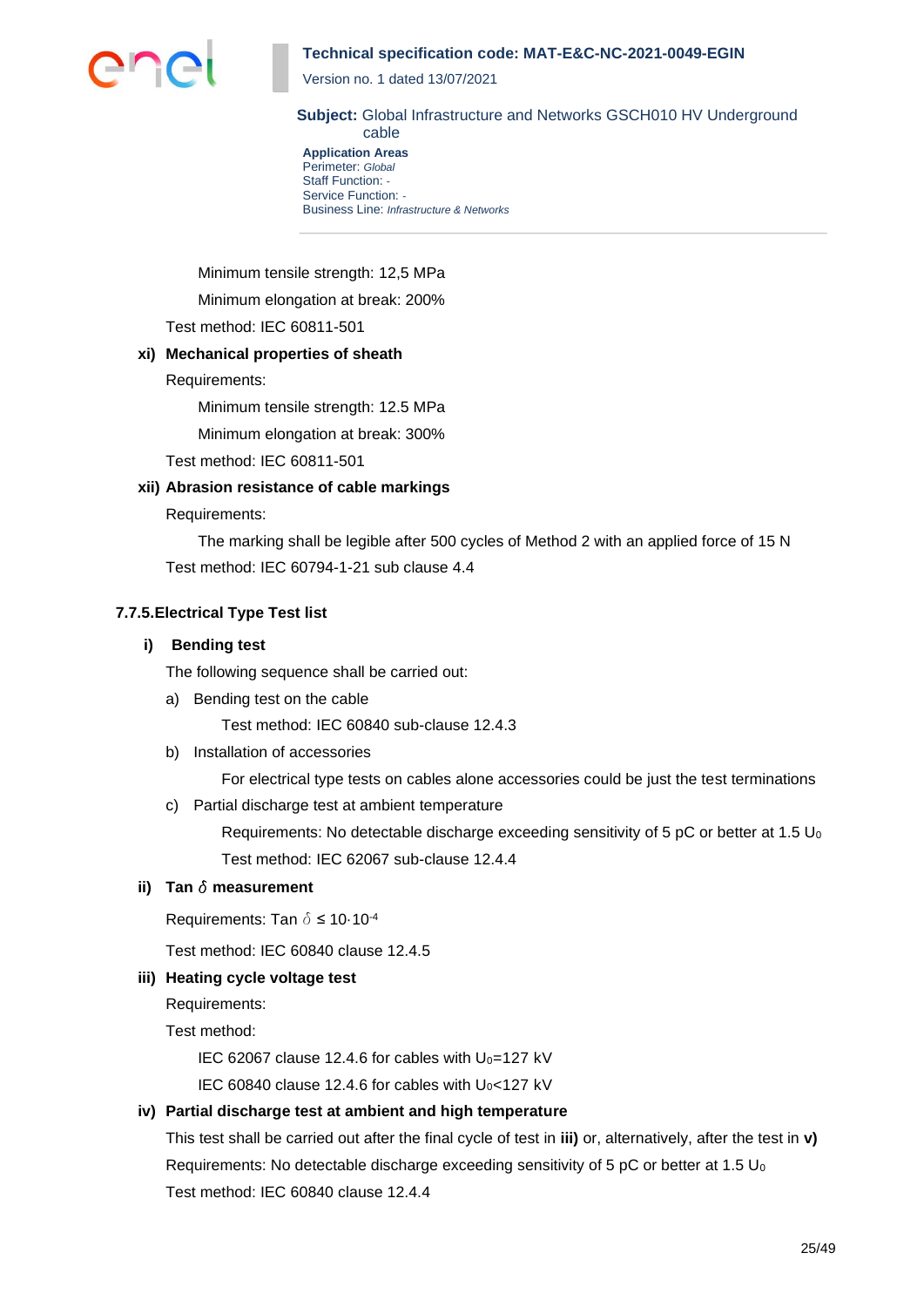

Version no. 1 dated 13/07/2021

**Subject:** Global Infrastructure and Networks GSCH010 HV Underground cable

**Application Areas** Perimeter: *Global* Staff Function: *-* Service Function: *-* Business Line: *Infrastructure & Networks*

## **v) Lightning impulse voltage test followed by a power frequency voltage test**

Requirements: No breakdown of the insulation or flashover shall occur

#### Test method:

IEC 62067 clause 12.4.7.2 for cables with  $U_0$ =127 kV

IEC 60840 clause 12.4.7 for cables with  $U_0$ <127 kV

Impulse lighting voltage value:

250 kV for cables with  $U_{\text{max}} = 52$  kV.

325 kV for cables with  $U_{\text{max}} = 72.5$  kV.

650 kV for cables with  $U_{\text{max}} = 145$  kV.

750 kV for cables with  $U_{\text{max}} = 170$  kV.

1.050 kV for cables with  $U_{\text{max}} = 245$  kV.

Power frequency voltage value:

65 kV for cables with  $U_{\text{max}} = 52$  kV.

90 kV for cables with  $U_{\text{max}} = 72.5$  kV.

190 kV for cables with  $U_{\text{max}} = 145$  kV.

218 kV for cables with  $U_{\text{max}} = 170$  kV.

254 kV for cables with  $U_{\text{max}} = 245$  kV.

## **vi) Partial discharge test at ambient and high temperature**

If not previously carried out after the final cycle of heating cycle voltage test in point **iii)** Requirements: No detectable discharge exceeding sensitivity of 5 pC or better at 1.5  $U_0$ Test method: IEC 60840 clause 12.4.4

#### **vii) Examination of cable**

Requirements: No signs of deterioration

Test method: IEC 60840 clause 12.4.8

## **viii)Resistivity of cable semi-conducting screens**

This test shall be made on a separate sample

Requirements: Resistivity, before and after ageing, shall not exceed the values in 7.4.4. and 7.4.6. Test method: IEC 60840 clause 12.4.9

#### **7.7.6.Non-Electrical Type Test list**

#### **i) Check of cable construction**

Requirements: Conformity to declared values Test method: IEC 60840 clause 12.5.1

**ii) Mechanical properties of insulation before and after ageing** Requirements:

Without ageing: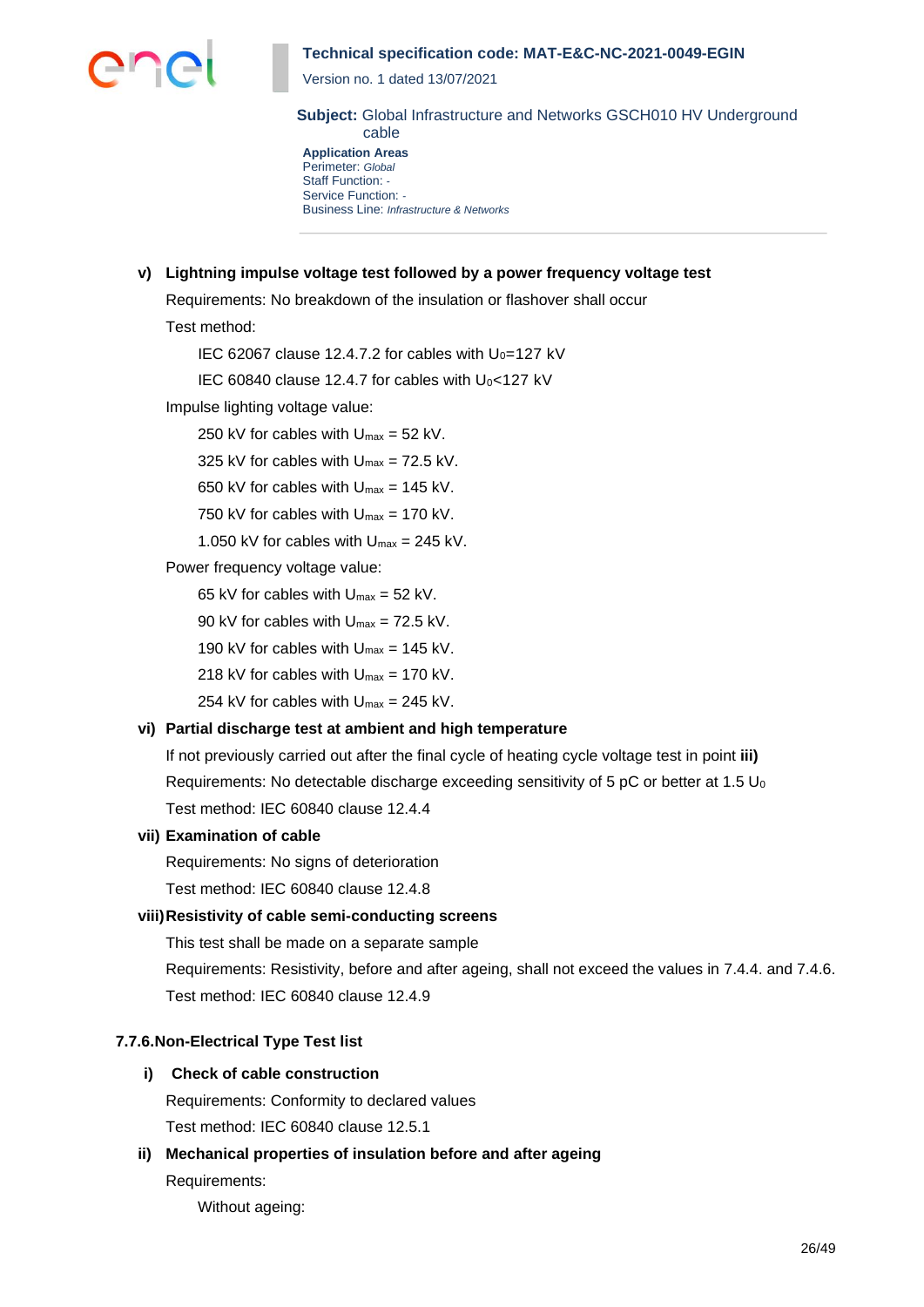

Version no. 1 dated 13/07/2021

**Subject:** Global Infrastructure and Networks GSCH010 HV Underground cable

**Application Areas** Perimeter: *Global* Staff Function: *-* Service Function: *-* Business Line: *Infrastructure & Networks*

Minimum tensile strength: 12,5 N/mm<sup>2</sup>

Minimum elongation at break: 200%

After ageing in air oven at  $135^{\circ}$ C ± 3K during 168 h:

Maximum variation tensile strength: ±25%

Maximum variation elongation at break: ±25%

#### Test method: IEC 60840 clause 12.5.2

Sampling, conditioning and mechanical tests: IEC 60811-501.

Ageing treatment: IEC 60811-401.

#### **iii) Mechanical properties of oversheath before and after ageing**

Requirements:

Without ageing:

Minimum tensile strength: 12,5 N/mm<sup>2</sup>

Minimum elongation at break: 300%

After ageing in air oven at  $110^{\circ}$ C ± 2K during 240 h:

Minimum elongation at break: 300%

Test method: IEC 60840 clause 12.5.3

Sampling, conditioning and mechanical tests: IEC 60811-501.

Ageing treatment: IEC 60811-401.

# **iv) Ageing tests on pieces of complete cable to check compatibility of materials**

Treatment:

Air oven temperature: 100  $^{\circ}$ C  $\pm$  2 K

Duration: 7 X 24 hours

Requirements: IEC 60840 clause 12.5.4.5

Test method: IEC 60840 clause 12.5.4

Sampling, conditioning and mechanical tests: IEC 60811-501.

Ageing treatment: IEC 60811-401.

### **v) Pressure test at high temperature on oversheath**

Requirements: IEC 60811-508

Test method: IEC 60811-508 with test temperature  $110^{\circ}C \pm 2K$ 

#### **vi) Test for LSHF oversheaths at low temperature.**

Requirements: Elongation greater than 20% (IEC 60811-505) and no cracks (IEC 60811-506) Test method: IEC 60811-505 and IEC 60811-506 with test temperature -15 $^{\circ}$ C  $\pm$  2K

#### **vii) Hot set test for XLPE insulation**

Treatment:

Air Temperature: 200 ºC ± 3 K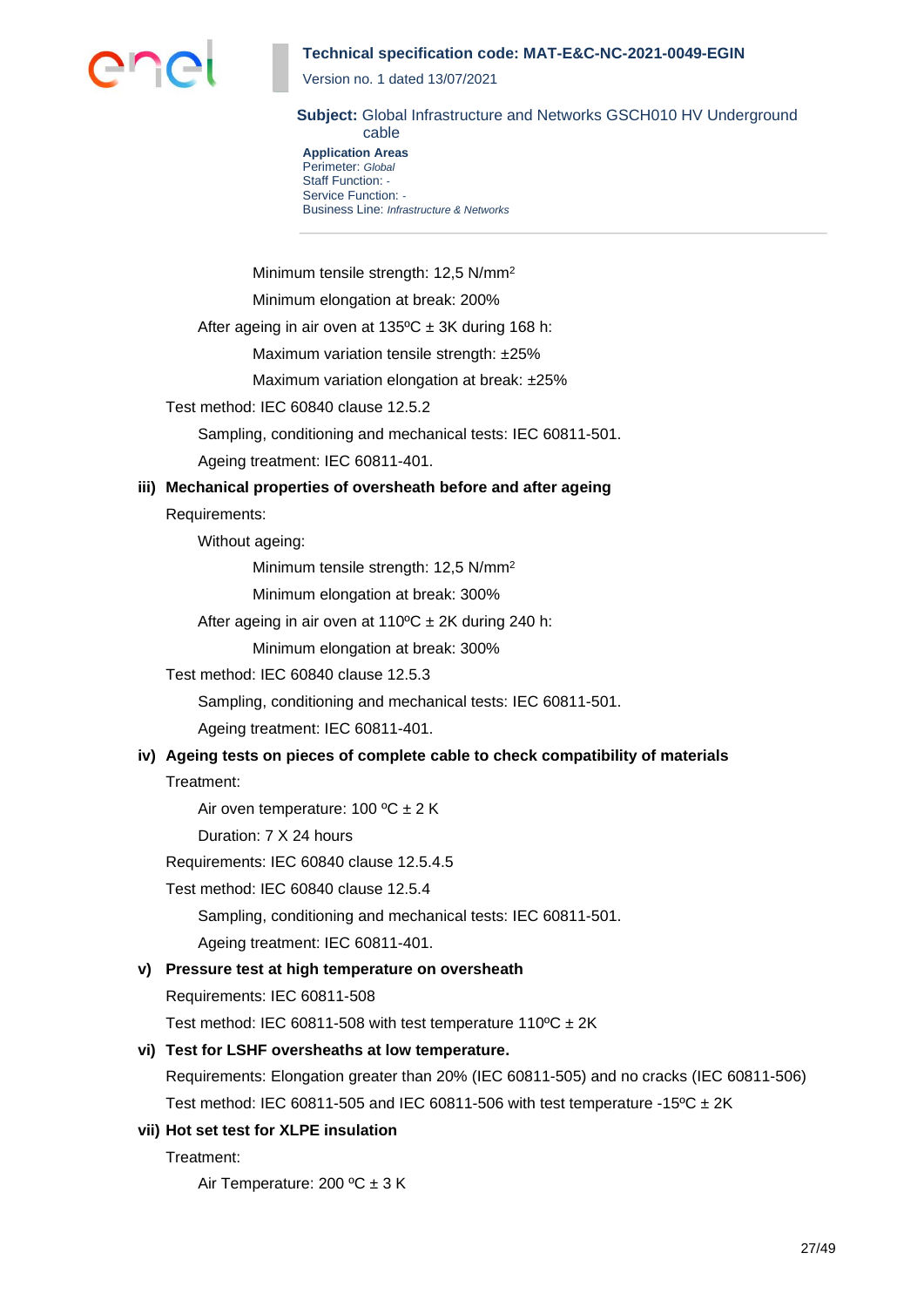

Version no. 1 dated 13/07/2021

**Subject:** Global Infrastructure and Networks GSCH010 HV Underground cable

**Application Areas** Perimeter: *Global* Staff Function: *-* Service Function: *-* Business Line: *Infrastructure & Networks*

Time under load: 15 min

Mechanical stress: 0,2 MPa

#### Requirements:

Maximum elongation under load: 175%

Maximum permanent elongation after cooling: 15%

Test method: IEC 60811-507

## **viii)Measurement of carbon black content of black PE oversheaths**

The extruded semi-conductive layer must be excluded

Requirements:  $2.5 \pm 0.5$  %.

Test method: IEC 60811-605

# **ix) Test under fire conditions**

Requirements: Flame retardant Test method: IEC 60332-1-2

### **x) Water penetration**

Requirements and test method:

IEC 62067 Annex E for cables with  $U_0$ =127 kV

IEC 60840 Annex E for cables with  $U_0$ <127 kV

# **xi) Tests on components of cables with a longitudinally applied metal tape or foil, bonded to the oversheath**

Tests included:

Visual examination

Adhesion strength of metal foil

Peel strength of overlapped metal foil

Requirements and test method: IEC 60840 clause 12.5.15

## **xii) Shrinkage test for XLPE insulation**

Requirements:

Distance L between marks: 200 mm.

Temperature: 130 ºC ± 3 K

Duration: 6 h.

Maximum permissible shrinkage 4,5%

Test method: IEC 60811-502

#### **xiii)Shrinkage test for PE and LSHF oversheaths**

Requirements:

Test Temperature: 80 °C ± 2 K

Duration: 5 h.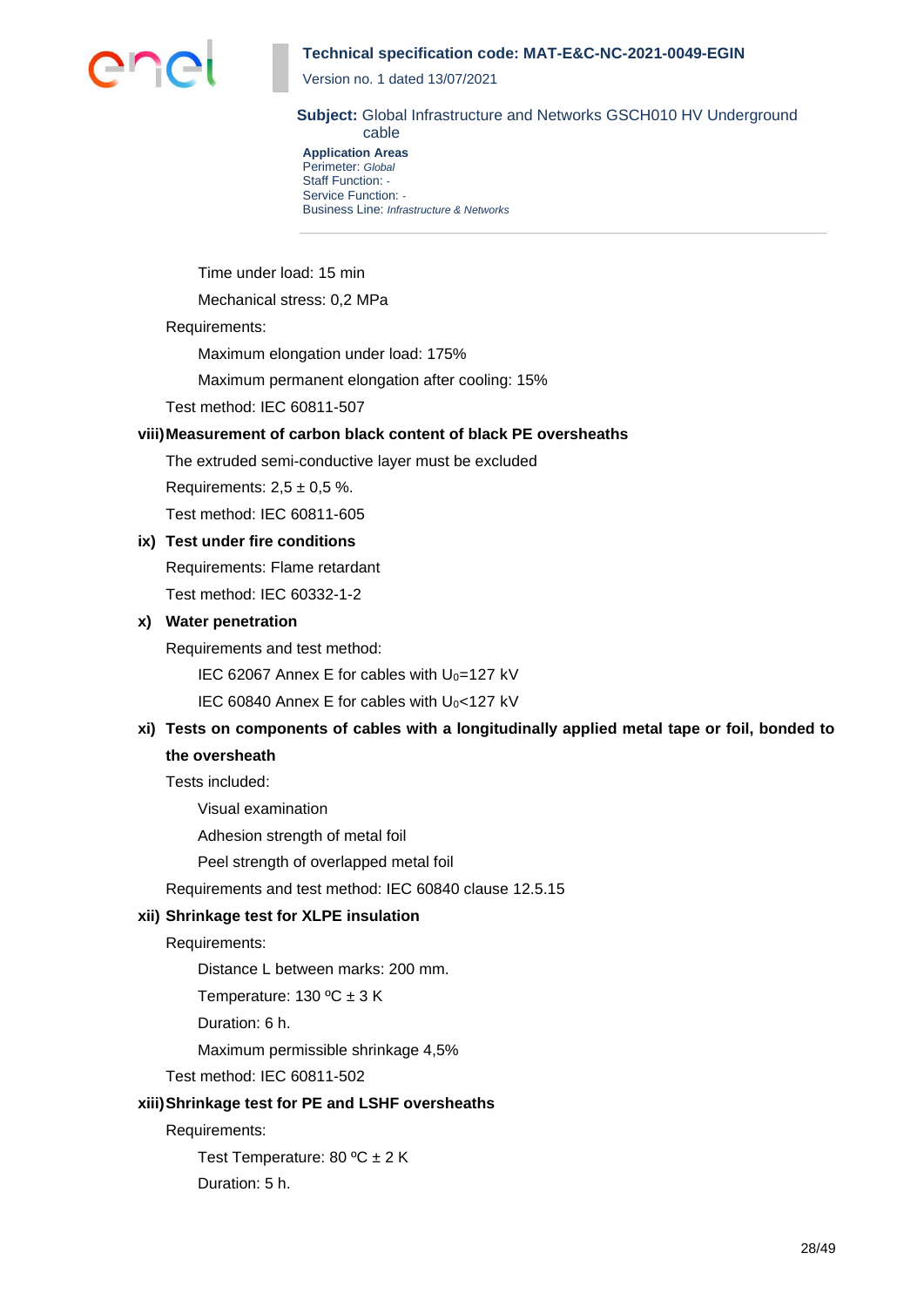

Version no. 1 dated 13/07/2021

**Subject:** Global Infrastructure and Networks GSCH010 HV Underground cable

**Application Areas** Perimeter: *Global* Staff Function: *-* Service Function: *-* Business Line: *Infrastructure & Networks*

Number of heating cycles: 5 Maximum permissible shrinkage: 3%

Test method: IEC 60811-503

## **xiv)Oversheath halogen acid content**

Requirements: < 5 mg./g.

Test method: IEC 60754-1

## **7.7.7.Prequalification Test list**

## **i) Heating cycle voltage test**

Requirements: No breakdown shall occur.

Test voltage:  $1.7 U_0$ 

Cycles: ≥ 180

Test method:

IEC 62067 clause 13.2.4 for cables with  $U_0$ =127 kV

IEC 60840 clause 13.2.4 for cables with  $U_0$ <127 kV

## **ii) Lightning impulse voltage test**

Requirements: withstand 10 positive and 10 negative voltage impulses without failure Test voltage:

250 kV for cables with  $U_{\text{max}} = 52$  kV.

325 kV for cables with  $U_{\text{max}} = 72.5$  kV.

- 650 kV for cables with  $U_{\text{max}} = 145$  kV.
- 750 kV for cables with  $U_{\text{max}} = 170$  kV.

1.050 kV for cables with  $U_{\text{max}} = 245$  kV.

Test method:

IEC 62067 clause 13.2.5 for cables with  $U_0$ =127 kV

IEC 60840 clause 13.2.5 for cables with  $U_0$ <127 kV

## **iii) Examination of the cable system after completion of the tests above**

Requirements: No signs of deterioration

Test method: IEC 60840 clause 13.2.6

## **7.7.8.Development Test list**

## **i) Impact test**

Requirements: IEC TR 61901 clause 4.1.1

Type I cables: no cracks or separation of the aluminum foil of laminated protective coverings or harmful damage to other parts of the cable

Height: 1 m.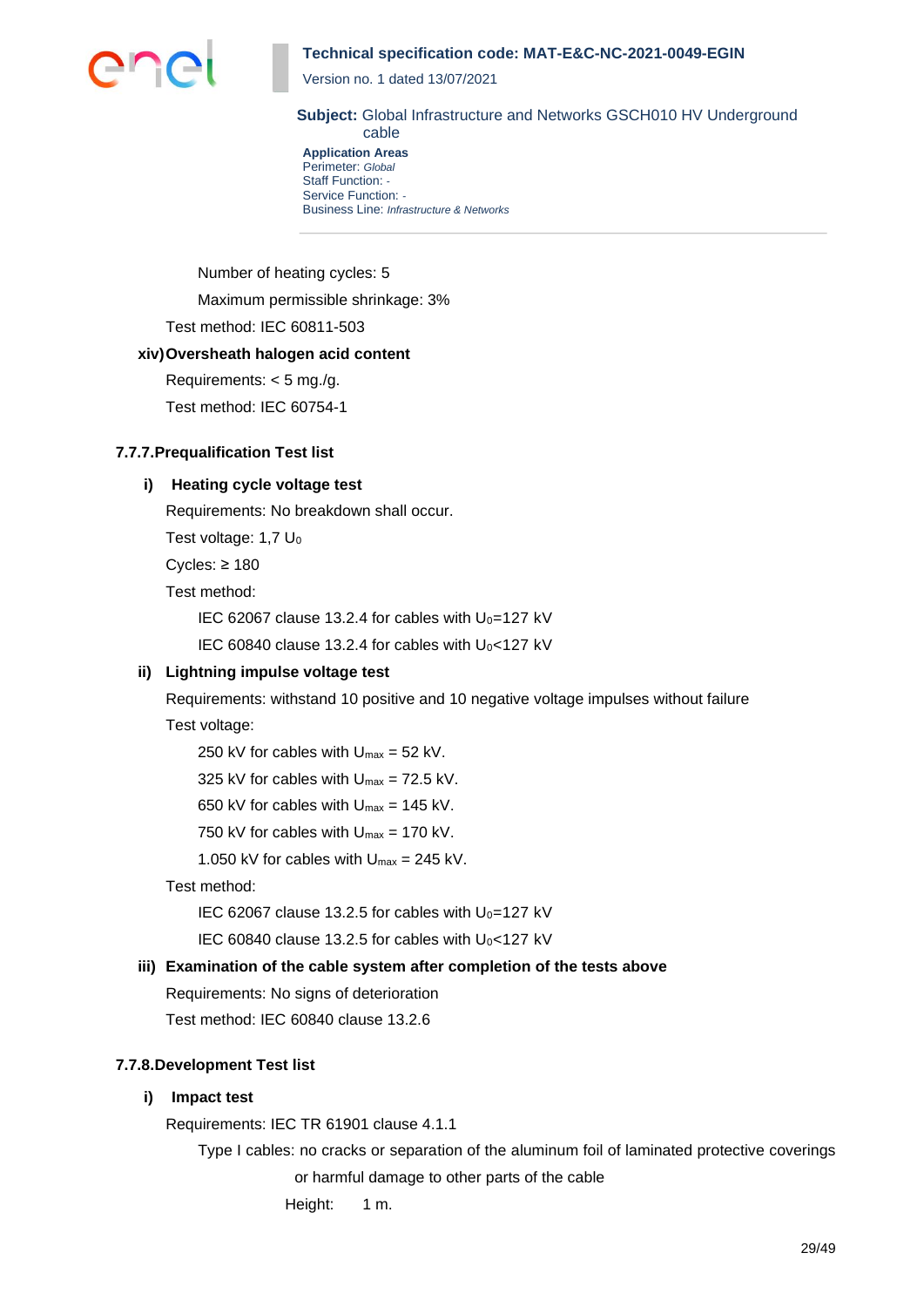

Version no. 1 dated 13/07/2021

**Subject:** Global Infrastructure and Networks GSCH010 HV Underground cable

**Application Areas** Perimeter: *Global* Staff Function: *-* Service Function: *-* Business Line: *Infrastructure & Networks*

Weight: 5 kg. Radius: 2 mm. Number of impacts per location: 1. Number of locations: 5.

Type II cables: There should be no puncture at the points of impact and the semi-conductive screen should not be deformed by more than 1 mm and should not show a deflection having a sharp angle into the insulation at the point of impact.

> Height: 0,27 m. Weight: 27 kg. Radius: 1 mm. Number of impacts per location: 4. Number of locations: 2

Test method: IEC TR 61901 clause 4.1.1

## **ii) Sidewall loading test**

This test shall be carried out if the quotient between maximum pulling force and minimum bending radius during installation could be greater than the one indicated below:

For Type I cables: 1.000 daN/m.

For Type II cables: 2.500 daN/m.

Requirements: IEC TR 61901 clause 4.1.3

Visual inspection should reveal no cracks or separation of protective coverings or harmful damage to any parts of the cable.

Test method: IEC TR 61901 clause 4.1.3

## **iii) Long term ageing of adhesive bonds of components of laminated covering**

Requirements: IEC TR 61901 clause 4.1.4 Test method: IEC TR 61901 clause 4.1.4

## **iv) Mechanical properties of the welding**

Just for Type II cables. Requirements: IEC TR 61901 clause 4.1.5 Test method: IEC TR 61901 clause 4.1.5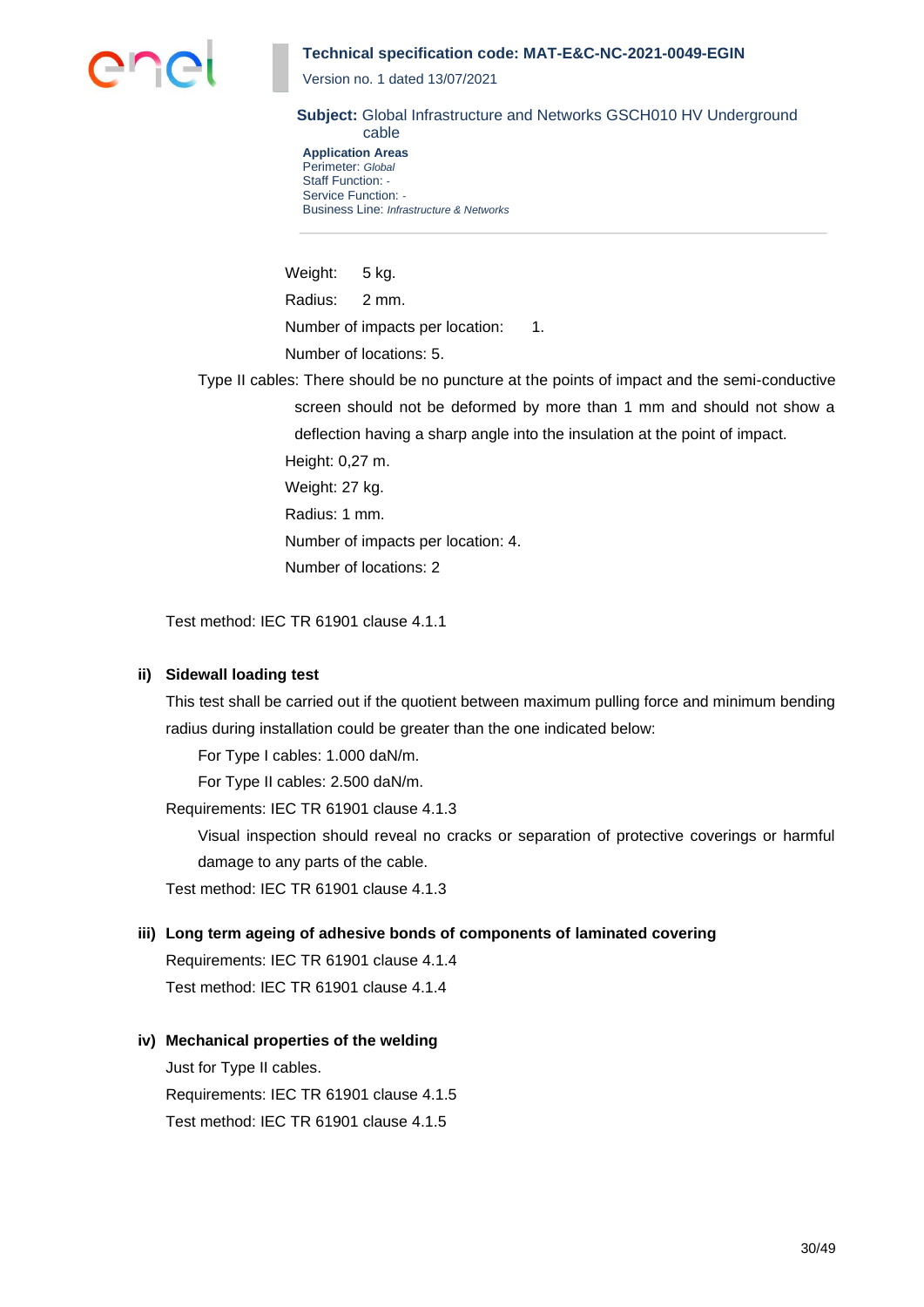

Version no. 1 dated 13/07/2021

**Subject:** Global Infrastructure and Networks GSCH010 HV Underground cable

**Application Areas** Perimeter: *Global* Staff Function: *-* Service Function: *-* Business Line: *Infrastructure & Networks*

### **v) Short circuit test**

The short circuit test shall be performed on cable systems including cable, connection to accessories, the accessories, the grounding connection, and the grounding cables. Requirements: IEC TR 61901 clause 4.1.5 Test method: IEC TR 61901 clause 4.1.5

## **7.8 LOCAL SECTIONS**

## **7.8.1.LOCAL SECTION A – ENEL DISTRIBUCIÓN ARGENTINA**

## **Conductor**

Watertight round stranded and compacted conductor.

## **Ampacity and Short-circuit rating**

The ampacity and short-circuit rating **estimated** values shall be given for network design purposes. For Argentina, such ampacity values shall be calculated using the following operational conditions:

- Ground temperature: 25 °C
- Depth of laying: 2 m
- Soil thermal resistivity: 1 K° m/W
- Screens connection: Cross bonding and single point,,

## **7.8.2.LOCAL SECTION B – ENEL DISTRIBUCION COLOMBIA**

## **Local Standard.**

RETIE: Reglamento técnico de instalaciones eléctricas

#### **Installation conditions for Colombia.**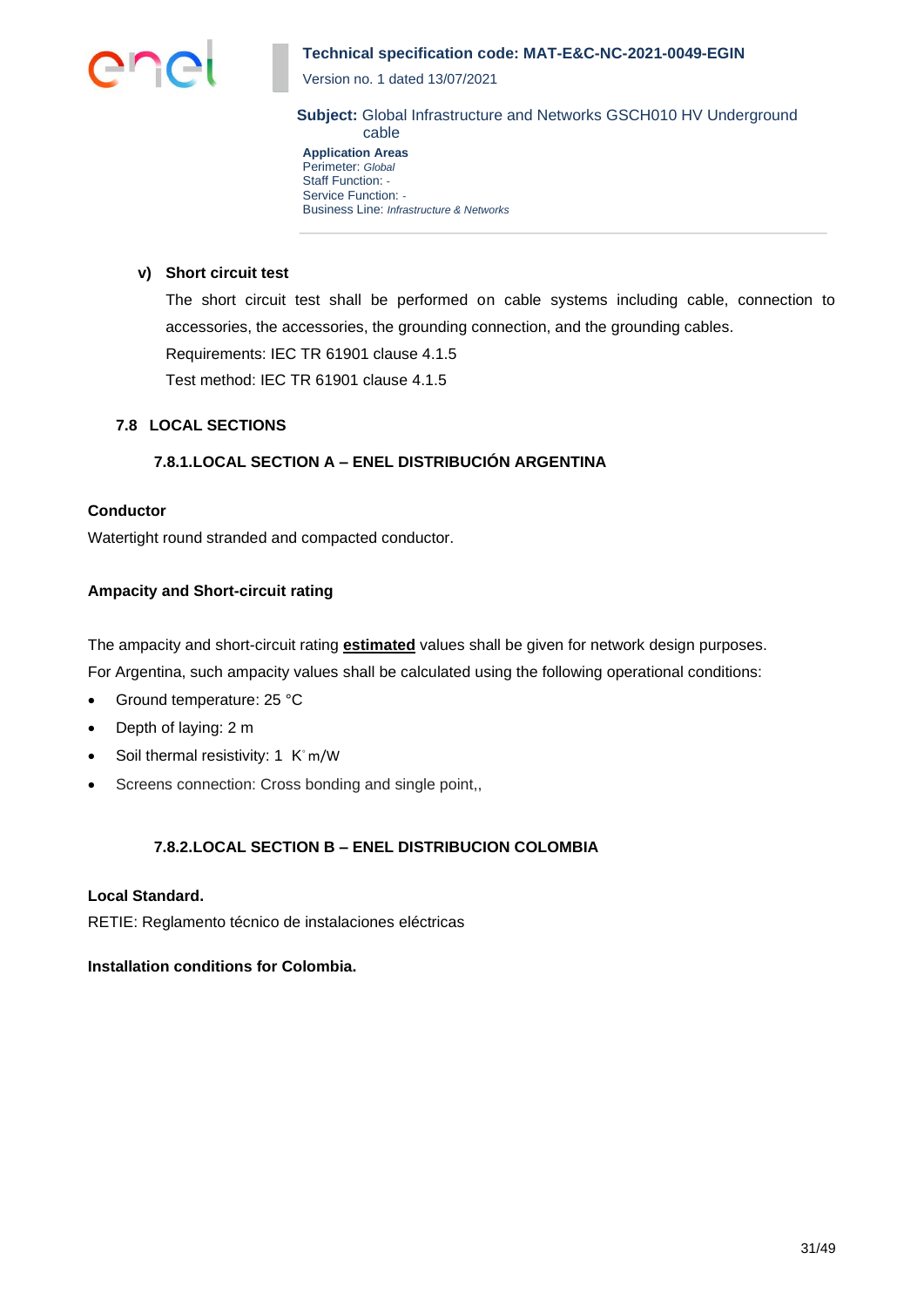

Version no. 1 dated 13/07/2021

#### **Subject:** Global Infrastructure and Networks GSCH010 HV Underground cable

**Application Areas** Perimeter: *Global* Staff Function: *-* Service Function: *-* Business Line: *Infrastructure & Networks*

| <b>Item</b>                                 | Codensa      |
|---------------------------------------------|--------------|
| Altitud Máxima (m)                          | 2850         |
| T° Mínima (°C)                              | $-5^\circ$   |
| T° Maxima (°C)                              | $40^{\circ}$ |
| T° Media (°C)                               | $30^\circ$   |
| Profundidad de la instalación (m)           | 1.5/2.0      |
| Nivel de humedad (%)                        | 96           |
| Humedad relativa media (%)                  | 75           |
| Nivel de contaminación (IEC 60815)          | Medio        |
| Radiación solar máxima (Wb/m <sup>2</sup> ) | 1000         |

## **7.8.3.LOCAL SECTION C – ENEL DISTRIBUCION PERU**

### **Ampacity and Short-circuit rating**

For Peru, the following operation conditions apply:

- Maximum conductor temperature 90 °C
- Maximum ambient air temperature 40 °C
- Minimum ambient air temperature -5 °C
- Medium ambient air temperature 30 °C
- Ground temperature XXXXX
- Depth of laying 1,7 m
- Soil thermal resistivity 1,5 K m/W
- directly underground
- humidity 100%
- maximum wind pressure 700 N/m2
- level of pollution, very high
- maximum solar radiation, 1000 Wb/m2
- seismic conditions.
- Both end bonding

Regarding short-circuit rating adiabatic and non-adiabatic values shall be calculated using the following conditions:

• Conductor initial temperature 90 °C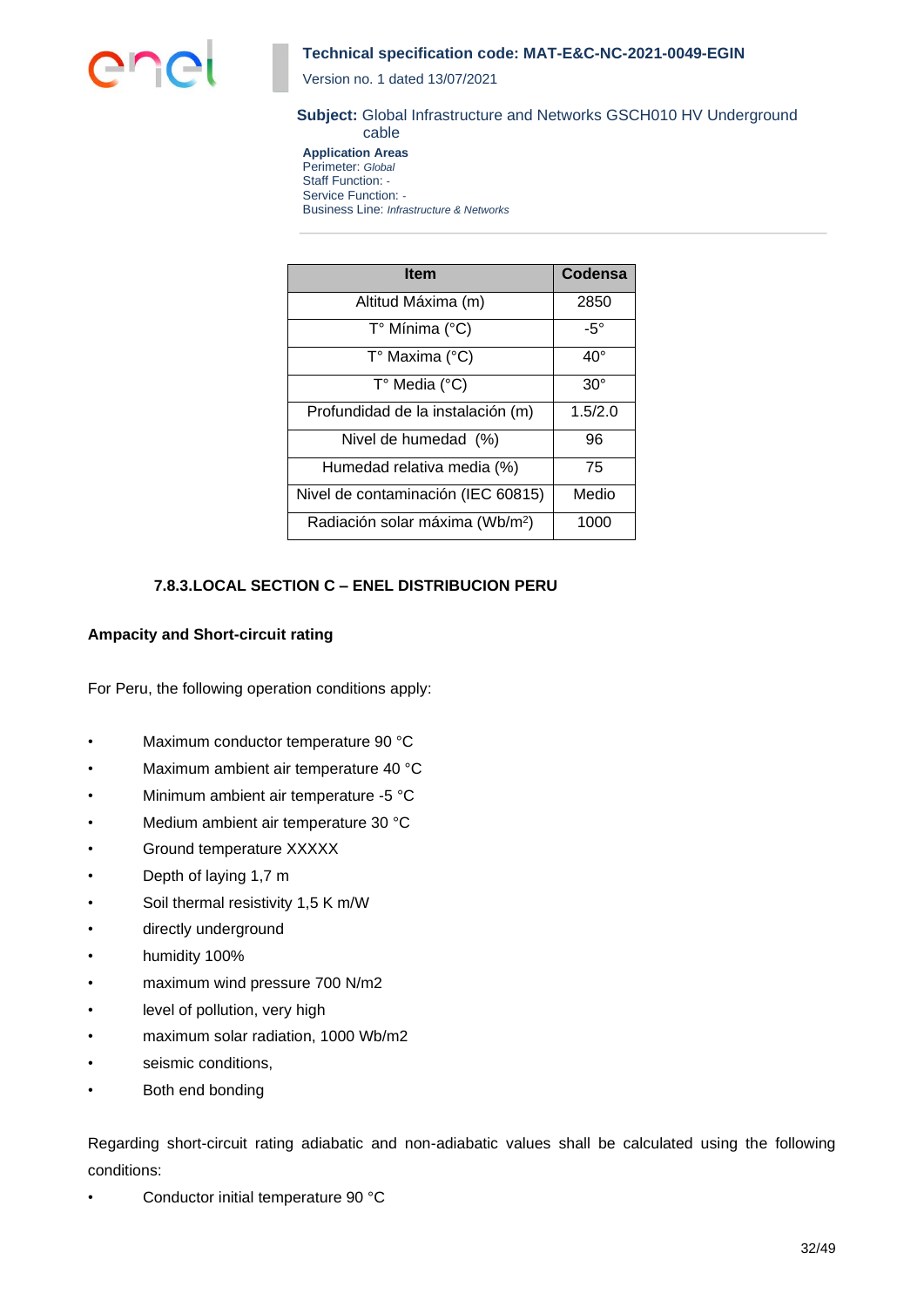

Version no. 1 dated 13/07/2021

**Subject:** Global Infrastructure and Networks GSCH010 HV Underground cable

**Application Areas** Perimeter: *Global* Staff Function: *-* Service Function: *-* Business Line: *Infrastructure & Networks*

- Conductor final temperature 250 °C
- Tape foil screen initial temperature 75 °C
- Tape foil screen final temperature 150 °C
- Copper wires screen initial temperature 80 °C
- Copper wires screen final temperature 180 °C
- Short-circuit duration: 0,5 s and 1 s

### **Cable designation and marking**

Cable designation is formed by the following characters:

- CU: copper conductor
- R: round stranded
- E4: XLPE cross-linked poliethylene insulation
- H1: cooper wires earth screen
- PO: Polyolefin
- Rated Voltage: Uo/U (Umax)
- Conductor section: 1x XXX mm2

### Example:

## CURE4H1PO 36/66(72.5) 1x500MM2

The outer sheath should be marked with high aligned characters.

The distance between the end of a brand and the same brand successive must comply with the provisions of document HD-620-10I2 2.11.2 and shall contain, in the order listed.

The following information shall be marked:

- Name of Distribution Company (Enel Distribución Peru)
- Name of the Manufacturer (XXXX)
- Cable designation
- The year and month of manufacture
- the metric could be indicated at a distance less than 1 meter

#### In addition:

- size of letters should be  $\geq 10$  mm.
- between each marking there must be a distance no greater than 0.5 m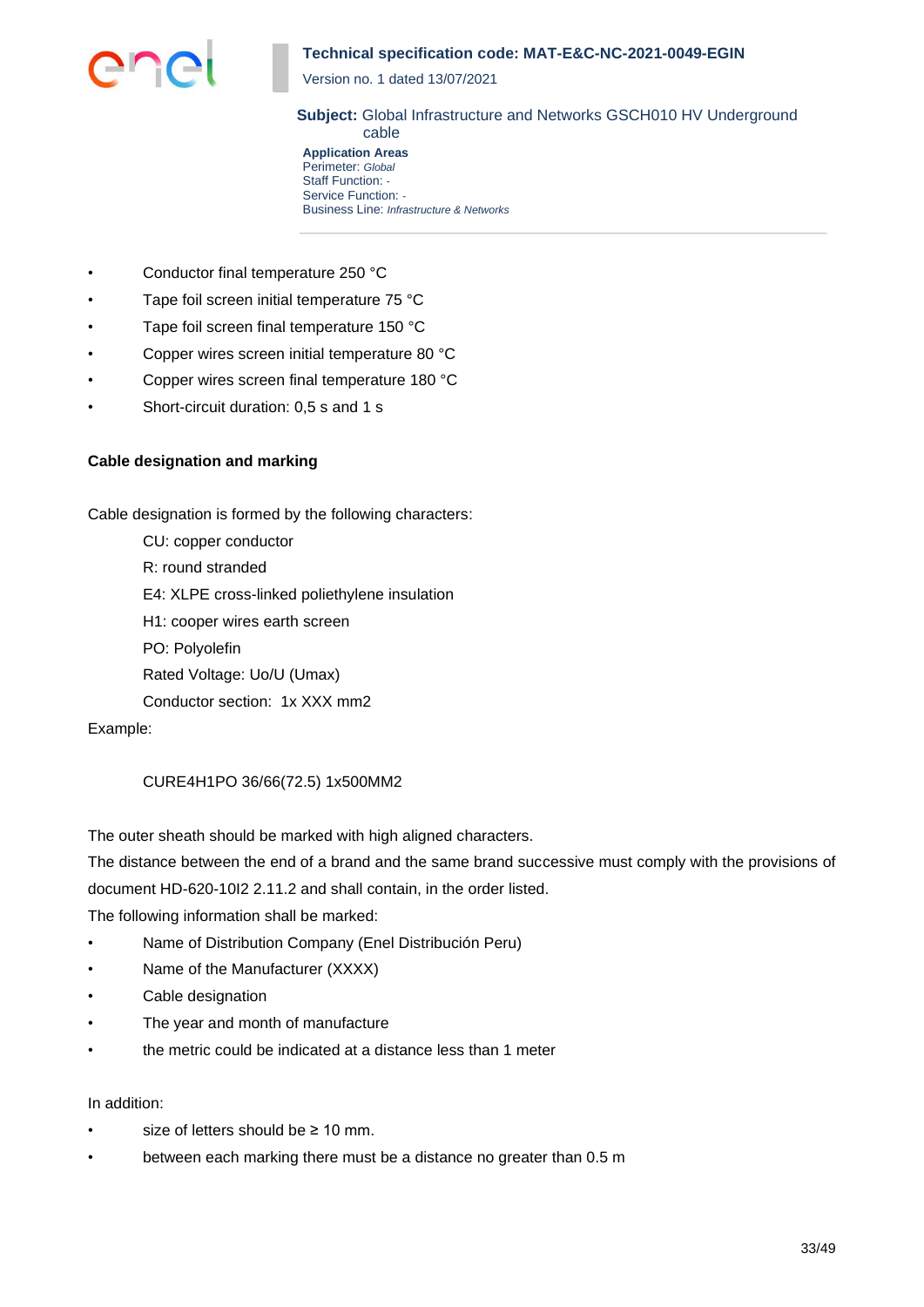

Version no. 1 dated 13/07/2021

**Subject:** Global Infrastructure and Networks GSCH010 HV Underground cable

**Application Areas** Perimeter: *Global* Staff Function: *-* Service Function: *-* Business Line: *Infrastructure & Networks*

Printing example

ENEL DISTRIBUCIÓN PERU (XXXX) CURE4H1PO 36/66(72.5) 1x500MM2 2017 12 0000

## **Conditions of supply**

Longitud de entrega de cables:

El cable se entregará en los largos de fabricación de acuerdo a cada proyecto de obra, teniendo en cuenta su propio peso por metro, de manera que no supere en ningún caso el esfuerzo máximo de tiro garantizado por el fabricante.

Sólo se permitirá una tolerancia de ± 5% de la longitud solicitada en el proyecto,

En ningún caso de tomará muestras para los ensayos del lote del proyecto.

The coils will be according to the following information:

| <b>ITEM</b>    | <b>DESCRIPCION</b>                                       | <b>UNIDAD</b> | <b>SOLICITADO</b> | <b>OFRECIDO</b> | OBS.                  |
|----------------|----------------------------------------------------------|---------------|-------------------|-----------------|-----------------------|
|                |                                                          |               | 60 kV             |                 |                       |
| 1              | Nombre del fabricante                                    |               |                   |                 | $(*)$                 |
| 2              | Modelo (designación<br>de la fábrica)                    |               | Inf. Fabricante   |                 | $(*)$                 |
| 3              | País de origen                                           |               | Inf. Fabricante   |                 | $(\dot{\phantom{a}})$ |
| 4              | Norma de construcción<br>y ensayo                        |               | Inf. Fabricante   |                 | $(\dot{\phantom{a}})$ |
| 5              | Diámetro exterior del<br>carrete                         | mm            | Máx. 3900         |                 | $(^{**})$             |
| 6              | Diámetro<br>interior<br>del<br>carrete                   | mm            | Inf. Fabricante   |                 | $(*)$                 |
| $\overline{7}$ | Diámetro del buje                                        | mm            | 150               |                 | $(^{**})$             |
| 8              | Ancho del carrete                                        | mm            | Inf. Fabricante   |                 | $(*)$                 |
| 9              | Material del carrete                                     |               | Hierro            |                 | $(^{**})$             |
| 10             | Masa del carrete vacío                                   | kg            | Inf. Fabricante   |                 | (**)                  |
| 11             | Masa del carrete con la<br>longitud nominal del<br>cable | kg            | Inf. Fabricante   |                 | (**)                  |

(\*) Concepto a indicar por el oferente

Concepto de cumplimiento

(\*\*) obligatorio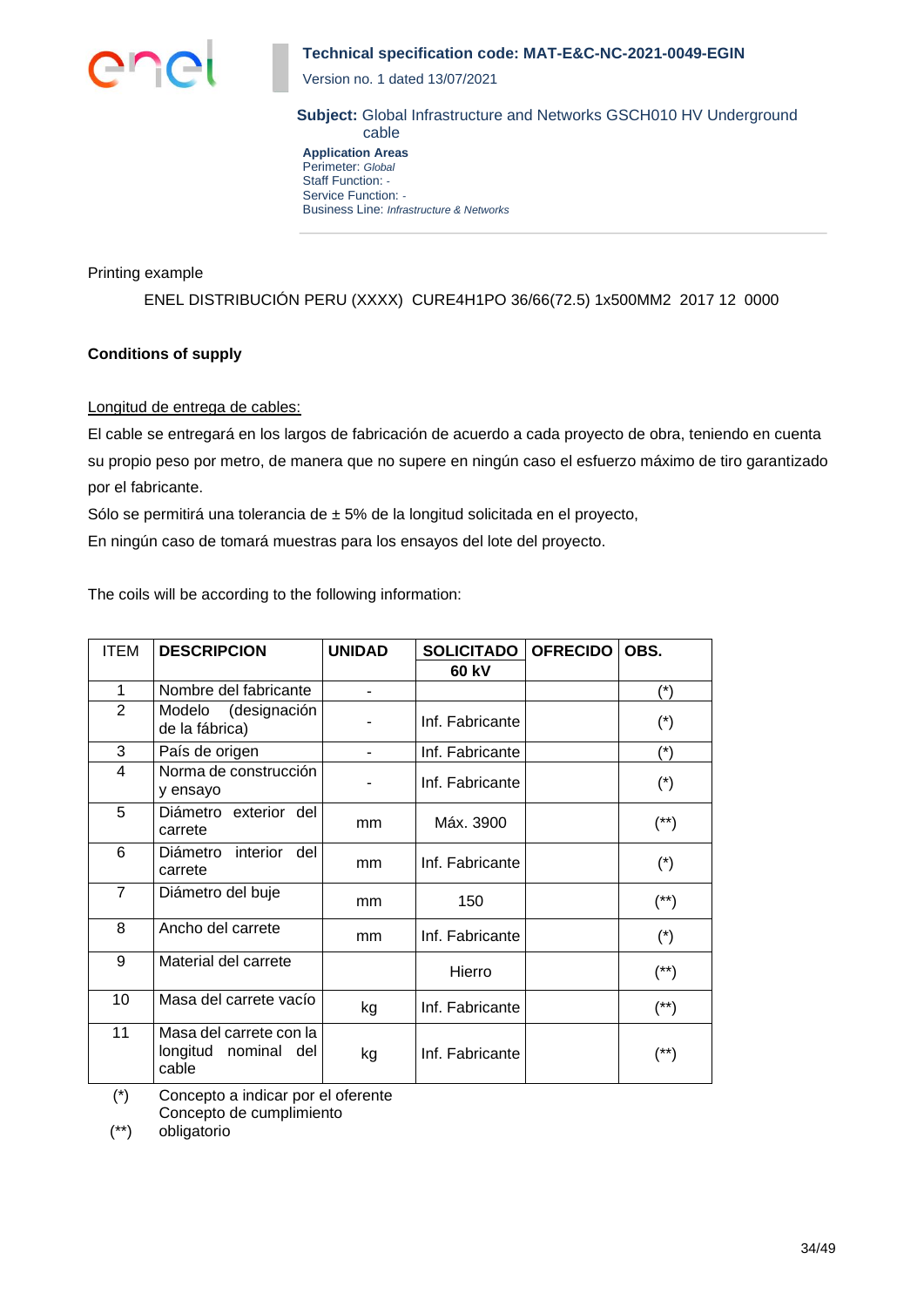

Version no. 1 dated 13/07/2021

**Subject:** Global Infrastructure and Networks GSCH010 HV Underground cable

**Application Areas** Perimeter: *Global* Staff Function: *-* Service Function: *-* Business Line: *Infrastructure & Networks*

## **7.8.4.LOCAL SECTION D – ENEL DISTRIBUCION CHILE**

### **Marking**

The cable must have at least the following information about the pod with the following writing:

Name of the distributor: Voltage level: xx kV Cable type: Type I or Type II. Conductor section (mm2): Conductor material (Cu / Al): Name of the manufacturer: Year of production: Purchase order number:

The print will be made every 0.5 meters and with a font size of not less than 10 mm

## **7.8.5.LOCAL SECTION E – ENEL DISTRIBUIÇÃO CEARÁ, RIO, GOIÁS AND ELETROPAULO**

#### **Marking**

The cable must have at least the following information about the pod with the following writing:

Name of the distributor: Voltage level: xx kV Cable type: Type I or Type II. Conductor section (mm2): Conductor material (Cu / Al): Name of the manufacturer: Year of production: Purchase order number:

The print will be made every 0.5 meters and with a font size of not less than 10 mm.

## **Ampacity and Short-circuit rating**

The ampacity rating **estimated** values shall be given for network design purposes.

For Eletropaulo, such ampacity values shall be calculated in steady state condition.

Following operational conditions:

- Maximum conductor temperature 90 °C
- Ambient air temperature -10°C +40 °C
- Ground temperature minimum 5 °C , maximum 25 °C
- Depth of laying minimum 1,5 m, maximum 2 m
- Soil thermal resistivity 1 K◦ m/W
- screens connected to the system (cross bonding, single point bonding and both ends)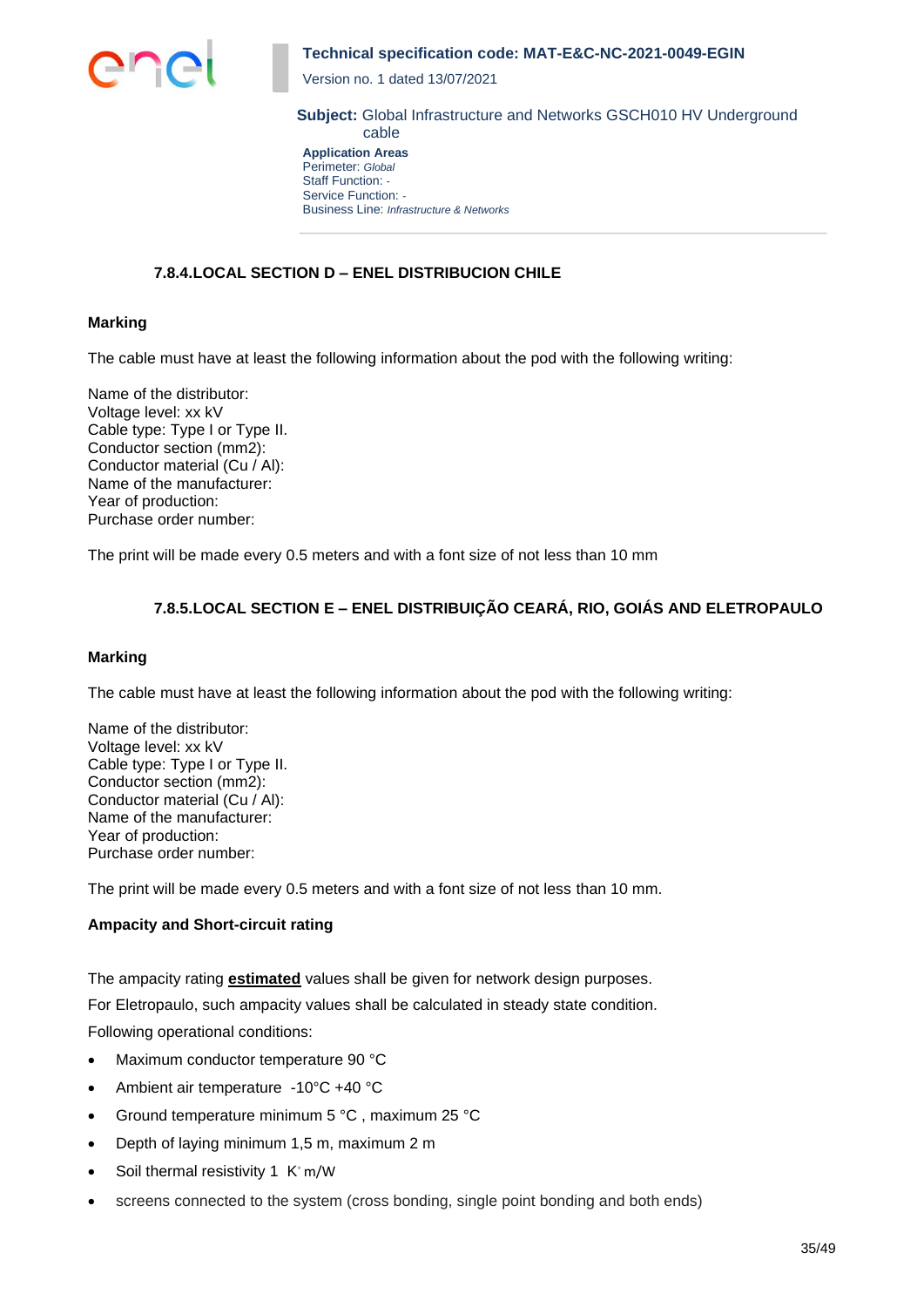

Version no. 1 dated 13/07/2021

**Subject:** Global Infrastructure and Networks GSCH010 HV Underground cable

**Application Areas** Perimeter: *Global* Staff Function: *-* Service Function: *-* Business Line: *Infrastructure & Networks*

Regarding short-circuit rating adiabatic and non-adiabatic values shall be calculated using the following conditions:

- RATED VOLTAGE: 138kV
- SHORT-CIRCUIT DURATION: 1 s
- THREE-PHASE SHORT CIRCUIT CURRENT 40 KA
- PHASE-GROUND SHORT CIRCUIT CURRENT 21 KA
- FREQUENCY 60HZ
- LOAD FACTOR 0,77
- BASIC ISOLATION LEVEL 650 KV

### **Design**

All cables have to be provided with two loose tube with optical fiber for temperature control.

For all cables it is needed a special sheath with anti-termite protection.

For Type I cables, the minimum thicknes of the aluminium laminate foil described in paragraph 7.4.7 is 0.2 mm.

## **7.8.6.LOCAL SECTION F – E-DISTRIBUZIONE, E-DISTRIBUTIE BANAT, DOBROGEA AND MUNTENIA.**

#### **Laws**

NTE 007/08/00 Normativ pentru proiectarea și execuția rețelelor de cabluri electrice

## **Ampacity and Short-circuit rating**

The ampacity and short-circuit rating **estimated** values shall be given for network design purposes.

For Romania, such ampacity values shall be calculated in steady state condition, for single core laying and triplex laying, when installed in open air, directly buried and buried in duct using the following operational conditions:

- Maximum conductor temperature 90 °C
- Ambient air temperature -30°C +40 °C
- Ground temperature minimum 5 °C , maximum 25 °C
- Depth of laying minimum 1m, maximum 1,5 m
- Soil thermal resistivity 1 K° m/W
- screens connected to the system ,,cross bonding,,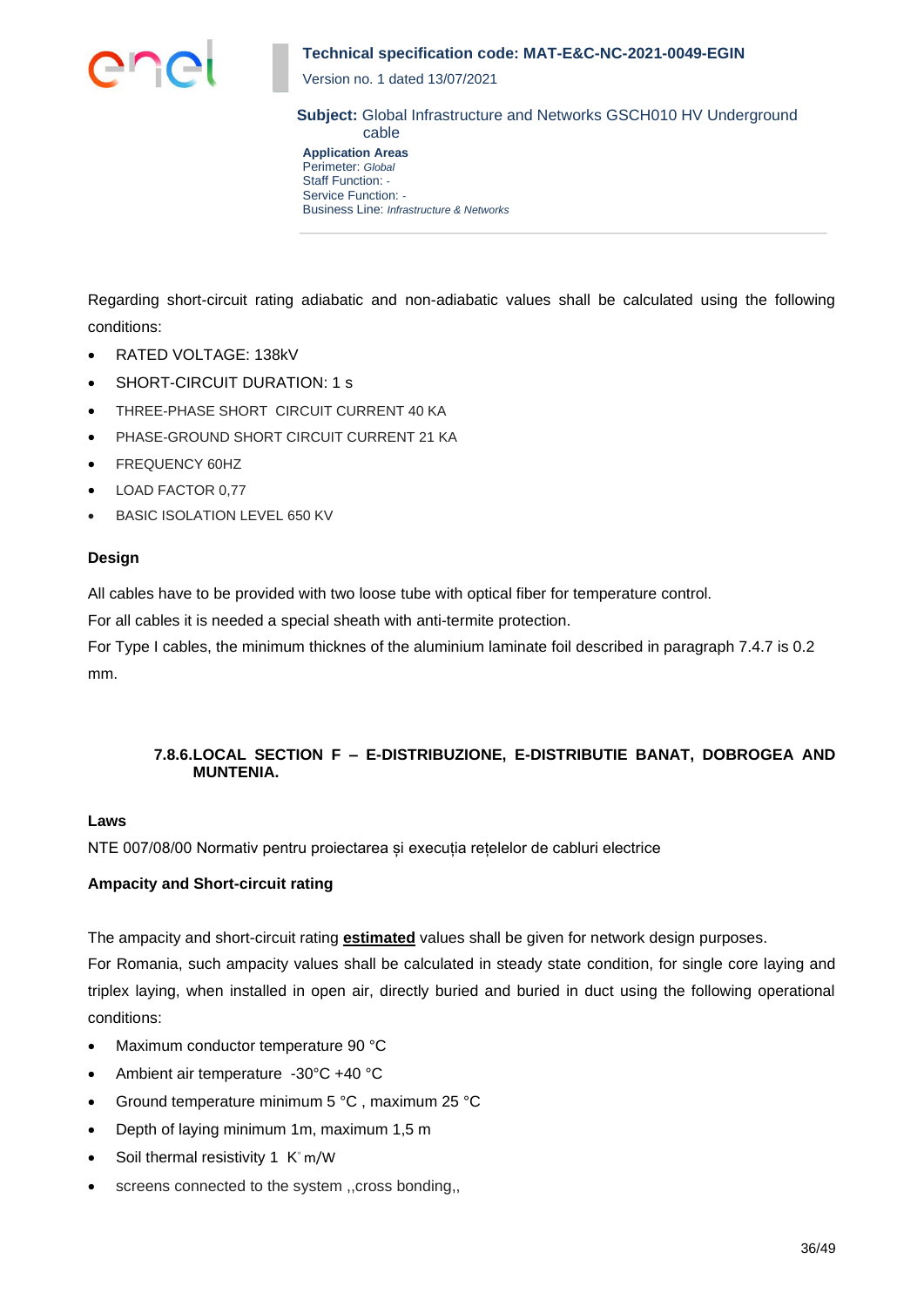

Version no. 1 dated 13/07/2021

**Subject:** Global Infrastructure and Networks GSCH010 HV Underground cable

**Application Areas** Perimeter: *Global* Staff Function: *-* Service Function: *-* Business Line: *Infrastructure & Networks*

- At the squad the cables are in contact
- At the layout, the distance between the cables is 50 mm

Regarding short-circuit rating adiabatic and non-adiabatic values shall be calculated using the following conditions:

- Conductor initial temperature 90 °C
- Conductor final temperature 250 °C
- Tape foil screen initial temperature 75 °C
- Tape foil screen final temperature 150 °C
- Copper wires screen initial temperature 80 °C
- Copper wires screen final temperature 180 °C
- Short-circuit duration: 0,5 s

#### **Cable designation and marking**

Cable designation

Sigla ARE4H1H5E 87/150 kV

#### Marking

On the exterior mantle, there must be a re-embossed printing at least one meter away, in the order indicated, the following inscriptions:

Property sigla followed by:

- **ENEL Sigla**
- the conductor section
- Manufacturer's name and trademark
- the letter identifying the construction site
- project indices
- year and month of manufacture

#### **Example bookmark:**

### **ENEL ARE4H1H5E 87/150 kV 1000xxxx B00 2018 02**

#### **Conditions of supply**

At the nominal length required on each drum (depending on the cable destination) a tolerance of + 1% of the length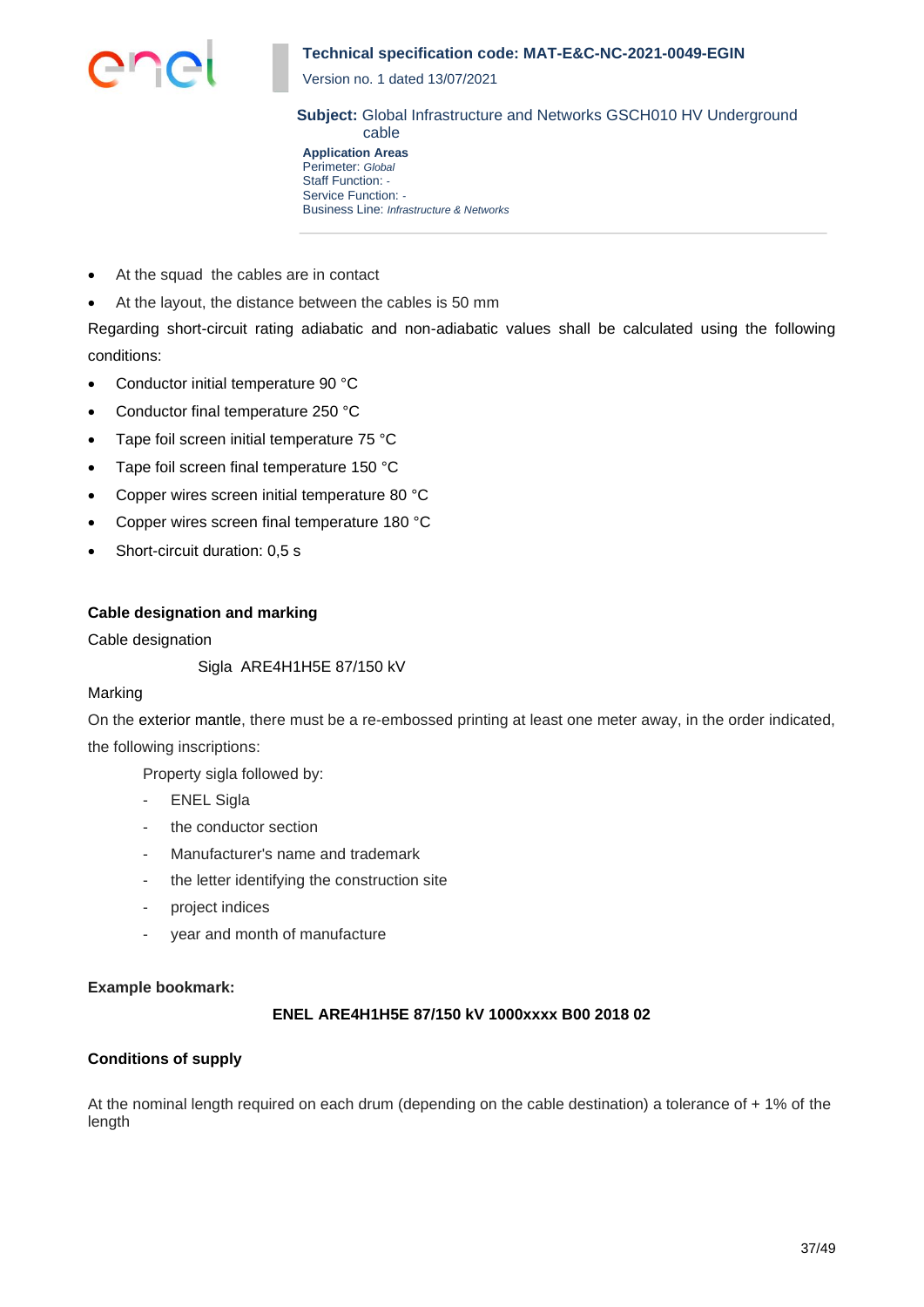

Version no. 1 dated 13/07/2021

**Subject:** Global Infrastructure and Networks GSCH010 HV Underground cable

**Application Areas** Perimeter: *Global* Staff Function: *-* Service Function: *-* Business Line: *Infrastructure & Networks*

## **7.8.7.LOCAL SECTION G – E-DISTRIBUCION REDES DIGITALES**

### **Legislación**

En España es de obligado cumplimiento el Reglamento sobre condiciones técnicas y garantías de seguridad en líneas eléctricas de alta tensión y sus instrucciones técnicas complementarias ITC-LAT 01 a 09 aprobado según Real Decreto 223/2008 de 15 de febrero.

#### **Dimensiones**

Tanto el diámetro nominal del conductor como el diámetro sobre el aislamiento deberán ajustarse al indicado en la tabla siguiente y, en cualquier caso, estarán comprendidos en los márgenes de tolerancias que se indican para garantizar la compatibilidad dimensional del cable con los accesorios (empalmes y terminales).

| Tensión | Sección del               | Diámetro    | Tolerancias del  | Diámetro      | Tolerancias del  |
|---------|---------------------------|-------------|------------------|---------------|------------------|
|         |                           | nominal del | diámetro del     | nominal sobre | diámetro sobre   |
| U       | conductor                 | conductor   | conductor        | aislamiento   | aislamiento      |
| 45 kV   | $400$ mm <sup>2</sup> Al  | $23,5$ mm   | $23,2 - 23,9$ mm | $40.0$ mm     | $39,4 - 41,0$ mm |
|         | $800 \text{ mm}^2$ Al     | 34,0 mm     | $33,6 - 34,6$ mm | $50,5$ mm     | $49,5 - 51,0$ mm |
| 66 kV   | $630 \text{ mm}^2$ Al     | 30,5 mm     | $30,1 - 30,9$ mm | 52,0 mm       | $51,5 - 53,0$ mm |
|         | $1000$ mm <sup>2</sup> Al | 38,5 mm     | $38,0 - 38,9$ mm | 60,5 mm       | $60,0 - 61,5$ mm |
| 132 kV  | $630 \text{ mm}^2$ Al     | 30,5 mm     | $30,1 - 30,9$ mm | 65,5 mm       | $64,5 - 66,5$ mm |
|         | 1200 mm <sup>2</sup> Al   | 43,5 mm     | $43,0 - 44,0$ mm | 79,0 mm       | $78,0 - 80,2$ mm |

# **Tabla 1-LSG: Valores de diámetros nominales y tolerancias del conductor y sobre aislamiento para garantizar la compatibilidad con los accesorios**

Sobre la cubierta debe existir una capa extruida semiconductora que facilite la realización de los ensayos eléctricos.

#### **Consideraciones frente al fuego**

El cable será no propagador de la llama, conforme a la Norma UNE-EN 60332-1-2, requiriéndose para ello el ensayo y características descritos en esta norma.

Se comprobará mediante métodos espectrofotométricos que el contenido de metales pesados de la cubierta es inferior a 0,5 %

La clase mínima de reacción al fuego es Eca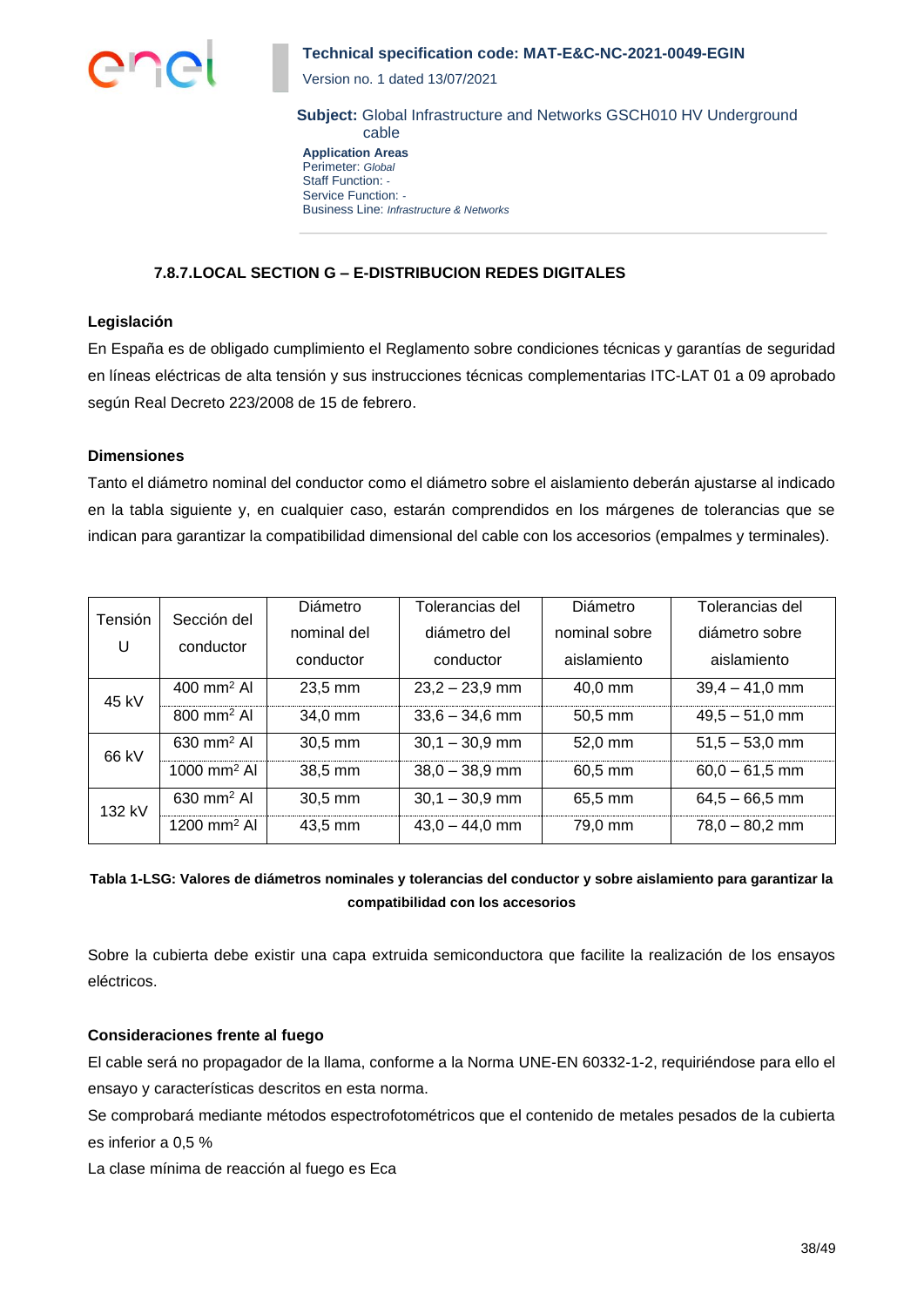

Version no. 1 dated 13/07/2021

**Subject:** Global Infrastructure and Networks GSCH010 HV Underground cable

**Application Areas** Perimeter: *Global* Staff Function: *-* Service Function: *-* Business Line: *Infrastructure & Networks*

### **Ensayos de tipo adicionales**

Además de los ensayos de tipo incluidos en el cuerpo principal, se deberán realizar los siguientes ensayos con los requerimientos y métodos indicados en la norma UNE-211632-1:

- Ensayo de resistencia al desgarro del material de cubierta
- Ensayo especial de resistencia a la abrasión con ensayos eléctricos de la cubierta
- Ensayo de absorción de agua del material de cubierta
- Determinación del contenido de metales pesados en el material de la cubierta
- Ensayo de envejecimiento climático
- Ensayo de absorción de agua del material del aislamiento
- Ensayos de reacción al fuego.

### **Marcaje e Identificación del Cable**

Sobre la cubierta del cable debe estar marcado y ser fácilmente legible lo siguiente:

- − ENEL GSCH010.
- − Nombre del fabricante,
- − RHZ1-RA-2OL (S)
- − Tensión asignada U0/U (Um) en kV,
- − 1X Sección nominal del conductor en mm<sup>2</sup> ,
- − K(forma compacta redonda) o M(conductor Miliken) y el símbolo Al
- − + Tipo de pantalla (H: alambres, T: Tubo)
- − Sección (en mm<sup>2</sup> ) de la pantalla,
- − Al, (solo si el material de los alambres de la pantalla es Al),
- − Clase de reacción al fuego.
- − Año de fabricación (dos últimas cifras),

Además, el metraje del cable irá marcado metro a metro en la cubierta.

El marcaje se debe realizar sobre la cubierta exterior por impresión en relieve sobre dos generatrices diametralmente opuestas. La distancia entre el final de una leyenda de marcado y el principio de la siguiente debe ser menor o igual a 300 mm y la altura mínima de los caracteres deberá ser de 4 mm.

Por ejemplo, un cable Type I, de 132 kV y 1200 mm<sup>2</sup> de sección de aluminio y con pantalla de 120 mm<sup>2</sup>, fabricado en el año 2018 irá marcado de la siguiente manera:

## *ENEL GSCH010 - Fabricante – RHZ1-RA-2OL (S) 76/132(145) kV - 1x1200 Al + H120 Al Eca – 21*

## **Marcaje e Identificación de las Bobinas del Cable**

Sobre la bobina del cable debe estar marcado lo siguiente: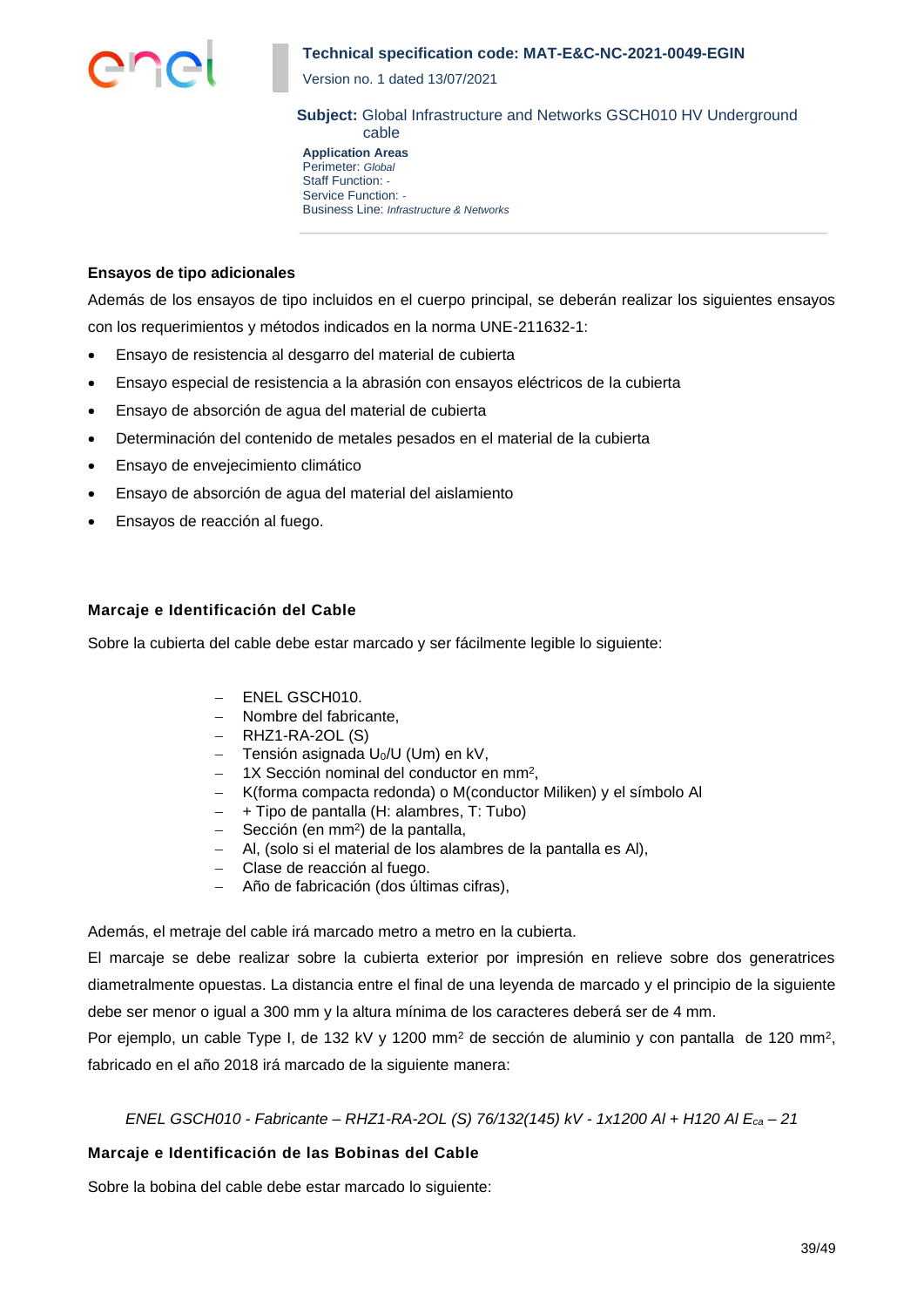

Version no. 1 dated 13/07/2021

#### **Subject:** Global Infrastructure and Networks GSCH010 HV Underground cable

**Application Areas** Perimeter: *Global* Staff Function: *-* Service Function: *-* Business Line: *Infrastructure & Networks*

- − Destino de la bobina
- − Número de pedido
- − Número de la bobina
- − Nombre del fabricante o marca.
- − País de origen
- − Código de designación del cable (según punto 5.11.1)
- − Clase de reacción al fuego según la Norma EN 50575, apartado 4.1
- − Año de fabricación (dos últimas cifras),
- − Número de orden de fabricación,
- − Longitud de cable en la bobina, en metros,
- − Dirección de rotación de la bobina (con una flecha),
- − Peso bruto y neto de la bobina.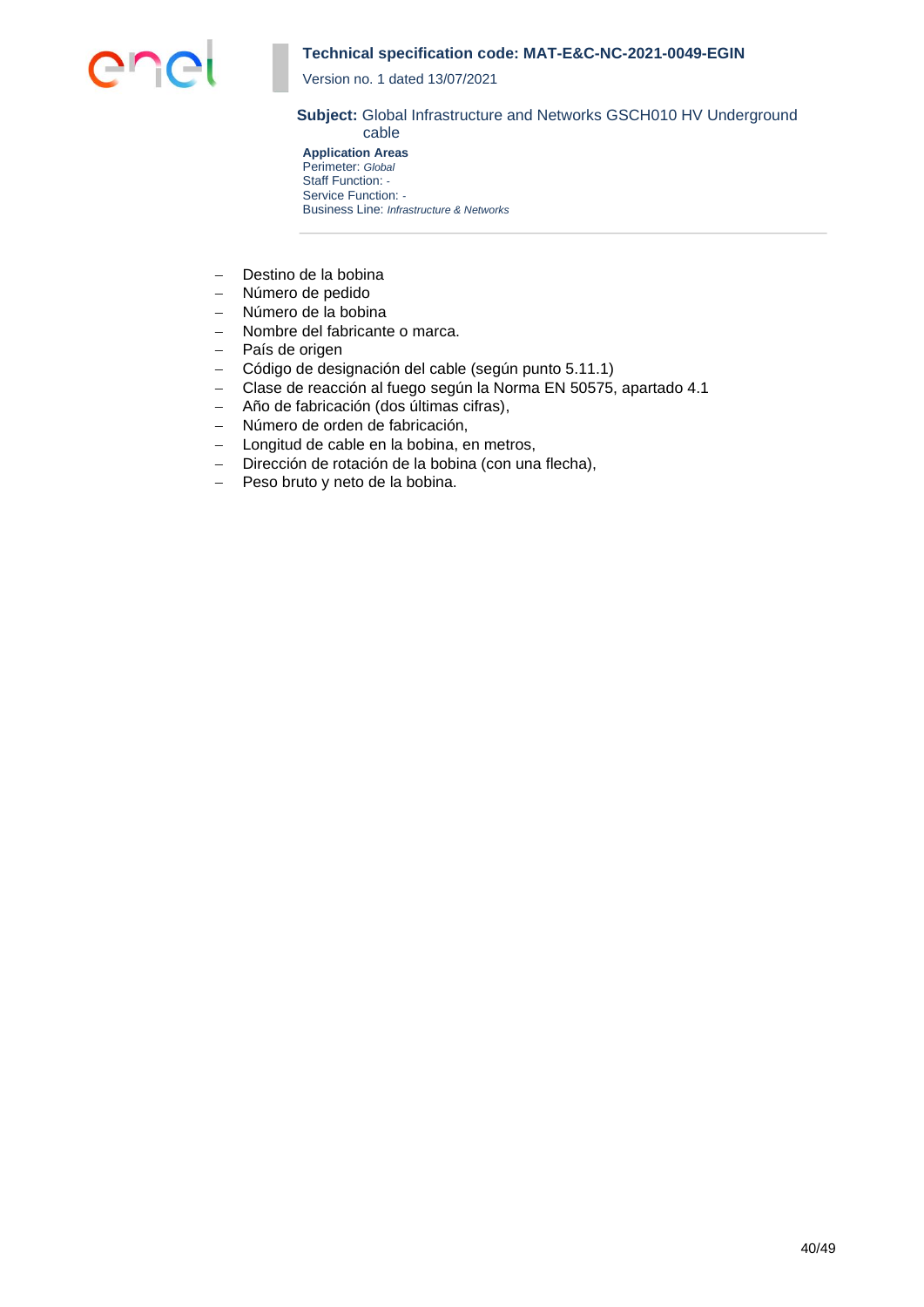

Version no. 1 dated 13/07/2021

**Subject:** Global Infrastructure and Networks GSCH010 HV Underground cable

**Application Areas** Perimeter: *Global* Staff Function: *-* Service Function: *-* Business Line: *Infrastructure & Networks*

## **8. ANNEX**

## **ANNEX A – TECHNICAL CHECK LIST**

The following chart indicates the minimum technical information that suppliers shall provide on their offer during tenders:

| <b>Item</b>  | <b>Description</b>                   | <b>Unit</b>                         | <b>Required</b><br>values | <b>Ofered values</b> |
|--------------|--------------------------------------|-------------------------------------|---------------------------|----------------------|
| $\mathbf{1}$ | <b>GENERAL INFORMATION</b>           |                                     |                           |                      |
| 1.1          | <b>Supplier Name</b>                 |                                     |                           |                      |
| 1.2          | Suplier CUI                          |                                     |                           |                      |
| 1.3          | Factory                              | $\blacksquare$                      |                           |                      |
| 1.4          | Location of factory                  |                                     |                           |                      |
| $\mathbf{2}$ | <b>MAIN FEATURES</b>                 |                                     |                           |                      |
| 2.1          | Distribution Company and Country     |                                     |                           |                      |
| 2.2          | <b>Country Code</b>                  |                                     |                           |                      |
| 2.3          | GS Type Code                         |                                     |                           |                      |
| 2.4          | Nominal Voltage Uo/U (Umax)          | [kV]                                |                           |                      |
| 2.5          | System frecuency                     | [Hz]                                |                           |                      |
| 2.6          | Type I or Type II                    |                                     |                           |                      |
| 2.7          | Designation                          |                                     |                           |                      |
| 3            | <b>CONDUCTOR PROPERTIES</b>          |                                     |                           |                      |
| 3.1          | Material                             | $\overline{a}$                      |                           |                      |
| 3.2          | Nominal cross-section                | [mm2]                               |                           |                      |
| 3.3          | <b>Stranding Type</b>                |                                     |                           |                      |
| 3.4          | Minimum diameter of conductor        | [mm]                                |                           |                      |
| 3.5          | Maximum diameter of conductor        | [mm]                                |                           |                      |
| 3.6          | Number of wires of conductor         |                                     |                           |                      |
| 3.7          | Nominal diameter of wires            | [mm]                                |                           |                      |
| 3.8          | Conductor DC resistance at 20°C      | $\lceil \Omega / \text{ km} \rceil$ |                           |                      |
| 3.9          | Watertightness measures              |                                     |                           |                      |
| 3.10         | Measures taken to reduce skin effect |                                     |                           |                      |
| 4            | <b>CONDUCTOR SCREEN</b>              |                                     |                           |                      |
| 4.1          | Material                             |                                     |                           |                      |
| 4.2          | Nominal thickness                    | [mm]                                |                           |                      |
| 4.3          | Minimum thickness                    | [mm]                                |                           |                      |
| 4.4          | Volume resistivity                   | $[\Omega \cdot m]$                  |                           |                      |
| 4.5          | Calculated nominal electrical stress | [kV/mm]                             |                           |                      |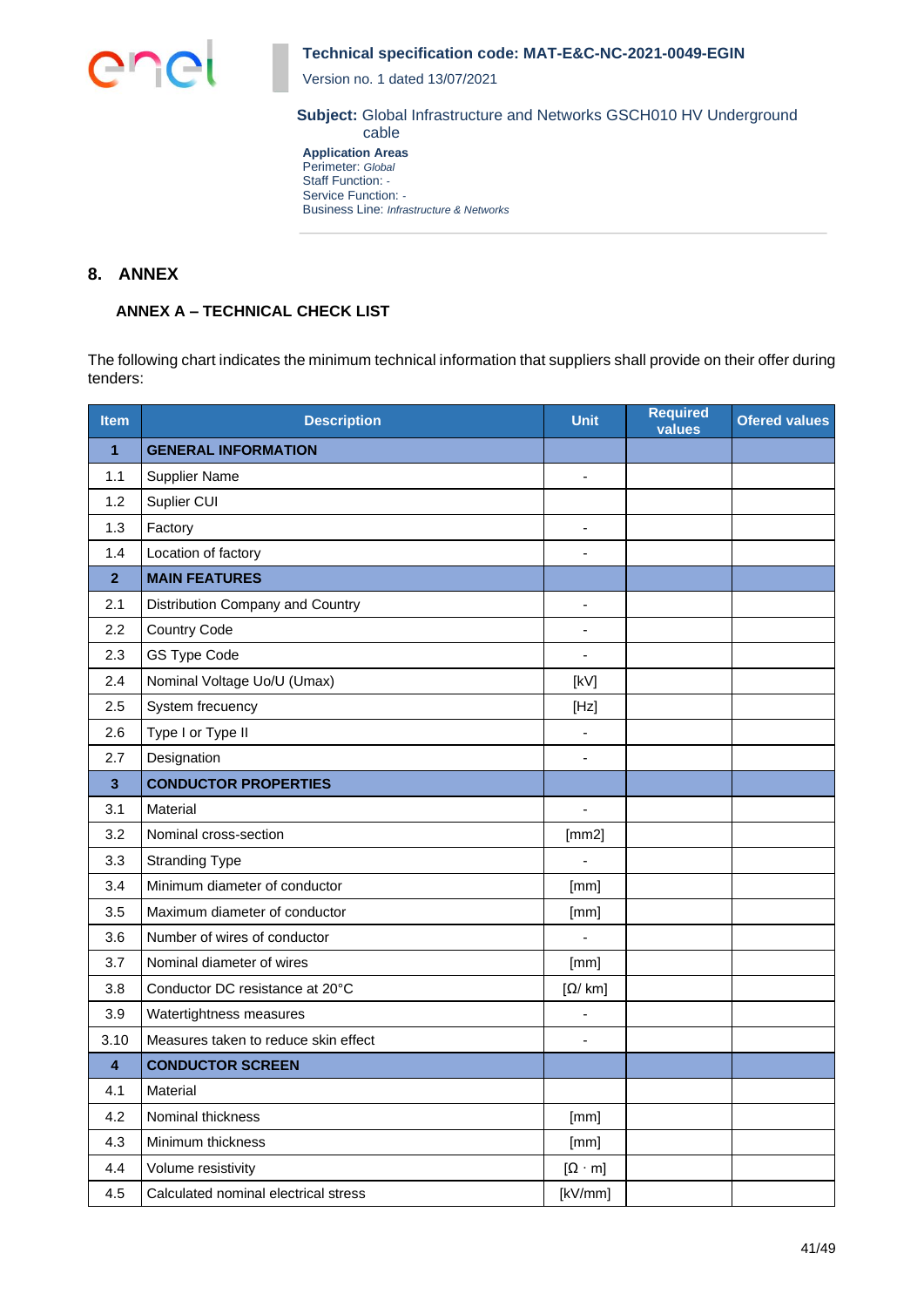

Version no. 1 dated 13/07/2021

#### **Subject:** Global Infrastructure and Networks GSCH010 HV Underground cable

**Application Areas** Perimeter: *Global* Staff Function: *-* Service Function: *-* Business Line: *Infrastructure & Networks*

| <b>Item</b>     | <b>Description</b>                                 | <b>Unit</b>              | <b>Required</b><br>values | <b>Ofered values</b> |
|-----------------|----------------------------------------------------|--------------------------|---------------------------|----------------------|
| 5               | <b>INSULATION</b>                                  |                          |                           |                      |
| 5.1             | Material                                           | $\overline{\phantom{m}}$ |                           |                      |
| 5.2             | Nominal thickness                                  | [mm]                     |                           |                      |
| 5.3             | Minimum thickness                                  | [mm]                     |                           |                      |
| 5.4             | Nominal inner diameter                             | [mm]                     |                           |                      |
| 5.5             | Nominal outer diameter                             | [mm]                     |                           |                      |
| 5.6             | Color                                              |                          |                           |                      |
| 5.7             | Special additives                                  |                          |                           |                      |
| $6\phantom{1}6$ | <b>INSULATION SCREEN</b>                           |                          |                           |                      |
| 6.1             | Material                                           |                          |                           |                      |
| 6.2             | Nominal thickness                                  | [mm]                     |                           |                      |
| 6.3             | Minimum thickness                                  | [mm]                     |                           |                      |
| 6.4             | Volume resistivity                                 | $[\Omega \cdot m]$       |                           |                      |
| 6.5             | Calculated nominal electrical stress               | [kV/mm]                  |                           |                      |
| $\overline{7}$  | <b>MANUFACTURING PROCESS FOR INSULATION SYSTEM</b> |                          |                           |                      |
| 7.1             | Type of extrusion                                  |                          |                           |                      |
| 7.2             | Type of extrusion line                             |                          |                           |                      |
| 7.3             | Identification of extrusion line                   |                          |                           |                      |
| 7.4             | Curing means                                       |                          |                           |                      |
| 7.5             | Cooling means                                      |                          |                           |                      |
| 8               | <b>LONGITUDINAL WATER-TIGHNESS SWELLING TAPE</b>   |                          |                           |                      |
| 8.1             | Material                                           |                          |                           |                      |
| 8.2             | Nominal thickness                                  | [mm]                     |                           |                      |
| 8.3             | Nominal width                                      | [mm]                     |                           |                      |
| 8.4             | Overlapping                                        | [%]                      |                           |                      |
| 9               | <b>EARTH SCREEN (Type I cables)</b>                |                          |                           |                      |
| 9.1             | Material of wires / tapes                          |                          |                           |                      |
| 9.2             | Number of wires                                    |                          |                           |                      |
| 9.3             | Nominal wires diameter                             | [mm]                     |                           |                      |
| 9.4             | Helix pitch                                        | [mm]                     |                           |                      |
| 9.5             | Number of tapes                                    |                          |                           |                      |
| 9.6             | Thickness and width of tape                        | [mm]                     |                           |                      |
| 9.7             | Nominal cross-section                              | [mm2]                    |                           |                      |
| 9.8             | External diameter                                  | [mm]                     |                           |                      |
| 9.9             | DC resistance at 20°C                              | $[\Omega / km]$          |                           |                      |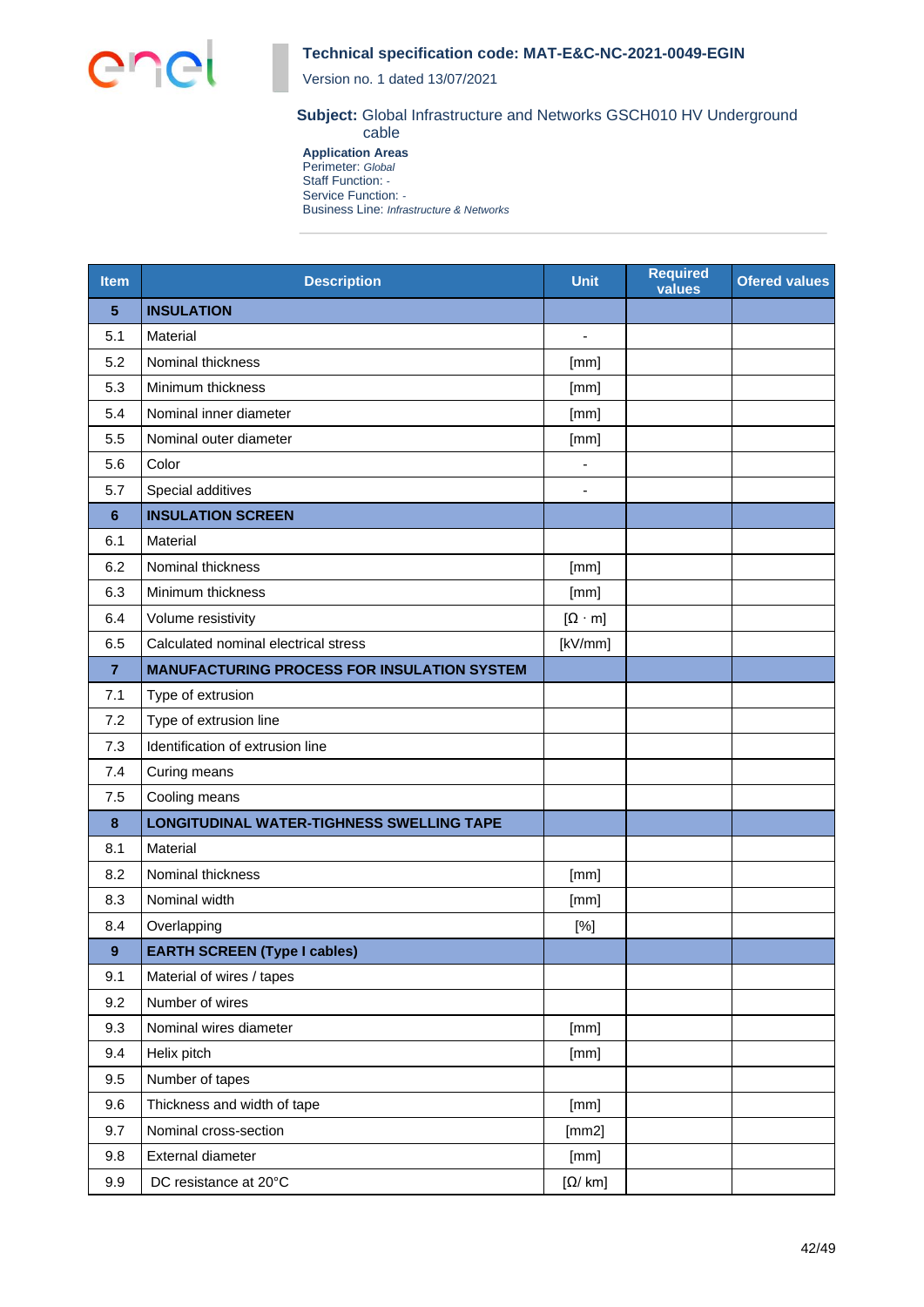

Version no. 1 dated 13/07/2021

#### **Subject:** Global Infrastructure and Networks GSCH010 HV Underground cable

**Application Areas** Perimeter: *Global* Staff Function: *-* Service Function: *-* Business Line: *Infrastructure & Networks*

| <b>Item</b> | <b>Description</b>                                   | <b>Unit</b>     | <b>Required</b><br>values | <b>Ofered values</b> |
|-------------|------------------------------------------------------|-----------------|---------------------------|----------------------|
| 9.10        | Semiconductive swellling tape material               |                 |                           |                      |
| 9.11        | Semiconductive swellling tape thickness              | [mm]            |                           |                      |
| 9.12        | Semiconductive swellling tape width                  | [mm]            |                           |                      |
| 9.13        | Aluminum foil bonded to oversheath nominal thickness | [mm]            |                           |                      |
| 10          | <b>EARTH SCREEN (Type II cables)</b>                 |                 |                           |                      |
| 10.1        | Material                                             |                 |                           |                      |
| 10.2        | Manufacturing process                                |                 |                           |                      |
| 10.3        | Nominal thickness                                    | [mm]            |                           |                      |
| 10.4        | Minimum thickness                                    | [mm]            |                           |                      |
| 10.5        | Nominal cross-section                                | [mm2]           |                           |                      |
| 10.6        | External diameter                                    | [mm]            |                           |                      |
| 10.7        | Maximum DC resistance at 20°C                        | $[\Omega / km]$ |                           |                      |
| 11          | <b>OUTER SHEATH</b>                                  |                 |                           |                      |
| 11.1        | Sheat material                                       |                 |                           |                      |
| 11.2        | Nominal thickness                                    |                 |                           |                      |
| 11.3        | Minimum thickness                                    |                 |                           |                      |
| 11.4        | Color                                                |                 |                           |                      |
| 11.5        | Material designation                                 |                 |                           |                      |
| 11.6        | Semiconductive extruded skin thickness               | [mm]            |                           |                      |
| 11.7        | Graphite coating applied                             |                 |                           |                      |
| 11.8        | Marking                                              |                 |                           |                      |
| 12          | <b>AMPACITY AND SHORT CIRCUIT RATING*</b>            |                 |                           |                      |
| 12.1        | Steady state ampacity for single circuit laying      |                 |                           |                      |
| 12.2        | - directly buried                                    | [A]             |                           |                      |
| 12.3        | - buried in duct                                     | [A]             |                           |                      |
| 12.4        | - open air installation                              | [A]             |                           |                      |
| 12.5        | Steady state ampacity for doble circuit laying       |                 |                           |                      |
| 12.6        | - directly buried                                    | [A]             |                           |                      |
| 12.7        | - buried in duct                                     | [A]             |                           |                      |
| 12.8        | - open air installation                              | [A]             |                           |                      |
| 12.9        | Monophasic short circuit                             |                 |                           |                      |
| 12.10       | Admissible short circuit current during 0,5 s        | [KA]            |                           |                      |
| 12.11       | Admissible short circuit current during 1 s          | [KA]            |                           |                      |
| 12.12       | Triphasic short circuit                              |                 |                           |                      |
| 12.13       | Admissible short circuit current during 0,5 s        | [kA]            |                           |                      |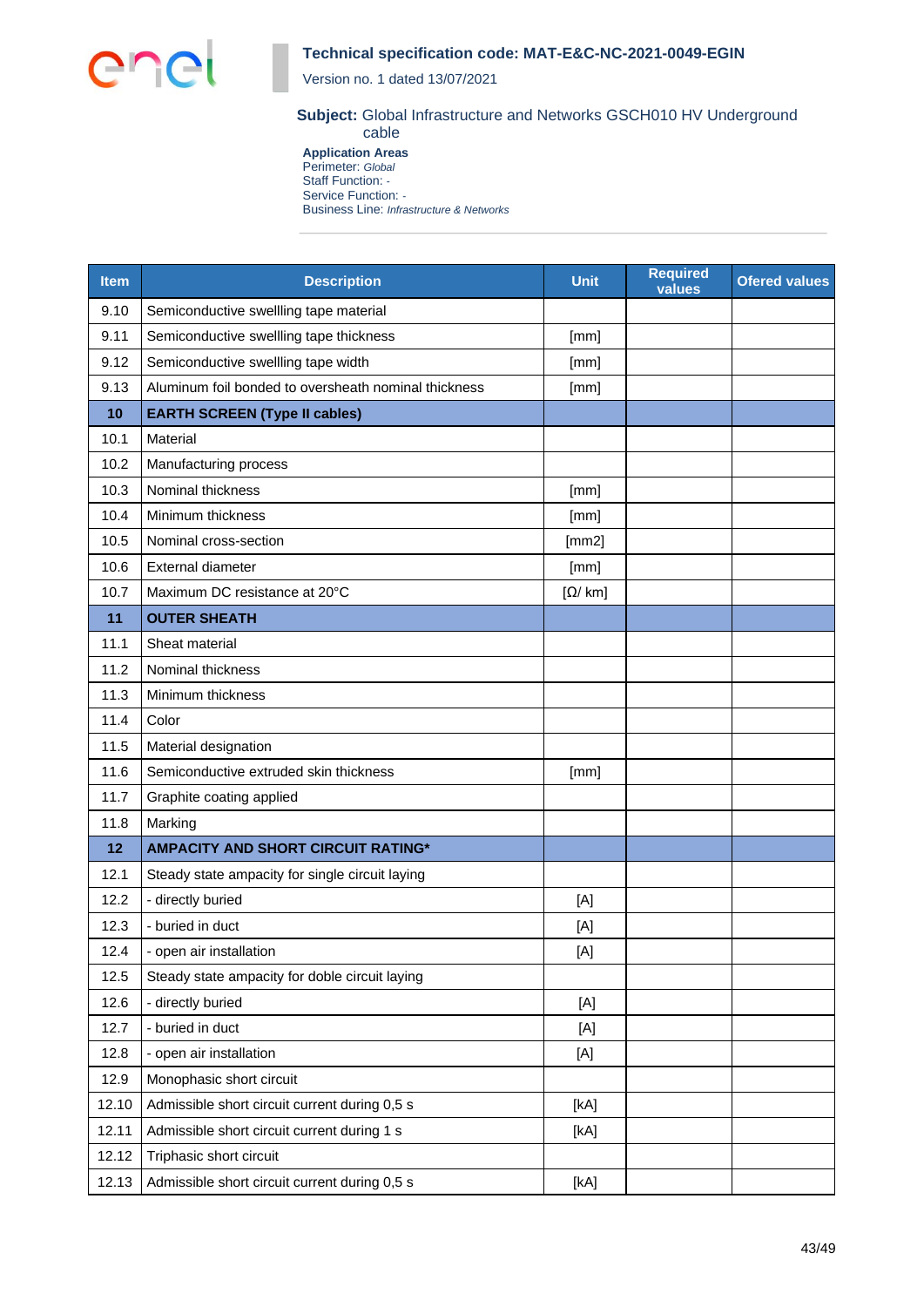

Version no. 1 dated 13/07/2021

### **Subject:** Global Infrastructure and Networks GSCH010 HV Underground cable

**Application Areas** Perimeter: *Global* Staff Function: *-* Service Function: *-* Business Line: *Infrastructure & Networks*

| <b>Item</b> | <b>Description</b>                            | <b>Unit</b> | <b>Required</b><br>values | <b>Ofered values</b> |
|-------------|-----------------------------------------------|-------------|---------------------------|----------------------|
| 12.14       | Admissible short circuit current during 1 s   | [kA]        |                           |                      |
| 13          | <b>ADDITIONAL FEATURES</b>                    |             |                           |                      |
| 13.1        | Nominal overall diameter of the cable         | [mm]        |                           |                      |
| 13.2        | Minimum radius of curvature during laying     | [mm]        |                           |                      |
| 13.3        | Minimum radius of curvature not tractioned    | [mm]        |                           |                      |
| 13.4        | Maximum permissible pulling force             | [daN]       |                           |                      |
| 13.5        | Total weight                                  | [kg/m]      |                           |                      |
| 13.6        | Fire retardant (IEC 60332-1-2)                |             |                           |                      |
| 13.7        | Fire reaction Class (EN 50575 if apply)       |             |                           |                      |
| 13.8        | Anti-termite treatment                        |             |                           |                      |
| 13.9        | Multimode Fiber Optic for DTS in earth screen |             |                           |                      |
| 14          | <b>TCA</b>                                    |             |                           |                      |
| 14.1        | There is an active TCA for this reference     | YES/NO      |                           |                      |
| 14.2        | In case 14.1 answer is YES, indicate TCA Code |             |                           |                      |
| 15          | <b>COMMENTS</b>                               |             |                           |                      |
| 15.1        | Any exception to what is required in GSCH010  |             |                           |                      |
| 15.2        | <b>Additional comments</b>                    |             |                           |                      |

\*For calculated values of ampacity, the conditions indicated in paragraph 7.4.15 or local sections must be used.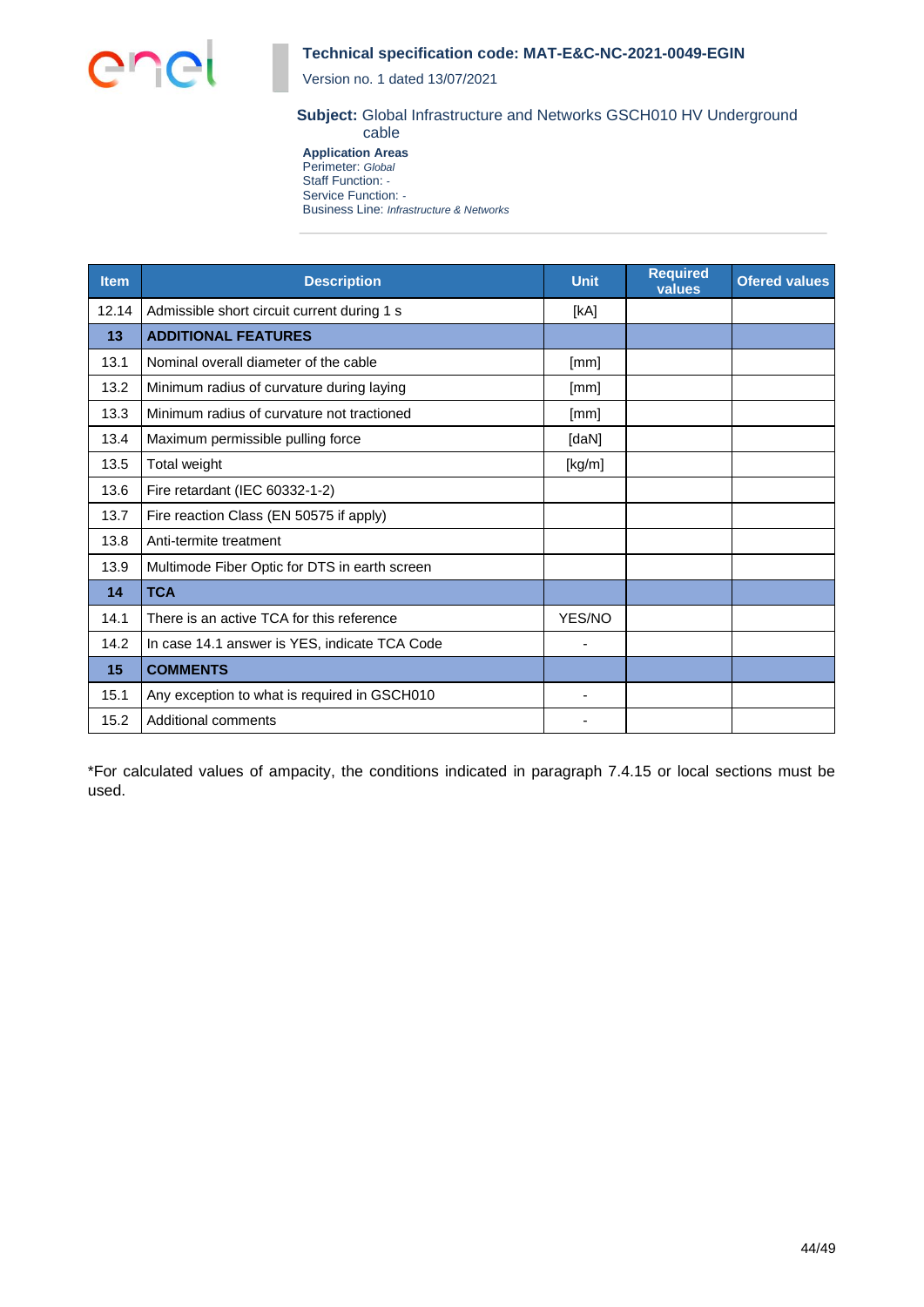

Version no. 1 dated 13/07/2021

#### **Subject:** Global Infrastructure and Networks GSCH010 HV Underground cable

**Application Areas** Perimeter: *Global* Staff Function: *-* Service Function: *-* Business Line: *Infrastructure & Networks*

## **ANNEX B – GLOBAL TYPE CODES**

| <b>GS Type Code</b> | Code Word           | $U_0$<br>[kV] | $U_m$<br>[kV] | Conductor<br>section<br>[mm2] | Conductor<br>Material | <b>XLPE</b><br>nominal<br>thickness<br>[mm] | Cable<br><b>Type</b> | Screen<br><b>Section</b><br>Al (Cu)<br>[mm2] | <b>Sheath</b><br>nominal<br>thickness<br>[mm] | lcc<br>0,5s<br>[kA] |
|---------------------|---------------------|---------------|---------------|-------------------------------|-----------------------|---------------------------------------------|----------------------|----------------------------------------------|-----------------------------------------------|---------------------|
| GSCH010/001         | 245kV2500Al + T363  | 127           | 245           | 2500                          | Al                    | 21                                          | Ш                    | 363                                          | 4,5                                           | 41                  |
| GSCH010/002         | 245kV2000Al + T363  | 127           | 245           | 2000                          | $\mathsf{Al}$         | 21                                          | Ш                    | 363                                          | 4,5                                           | 41                  |
| GSCH010/003         | 245kV1600Al + T363  | 127           | 245           | 1600                          | Al                    | 21                                          | Ш                    | 363                                          | 4,5                                           | 41                  |
| GSCH010/004         | 245kV1000Al + T363  | 127           | 245           | 1000                          | Al                    | 21                                          | Ш                    | 363                                          | 4                                             | 41                  |
| GSCH010/005         | 245kV800Al + T363   | 127           | 245           | 800                           | Al                    | 21                                          | Ш                    | 363                                          | 3,8                                           | 41                  |
| GSCH010/006         | 170kV1600Al + T242  | 87            | 170           | 1600                          | Al                    | 16                                          | Ш                    | 242                                          | 4,5                                           | 31,5                |
| GSCH010/007         | 170kV1000Al + T242  | 87            | 170           | 1000                          | Al                    | 17                                          | Ш                    | 242                                          | 4                                             | 31,5                |
| GSCH010/008         | 170kV630Al + T242   | 87            | 170           | 630                           | Al                    | 18                                          | Ш                    | 242                                          | 3,5                                           | 31,5                |
| GSCH010/009         | 145kV1200Al + T242  | 76            | 145           | 1200                          | Al                    | 16                                          | Ш                    | 242                                          | 4                                             | 31,5                |
| GSCH010/010         | 145kV800Al + T242   | 76            | 145           | 800                           | Al                    | 16                                          | Ш                    | 242                                          | 3,8                                           | 31,5                |
| GSCH010/011         | 145kV630Al + T242   | 76            | 145           | 630                           | Al                    | 16                                          | Ш                    | 242                                          | 3,5                                           | 31,5                |
| GSCH010/012         | 72,5kV1000Al + T144 | 36            | 72,5          | 1000                          | Al                    | 9                                           | Ш                    | 144                                          | 4                                             | 20                  |
| GSCH010/013         | 72,5kV630Al + T144  | 36            | 72,5          | 630                           | Al                    | 9                                           | Ш                    | 144                                          | 3,5                                           | 20                  |
| GSCH010/014         | 52kV800Al + T76     | 26            | 52            | 800                           | Al                    | 7                                           | Ш                    | 76                                           | 3,8                                           | 9,3                 |
| GSCH010/015         | 52kV400Al + T76     | 26            | 52            | 400                           | Al                    | $\overline{7}$                              | $\mathsf{II}$        | 76                                           | 3,5                                           | 9,3                 |
| GSCH010/016         | 170kV1600Al + H95   | 87            | 170           | 1600                          | Al                    | 16                                          |                      | 144 (95)                                     | 4,5                                           | 20                  |
| GSCH010/017         | 170kV1000Al + H95   | 87            | 170           | 1000                          | Al                    | 17                                          |                      | 144 (95)                                     | 4                                             | 20                  |
| GSCH010/018         | 170kV630Al + H95    | 87            | 170           | 630                           | Al                    | 18                                          |                      | 144 (95)                                     | 3,5                                           | 20                  |
| GSCH010/019         | 145kV1200Al + H240  | 76            | 145           | 1200                          | Al                    | 16                                          | ı                    | 363 (240)                                    | 4                                             | 41                  |
| GSCH010/020         | 145kV1200Al + H120  | 76            | 145           | 1200                          | Al                    | 16                                          |                      | 182 (120)                                    | 4                                             | 23                  |
| GSCH010/021         | 145kV630Al + H120   | 76            | 145           | 630                           | Al                    | 16                                          |                      | 182 (120)                                    | 3,5                                           | 23                  |
| GSCH010/022         | 72,5kV2000Al + H240 | 36            | 72,5          | 2000                          | Al                    | 9                                           |                      | 363 (240)                                    | 4,5                                           | 41                  |
| GSCH010/023         | 72,5kV1000Al + H95  | 36            | 72,5          | 1000                          | Al                    | 9                                           |                      | 144 (95)                                     | 4                                             | 20                  |
| GSCH010/024         | 72,5kV800Al + H240  | 36            | 72,5          | 800                           | $\mathsf{Al}$         | 9                                           | I                    | 363 (240)                                    | 3,8                                           | 41                  |
| GSCH010/025         | 52kV400Al + H50     | 26            | 52            | 400                           | $\mathsf{Al}$         | 7                                           | $\mathbf{I}$         | 76 (50)                                      | 3,5                                           | 9,3                 |
| GSCH010/026         | 145kV630Cu + H160   | 76            | 145           | 630                           | Cu                    | 16                                          |                      | 242(160)                                     | 3,5                                           | 31,5                |
| GSCH010/027         | 72,5kV1200Cu + H240 | 36            | 72,5          | 1200                          | Cu                    | 9                                           |                      | 363 (240)                                    | 4                                             | 41                  |
| GSCH010/028         | 72,5kV630Cu + H240  | 36            | 72,5          | 630                           | Cu                    | 9                                           | $\mathbf{I}$         | 363 (240)                                    | 3,5                                           | 41                  |
| GSCH010/029         | 72,5kV2000Cu + H240 | 36            | 72,5          | 2000                          | Cu                    | 9                                           |                      | 363 (240)                                    | 4,5                                           | 41                  |
| GSCH010/030         | 245kV1200Cu + H240  | 127           | 245           | 1200                          | Cu                    | 21                                          |                      | 363 (240)                                    | 4                                             | 41                  |
| GSCH010/031         | 245kV2000Cu + H240  | 127           | 245           | 2000                          | Cu                    | 21                                          |                      | 363 (240)                                    | 4,5                                           | 41                  |
| GSCH010/032         | 145kV1200Cu + H120  | 76            | 145           | 1200                          | Cu                    | 16                                          |                      | 182 (120)                                    | 4                                             | 31,5                |
| GSCH010/033         | 145kV1600Cu + H120  | 76            | 145           | 1600                          | Cu                    | 16                                          |                      | 182 (120)                                    | 4,5                                           | 31,5                |
| GSCH010/034         | 145kV2000Cu + H120  | 76            | 145           | 2000                          | Cu                    | 16                                          | T                    | 182 (120)                                    | 4,5                                           | 31,5                |
| GSCH010/035         | 145kV400Al + H120   | 76            | 145           | 400                           | Al                    | 16                                          | $\mathbf{I}$         | 182 (120)                                    | 3,5                                           | 31,5                |
| GSCH010/036         | 145kV800Al + H120   | 76            | 145           | 800                           | Al                    | 16                                          |                      | 182 (120)                                    | 3,8                                           | 31,5                |
| GSCH010/037         | 145kV1000Al + H120  | 76            | 145           | 1000                          | Al                    | 16                                          | I                    | 182 (120)                                    | 4                                             | 31,5                |
| GSCH010/038         | 145kV1600Al + H120  | 76            | 145           | 1600                          | Al                    | 16                                          | L                    | 182 (120)                                    | 4,5                                           | 31,5                |
| GSCH010/039         | 145kV2000Al + H120  | 76            | 145           | 2000                          | Al                    | 16                                          |                      | 182 (120)                                    | 4,5                                           | 31,5                |
| GSCH010/040         | 145kV400Cu + H120   | 76            | 145           | 400                           | Cu                    | 16                                          | I                    | 182 (120)                                    | 3,5                                           | 31,5                |
| GSCH010/041         | 145kV2500Cu + H120  | 76            | 145           | 2500                          | Cu                    | 16                                          |                      | 182 (120)                                    | 4,5                                           | 31,5                |
| GSCH010/042         | 72,5kV500Cu + H240  | 36            | 72,5          | 500                           | Cu                    | 9                                           |                      | 363 (240)                                    | 3,5                                           | 41                  |
| GSCH010/043         | 245kV1600Cu + H240  | 127           | 245           | 1600                          | Cu                    | 21                                          |                      | 363 (240)                                    | 4,5                                           | 41                  |
| GSCH010/044         | 145kV2500Al + H120  | 76            | 145           | 2500                          | Al                    | 16                                          |                      | 182 (120)                                    | 4,5                                           | 31,5                |
| GSCH010/045         | 145kV500Al + H120   | 76            | 145           | 500                           | Al                    | 16                                          |                      | 182 (120)                                    | 3,5                                           | 31,5                |
| GSCH010/046         | 145kV2000Cu + T242  | 76            | 145           | 2000                          | Cu                    | 16                                          | Ш                    | 242                                          | 4,5                                           | 31,5                |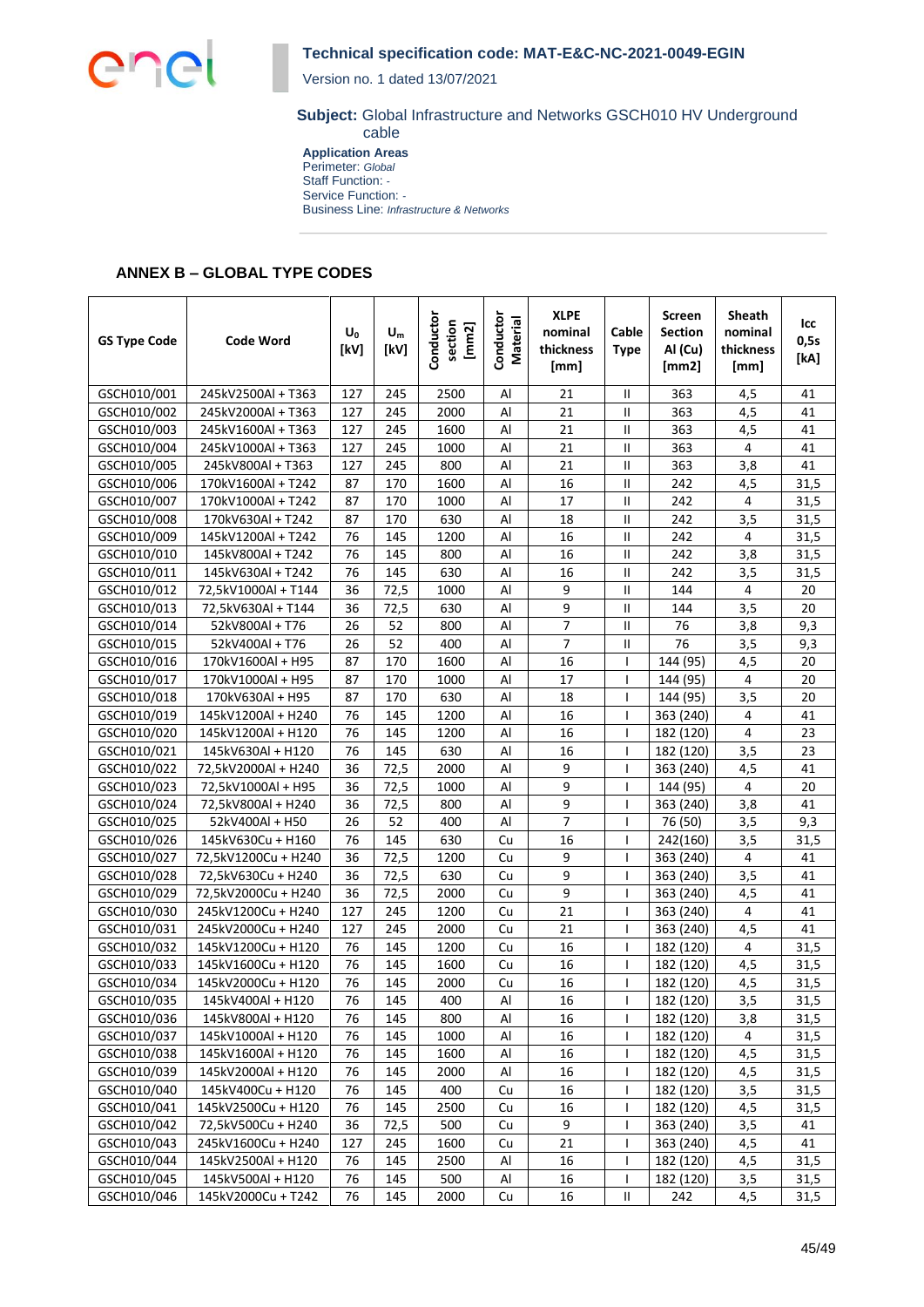

Version no. 1 dated 13/07/2021

#### **Subject:** Global Infrastructure and Networks GSCH010 HV Underground cable

**Application Areas** Perimeter: *Global* Staff Function: *-* Service Function: *-* Business Line: *Infrastructure & Networks*

| <b>GS Type Code</b> | <b>Code Word</b>   | $U_0$<br>[kV] | $U_m$<br>[kV] | č<br>section<br>[mm2]<br>혼<br>පි | Material<br>Conducto | <b>XLPE</b><br>nominal<br>thickness<br>[mm] | Cable<br><b>Type</b> | <b>Screen</b><br><b>Section</b><br>Al (Cu)<br>[mm2] | <b>Sheath</b><br>nominal<br>thickness<br>[mm] | lcc<br>0,5s<br>[kA] |
|---------------------|--------------------|---------------|---------------|----------------------------------|----------------------|---------------------------------------------|----------------------|-----------------------------------------------------|-----------------------------------------------|---------------------|
| GSCH010/047         | 145kV1600Al + T242 | 76            | 145           | 1600                             | Al                   | 16                                          | Ш                    | 242                                                 | 4,5                                           | 31,5                |
| GSCH010/048         | 145kV1000Al + T242 | 76            | 145           | 1000                             | Al                   | 16                                          | Ш                    | 242                                                 | 4                                             | 31,5                |
| GSCH010/049         | 52kV800Al + H50    | 26            | 52            | 800                              | Al                   |                                             |                      | 76 (50)                                             | 3,8                                           | 9,3                 |
| GSCH010/050         | 245kV2500Cu + T363 | 127           | 245           | 2500                             | Cu                   | 21                                          | Ш                    | 363                                                 | 4,5                                           | 41                  |
| GSCH010/051         | 245kV2500Cu + H240 | 127           | 245           | 2500                             | Cu                   | 21                                          |                      | 363 (240)                                           | 4,5                                           | 41                  |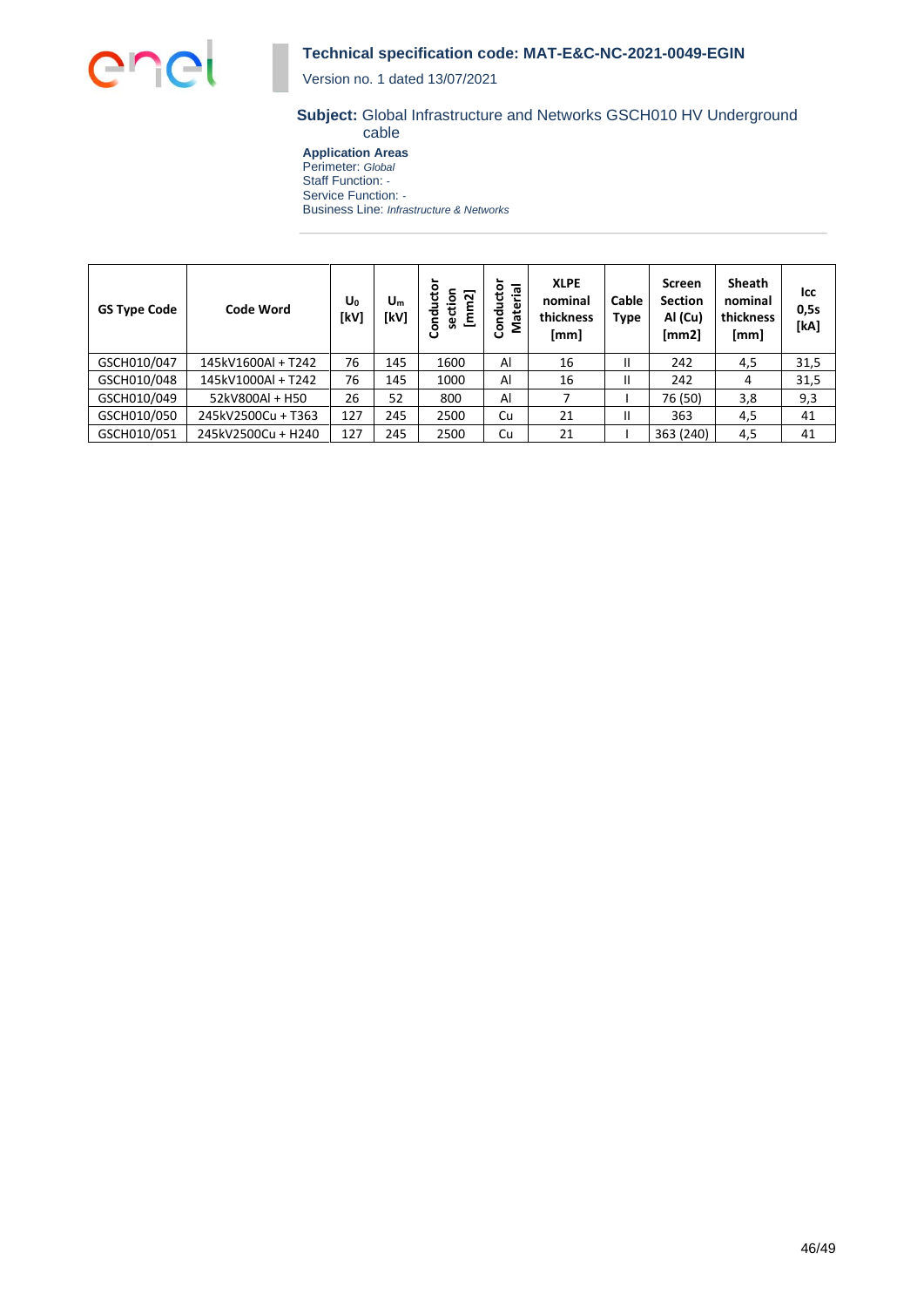

Version no. 1 dated 13/07/2021

#### **Subject:** Global Infrastructure and Networks GSCH010 HV Underground cable

**Application Areas** Perimeter: *Global* Staff Function: *-* Service Function: *-* Business Line: *Infrastructure & Networks*

## **ANNEX C – COMMON LIST**

|                     |                    | <b>COMMON LIST</b>                                   |                 | Rev.01 13/07/2021                                    |                                    |  |
|---------------------|--------------------|------------------------------------------------------|-----------------|------------------------------------------------------|------------------------------------|--|
| <b>GS Type Code</b> | <b>Code Words</b>  | <b>Distribution</b><br><b>Company and</b><br>Country | Country<br>Code | <b>TAM Description</b>                               |                                    |  |
| GSCH010/009         | 145kV 1200Al+T242  | Enel Argentina                                       | 0101-0470       | CABLE AT AL 132KV 1X1200MM <sup>2</sup> XLPE C/VN CU |                                    |  |
| GSCH010/010         | 145kV 800Al+T242   | Enel Argentina                                       | 0101-0485       | CABLE ALTA TENSIÓN, DE ALUMINIO, UNIPOLA             |                                    |  |
| GSCH010/051         | 245kV 2500Cu+H240  | Enel Argentina                                       | 0101-0514       | CABLE AT CU 220KV 1X2500MM <sup>2</sup> XLPE C/VN CU |                                    |  |
| GSCH010/050         | 245kV 2500Cu+T363  | Enel Argentina                                       | 0101-0515       | CABLE AT CU 220KV 1X2500MM <sup>2</sup> XLPE C/VN AL |                                    |  |
| GSCH010/018         | 170kV 630Al+H95    | <b>EDI Italy</b>                                     | 330001          | CAVO 150KV 1X630 AL XLPE TIPO I                      |                                    |  |
| GSCH010/017         | 170kV 1000Al+H95   | EDI Italy                                            | 330009          | CAVO 150KV 1X1000 AL XLPE TIPO I                     |                                    |  |
| GSCH010/016         | 170kV 1600Al+H95   | <b>EDI Italy</b>                                     | 330010          | CAVO 150KV 1X1600 AL XLPE TIPO I                     |                                    |  |
| GSCH010/008         | 170kV 630Al+T242   | EDI Italy                                            | 330011          | CAVO 150KV 1X630 AL XLPE TIPO II                     |                                    |  |
| GSCH010/007         | 170kV 1000Al+T242  | <b>EDI Italy</b>                                     | 330012          | CAVO 150KV 1X1000 AL XLPE TIPO II                    |                                    |  |
| GSCH010/006         | 170kV 1600Al+T242  | <b>EDI Italy</b>                                     | 330013          | CAVO 150KV 1X1600 AL XLPE TIPO II                    |                                    |  |
| GSCH010/003         | 245kV 1600Al+T363  | <b>EDI Italy</b>                                     | 330014          | CAVO 220KV 1X1600 AL XLPE TIPO II                    |                                    |  |
|                     |                    |                                                      |                 | GSCH010/047 CABLU SUBTERAN IT XLPE                   |                                    |  |
| GSCH010/047         | 145kV 1600Al+T242  | Enel Romania                                         | 330029          | 76/138(145)kV 1600mm2 Al + 242mm2 Al                 |                                    |  |
|                     |                    |                                                      |                 | GSCH010/048 CABLU SUBTERAN IT XLPE                   |                                    |  |
| GSCH010/048         | 145kV 1000Al+T242  | Enel Romania                                         | 330030          | 76/138(145)kV 1000mm2 Al + 242mm2 Al                 |                                    |  |
|                     |                    |                                                      |                 | GSCH010/011 CABLU SUBTERAN IT XLPE                   |                                    |  |
| GSCH010/011         | 145kV 630Al+T242   | Enel Romania                                         | 330031          | 76/138(145)kV 630mm2 Al + 242mm2 Al                  |                                    |  |
|                     | 145kV 1600Al+H120  |                                                      |                 | GSCH010/038 CABLU SUBTERAN IT XLPE                   |                                    |  |
| GSCH010/038         |                    | Enel Romania                                         | 330032          | 76/138(145)kV 1600mm2 Al + 120mm2 Cu                 |                                    |  |
|                     | 145kV 1000Al+H120  |                                                      |                 |                                                      | GSCH010/037 CABLU SUBTERAN IT XLPE |  |
| GSCH010/037         |                    | Enel Romania                                         | 330033          | 76/138(145)kV 1000mm2 Al + 120mm2 Cu                 |                                    |  |
|                     |                    |                                                      |                 | GSCH010/021 CABLU SUBTERAN IT XLPE                   |                                    |  |
| GSCH010/021         | 145kV 630Al+H120   | Enel Romania                                         | 330034          | 76/138(145)kV 630mm2 Al + 120mm2 Cu                  |                                    |  |
| GSCH010/009         | 145kV 1200Al+T242  | EDRD España                                          | 330056          | CABLE SUBTERRÁNEO 76/132 KV 1200 MM AL               |                                    |  |
| GSCH010/011         | 145kV 630Al+T242   | EDRD España                                          | 330055          | CABLE SUBTERRÁNEO 76/132 KV 630 MM AL                |                                    |  |
| GSCH010/012         | 72,5kV 1000Al+T144 | EDRD España                                          | 330054          | CABLE SUBTERRÁNEO AT 36/66 K 1000 MM2 AL             |                                    |  |
| GSCH010/013         | 72,5kV 630Al+T144  | EDRD España                                          | 330053          | CABLE SUBTERRÁNEO AT 36/66 KV 630MM AL               |                                    |  |
| GSCH010/014         | 52kV 800Al+T76     | EDRD España                                          | 330038          | CABLE SUBTERRÁNEO AT 26/45 KV 800 MM AL              |                                    |  |
| GSCH010/015         | 52kV 400Al+T76     | EDRD España                                          | 330057          | CABLE SUBTERRÁNEO AT 26/45 KV 400 MM AL              |                                    |  |
| GSCH010/020         | 145kV 1200Al+H120  | EDRD España                                          | 330052          | CABLE SUBTERRÁNEO 76/132 KV 1200 MM AL               |                                    |  |
| GSCH010/021         | 145kV 630Al+H120   | EDRD España                                          | 330050          | CABLE SUBTERRÁNEO 76/132 KV 630 MM AL                |                                    |  |
| GSCH010/023         | 72,5kV 1000Al+H95  | EDRD España                                          | 330049          | CABLE SUBTERRÁNEO 36/66 KV 1000 MM AL                |                                    |  |
| GSCH010/025         | 52kV 400Al+H50     | EDRD España                                          | 330039          | CABLE SUBTERRÁNEO AT 26/45 KV 400 MM2 AL             |                                    |  |
| GSCH010/049         | 52kV 800Al+H50     | EDRD España                                          | 330059          | CABLE SUBTERRÁNEO AT 26/45 KV 800 MM AL              |                                    |  |
| GSCH010/009         | 145kV 1200Al+T242  | <b>Enel Brazil</b>                                   | 330070          | CABO, SUBT, UNIP, AL, 138kV, 1200MM2, GSCH10/9       |                                    |  |
| GSCH010/010         | 145kV 800Al+T242   | Enel Brazil                                          | 330071          | CABO, SUBT, UNIP, AL, 138kV, 800MM2, GSCH10/10       |                                    |  |
| GSCH010/011         | 145kV 630Al+T242   | <b>Enel Brazil</b>                                   | 330072          | CABO, SUBT, UNIP, AL, 138kV, 630MM2, GSCH10/11       |                                    |  |
| GSCH010/012         | 72,5kV 1000Al+T144 | Enel Brazil                                          | 330069          | CABO, SUBT, UNIP, AL, 69kV, 1000MM2, GSCH10/12       |                                    |  |
| GSCH010/013         | 72,5kV 630Al+T144  | <b>Enel Brazil</b>                                   | 330068          | CABO,SUBT,UNIP,AL,69kV,630MM2,GSCH010/13             |                                    |  |
| GSCH010/020         | 145kV 1200Al+H120  | Enel Brazil                                          | 990334          | CABO 138 kV XLPE 1200 MM2 AL/CU GSCH010              |                                    |  |
| GSCH010/021         | 145kV 630Al+H120   | Enel Brazil                                          | 990333          | CABO 138 kV XLPE 630 MM2 AL/CU GSCH010               |                                    |  |
| GSCH010/023         | 72,5kV 1000Al+H95  | <b>Enel Brazil</b>                                   | 330067          | CABO, SUBT, UNIP, AL, 69kV, 1000MM2, GSCH10/23       |                                    |  |
| GSCH010/032         | 145kV 1200Cu+H120  | Enel Brazil                                          | 990329          | CABO 138 kV XLPE 1200 MM2 CU/CU GSCH010              |                                    |  |
| GSCH010/033         | 145kV 1600Cu+H120  | <b>Enel Brazil</b>                                   | 990328          | CABO 138 kV XLPE 1600 MM2 CU/CU GSCH010              |                                    |  |
| GSCH010/034         | 145kV 2000Cu+H120  | Enel Brazil                                          | 990332          | CABO 138 kV XLPE 2000 MM2 CU/CU GSCH010              |                                    |  |
| GSCH010/035         | 145kV 400Al+H120   | <b>Enel Brazil</b>                                   | 990331          | CABO 138 kV XLPE 400 MM2 AL/CU GSCH010               |                                    |  |
| GSCH010/036         | 145kV 800Al+H120   | Enel Brazil                                          | 990330          | CABO 138 kV XLPE 800 MM2 AL/CU GSCH010               |                                    |  |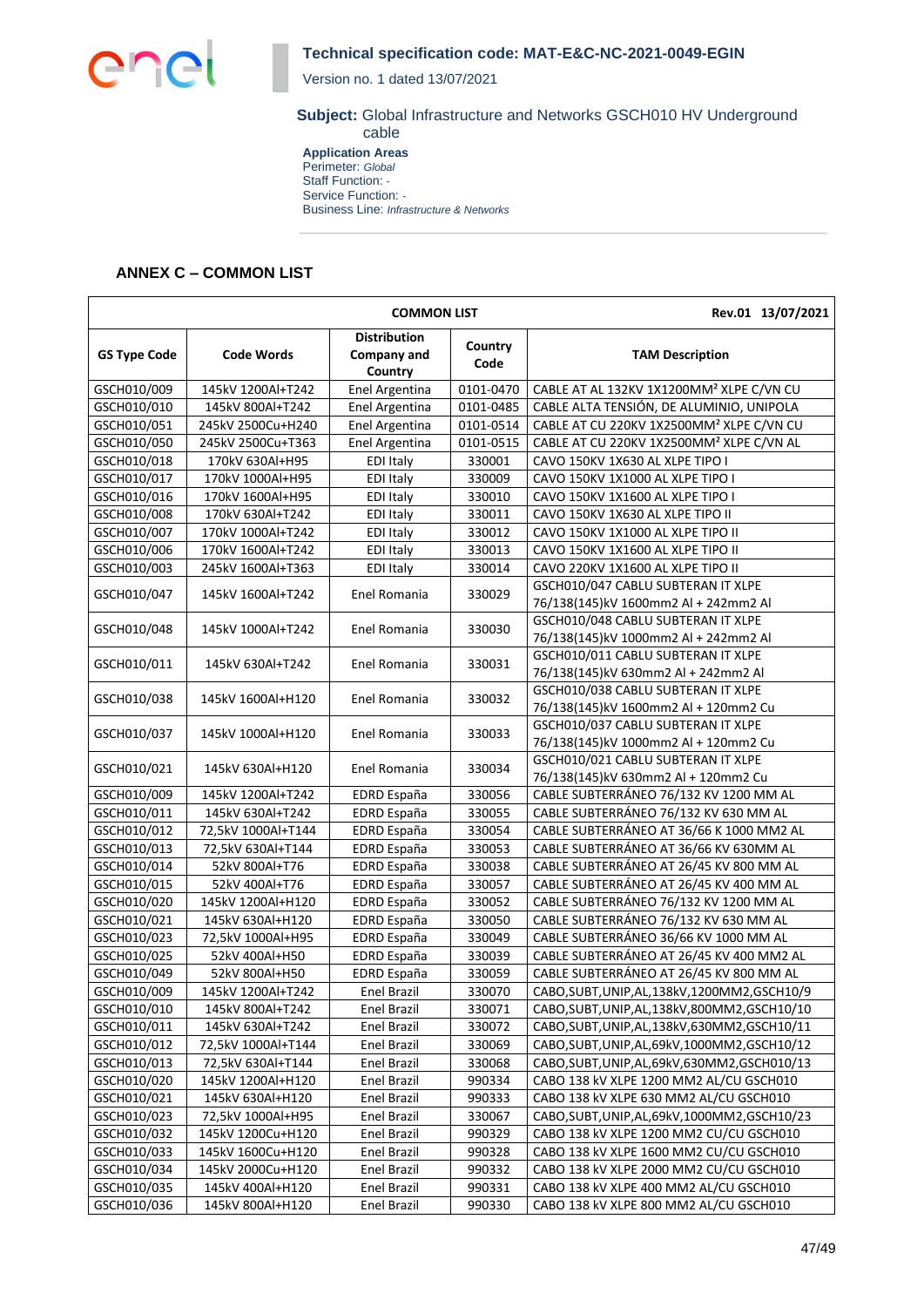

Version no. 1 dated 13/07/2021

#### **Subject:** Global Infrastructure and Networks GSCH010 HV Underground cable

**Application Areas** Perimeter: *Global* Staff Function: *-* Service Function: *-* Business Line: *Infrastructure & Networks*

|                     |                    | <b>COMMON LIST</b>                            |                 | Rev.01 13/07/2021                        |
|---------------------|--------------------|-----------------------------------------------|-----------------|------------------------------------------|
| <b>GS Type Code</b> | <b>Code Words</b>  | <b>Distribution</b><br>Company and<br>Country | Country<br>Code | <b>TAM Description</b>                   |
| GSCH010/037         | 145kV 1000Al+H120  | <b>Enel Brazil</b>                            | 990327          | CABO 138 kV XLPE 1000 MM2 AL/CU GSCH010  |
| GSCH010/038         | 145kV 1600Al+H120  | <b>Enel Brazil</b>                            | 990326          | CABO 138 kV XLPE 1600 MM2 AL/CU GSCH010  |
| GSCH010/039         | 145kV 2000Al+H120  | <b>Enel Brazil</b>                            | 330066          | CABO,138kV,XLPE,2000MM2,AL/CU,GSCH010/39 |
| GSCH010/041         | 145kV 2500Cu+H120  | <b>Enel Brazil</b>                            | 330065          | CABO,138kV,XLPE,2500MM2,CU/CU,GSCH010/41 |
| GSCH010/044         | 145kV 2500Al+H120  | <b>Enel Brazil</b>                            | 990324          | CABO 138 kV XLPE 2500 MM2 AL/CU GSCH010  |
| GSCH010/045         | 145kV 500Al+H120   | <b>Enel Brazil</b>                            | 990325          | CABO 138 kV XLPE 500 MM2 AL/CU GSCH010   |
| GSCH010/001         | 245kV 2500Al+T363  | <b>Enel Chile</b>                             | 330053          | Cable AT 2500mm2 Al 220kV GSCH010/001    |
| GSCH010/002         | 245kV 2000Al+T363  | <b>Enel Chile</b>                             | 330054          | Cable AT 2000mm2 Al 220kV GSCH010/002    |
| GSCH010/003         | 245kV 1600Al+T363  | <b>Enel Chile</b>                             | 330055          | Cable AT 1600mm2 Al 220kV GSCH010/003    |
| GSCH010/004         | 245kV 1000Al+T363  | <b>Enel Chile</b>                             | 330056          | Cable AT 1000mm2 Al 220kV GSCH010/004    |
| GSCH010/009         | 145kV 1200Al+T242  | <b>Enel Chile</b>                             | 330063          | Cable AT 1200mm2 Al 132kV GSCH010/009    |
| GSCH010/011         | 145kV 630Al+T242   | <b>Enel Chile</b>                             | 330062          | Cable AT 630mm2 Al 132kV GSCH010/011     |
| GSCH010/020         | 145kV 1200Al+H120  | <b>Enel Chile</b>                             | 330061          | Cable AT 1200mm2 Al 132kV GSCH010/020    |
| GSCH010/021         | 145kV 630Al+H120   | <b>Enel Chile</b>                             | 330064          | Cable AT 630mm2 Al 132kV GSCH010/021     |
| GSCH010/034         | 145kV 2000Cu+H120  | <b>Enel Chile</b>                             | 330060          | Cable AT 2000mm2 Cu 132kV GSCH010/034    |
| GSCH010/038         | 145kV 1600Al+H120  | <b>Enel Chile</b>                             | 330059          | Cable AT 1600mm2 Al 132kV GSCH010/038    |
| GSCH010/040         | 145kV 400Cu+H120   | <b>Enel Chile</b>                             | 330041          | Cable Cu 400 mm2 110 KV GSCH010/040      |
| GSCH010/046         | 145kV 2000Cu+T242  | <b>Enel Chile</b>                             | 330058          | Cable AT 2000mm2 Cu 132kV GSCH010/046    |
| GSCH010/047         | 145kV 1600Al+T242  | <b>Enel Chile</b>                             | 330057          | Cable AT 1600mm2 Al 132kV GSCH010/047    |
| GSCH010/002         | 245kV 2000Al+T363  | Enel Perú                                     | 330047          | CABL.SUBT AT127/245kV-XLPE-1x2000AL+T363 |
| GSCH010/005         | 245kV 800Al+T363   | Enel Perú                                     | 330043          | CABLE.SUBT AT127/245kV-XLPE-1x800AL+T363 |
| GSCH010/022         | 72,5kV 2000Al+H240 | Enel Perú                                     | 330050          | CABL.SUBT AT36/72,5kV-XLPE-1x2000AL+H240 |
| GSCH010/024         | 72,5kV 800Al+H240  | Enel Perú                                     | 330052          | CABL.SUBTE AT36/72,5kV-XLPE-1x800AL+H240 |
| GSCH010/027         | 72,5kV 1200Cu+H240 | Enel Perú                                     | 330049          | CABL.SUBT AT36/72,5kV-XLPE-1x1200CU+H240 |
| GSCH010/028         | 72,5kV 630Cu+H240  | Enel Perú                                     | 330045          | CABLE SUBT AT36/72,5kV-XLPE-1x630CU+H240 |
| GSCH010/029         | 72,5kV 2000Cu+H240 | Enel Perú                                     | 330051          | CABL.SUBT AT36/72,5kV-XLPE-1x2000CU+H240 |
| GSCH010/030         | 245kV 1200Cu+H240  | Enel Perú                                     | 330044          | CABL.SUBT AT127/245kV-XLPE-1x1200CU+H240 |
| GSCH010/031         | 245kV 2000Cu+H240  | Enel Perú                                     | 330046          | CAB.SUBT AT 127/245kV-XLPE-1x2000CU+H240 |
| GSCH010/042         | 72,5kV 500Cu+H240  | Enel Perú                                     | 330042          | CABLE.SUBT AT36/72,5kV-XLPE-1x500CU+H240 |
| GSCH010/043         | 245kV 1600Cu+H240  | Enel Perú                                     | 330048          | CABL.SUBT AT127/245kV-XLPE-1x1600CU+H240 |